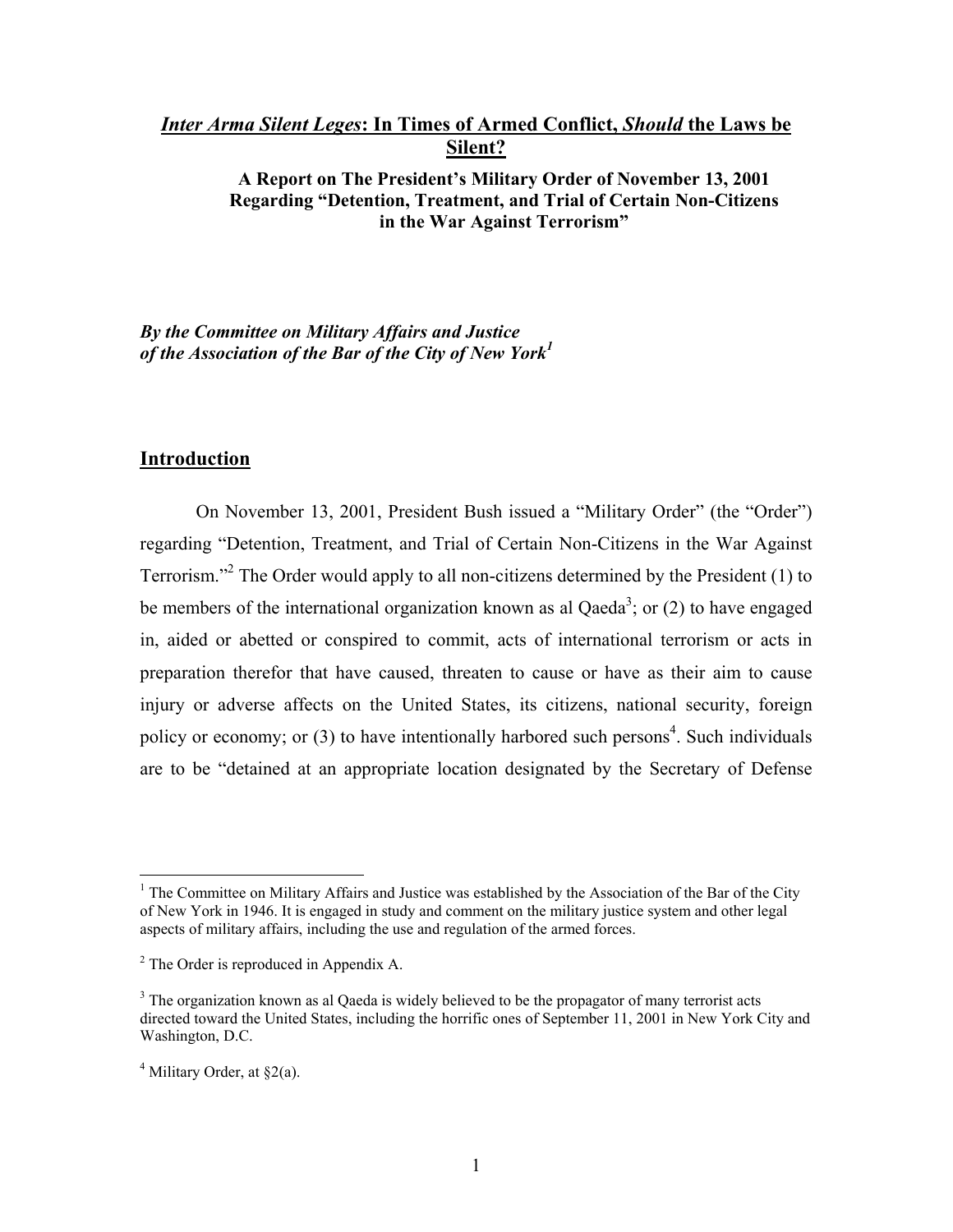outside or within the United States."<sup>[5](#page-1-0)</sup> There is no time period set forth with respect to such detention; nor is there any sunset provision, for that matter, for the Order itself.

The Order authorizes the creation of military commissions to try such persons, when and if they are to be subject to prosecution<sup>6</sup>. Further, such individuals, whether detained or tried under the Order, are not permitted under its terms to seek "any remedy" or "maintain any proceeding" in any U.S. federal or state court, any foreign court or any international tribunal<sup>[7](#page-1-2)</sup>. Presumably, this very broad prohibition on *any* proceeding or remedy is an attempt, when read with the detention provisions of the order, to deny the detainees the privilege of the writ of habeas corpus and thereby prolong their detention as a matter of public safety when necessary, as determined by the President. Further still, although military commissions bear certain similarities to courts martial under the Uniform Code of Military Justice<sup>[8](#page-1-3)</sup> (including, for example, by providing trial by appointed judges—rather than a jury—of both fact and law), the similarity is misleading. Courts martial follow procedural rules closely parallel to those of the federal criminal courts, while the commissions to be established under the Order are very different and may function *without regard to "principles of law and the rules of evidence generally recognized in the trial of criminal cases*."[9](#page-1-4) Further, they are not subject even to the *procedural* rules governing courts martial, which include the right of appeal to a higher court and, ultimately, to the Supreme Court of the United States.

The "privilege of habeas corpus" is a fundamental Constitutional right. The Order's literal terms suspend it by preventing subject persons from pursuing *any judicial remedy in any court* whatsoever. When combined with the provisions for unlimited detention (including the recent rule-making announced by the Attorney General

<span id="page-1-0"></span> $\frac{5 \text{ Military Order, at } }$  \$3(a).

<span id="page-1-1"></span> $6$  Military Order, at  $\S7(b)(2)$ .

<span id="page-1-2"></span><sup>&</sup>lt;sup>7</sup> Military Order, at  $\S3(a)$ .

<span id="page-1-3"></span> $8\,10 \, \text{U.S.C. }$  §§801 – 946 (hereinafter, the "UCMJ").

<span id="page-1-4"></span><sup>&</sup>lt;sup>9</sup> Military Order, at  $\S1(f)$ .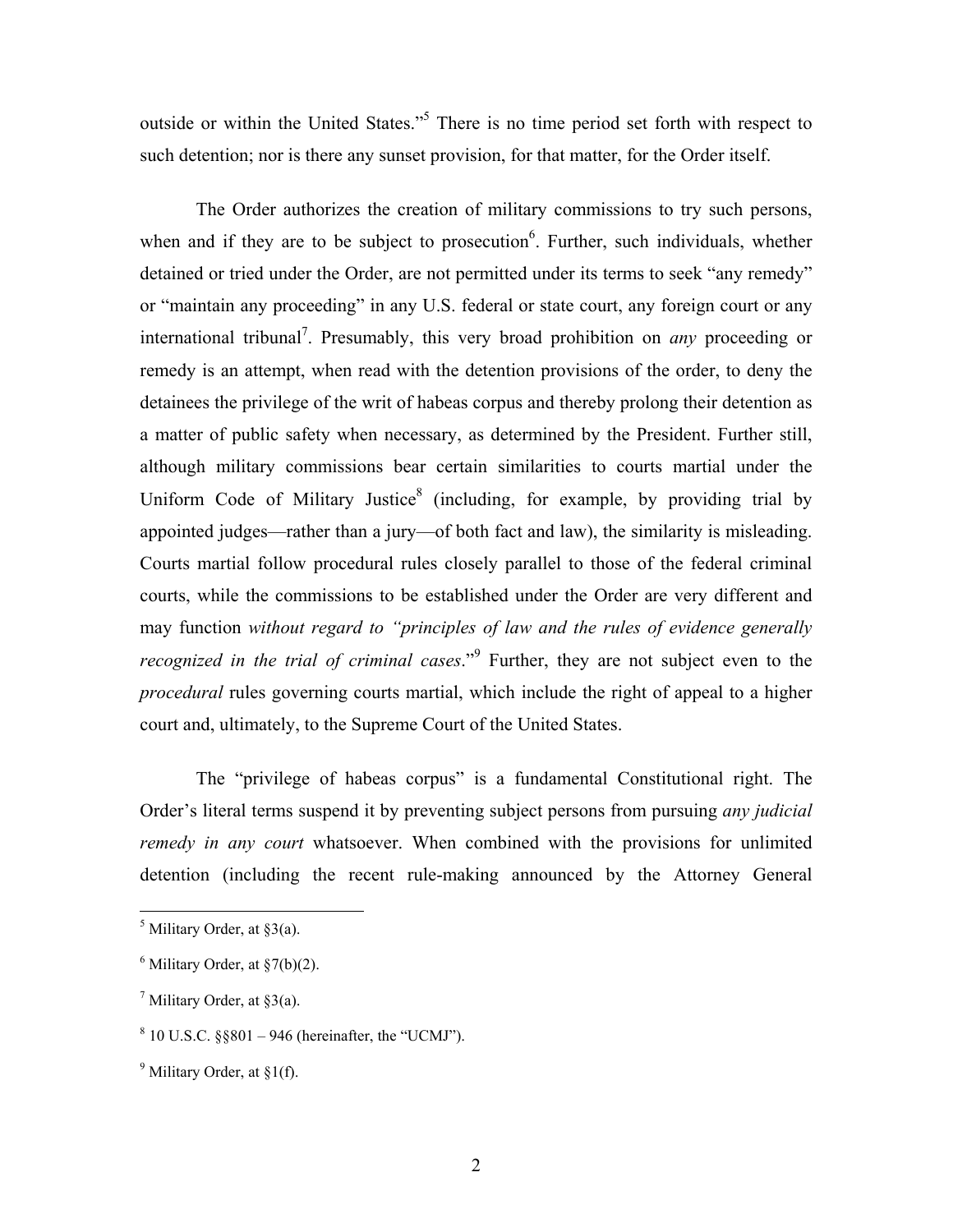<span id="page-2-2"></span>providing for virtually unlimited detention of certain aliens before INS courts), it seems plain that this is a use to which the Order may be put, despite only recent public statements by the Administration to the contrary<sup>10</sup>. If so, such use would be an extreme measure, not used since the time of the Civil War rebellion. Moreover, suspension of the privilege of habeas corpus is permitted only in the two crisis circumstances of rebellion or invasion. Even then, the power to suspend habeas corpus is vested by Constitution only with the Congress and not to the President.<sup>[11](#page-2-1)</sup>

In both the area of the President's authority to create military commissions for the trial of the persons subject to the Order and his authority to detain persons without charge and to suspend habeas corpus, the issuance of the Order raises serious questions of both constitutional law and statutory interpretation, in addition to important international and domestic policy considerations.

This report considers, therefore, whether (1) if the Order were employed for detention or trial of alleged al Qaeda members or supporters, whether in the U.S. or abroad, it would be found to be constitutional; (2) if so, whether it complies with statute; (3) whether its use would be effective as a matter of policy and, (4) if not, what alternatives exist.

### **The Context of the Order**

 $\overline{a}$ 

The Order was issued two months after the September 11, 2001 terrorist attacks against the World Trade Center and the Pentagon ("9/11 attacks") by 18 foreign nationals believed by the U.S. Government to have been associated with the al Qaeda organization based primarily in Afghanistan<sup>12</sup>. Al Qaeda has been accused of providing the inspiration,

<span id="page-2-0"></span><sup>&</sup>lt;sup>10</sup> As will be explained, events are fast moving and in the course of preparing this Report, it appears as if the Administration may have changed, or may be changing, its position with respect to this issue.

<span id="page-2-1"></span><sup>&</sup>lt;sup>11</sup> U.S. Constitution, Article 1, Section 9, Clause 2.

 $12$  The President has said that al Qaeda operates in no less than 60 nations, including the United States, but because it is believed that Osama bin-Laden, its head, is in Afghanistan, it is that country which is the organization's base. On September 20, 2001, President Bush spoke to Congress: "This group and its leader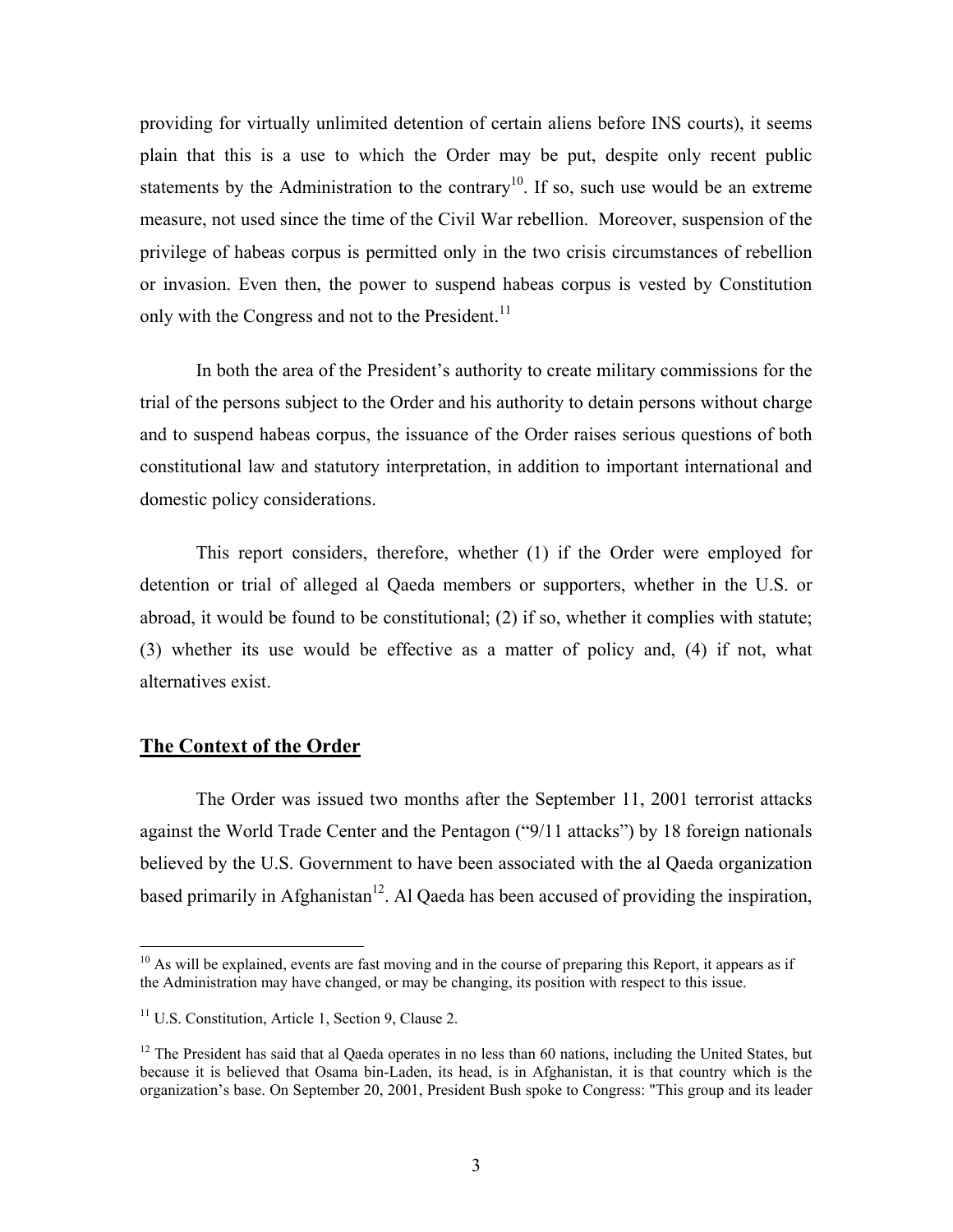training, financing and control of the 9/11 attacks, as well as assaults on two U.S. embassies in Africa, and on the *U.S.S. Cole* in Yemeni waters. In response to the 9/11 attacks, the Congress on September 18 authorized military action<sup>13</sup> but did not declare war. The United States' decision to use force was supported generally by resolutions of the United Nations Security Council<sup>14</sup> and specifically by the North Atlantic Treaty Organization, as well as by many national governments. On September 21, the President declared that a National Emergency had been in existence since September 11.<sup>15</sup> After the Islamic fundamentalist Taliban "government" of Afghanistan refused to surrender the al Qaeda leaders, U.S. and U.K. armed forces launched a military campaign against Taliban forces in Afghanistan.

Almost simultaneously with issuance of the Military Order on November 13, Afghan units opposing the Taliban and assisted by U.S. air support expelled the Taliban from the country's major cities, including from its capital Kabul. Although the course of the conflict remains uncertain due to its ongoing nature, it is, as this is written, within the

<span id="page-3-1"></span><sup>14</sup> United Nations Security Council Resolutions 1368 (September 12, 2001) and 1373 (September 28, 2001).

 <sup>—</sup> a person named Osama bin Laden — are linked to many other organizations in different countries, including the Egyptian Islamic Jihad and the Islamic Movement of Uzbekistan. There are thousands of these terrorists in more than 60 countries. They are recruited from their own nations and neighborhoods and brought to camps in places like Afghanistan, where they are trained in the tactics of terror. They are sent back to their homes or sent to hide in countries around the world to plot evil and destruction. The leadership of al Qaeda has great influence in Afghanistan and supports the Taliban regime in controlling most of that country. In Afghanistan, we see al Qaeda's vision for the world." Quoted on White House Web Site, subsection *America Responds*, *visited* November 24, 2001.

<span id="page-3-0"></span><sup>13</sup> S.J.Res.23, September 18, 2001 (Public Law No: 107-40)

<span id="page-3-2"></span><sup>&</sup>lt;sup>15</sup> In a proclamation of that date, the President declared that "by virtue of the authority vested in me as President by the Constitution and the laws of the United States, I hereby declare that the national emergency has existed since September 11, 2001, and pursuant to the National Emergencies Act (50 U.S.C. 1601 et seq.), I intend to utilize the following statutes: sections 123, 123a, 527, 2201(c) 12006, and 12302 of title 10, United States Code, and sections 331, 359, and 367 of title 14, United States Code." The President reported this declaration to Congress in a letter dated September 24, 2001: "Pursuant to section 204(b) of the International Emergency Economic Powers Act, 50 U.S.C. 1703(b) (IEEPA), and section 301 of the National Emergencies Act, 50 U.S.C. 1631, I hereby report that I have exercised my statutory authority to declare a national emergency in response to the unusual and extraordinary threat posed to the national security, foreign policy, and economy of the United States by grave acts of terrorism and threats of terrorism committed by foreign terrorists, including the September 11, 2001, terrorist attacks at the World Trade Center, New York, at the Pentagon, and in Pennsylvania."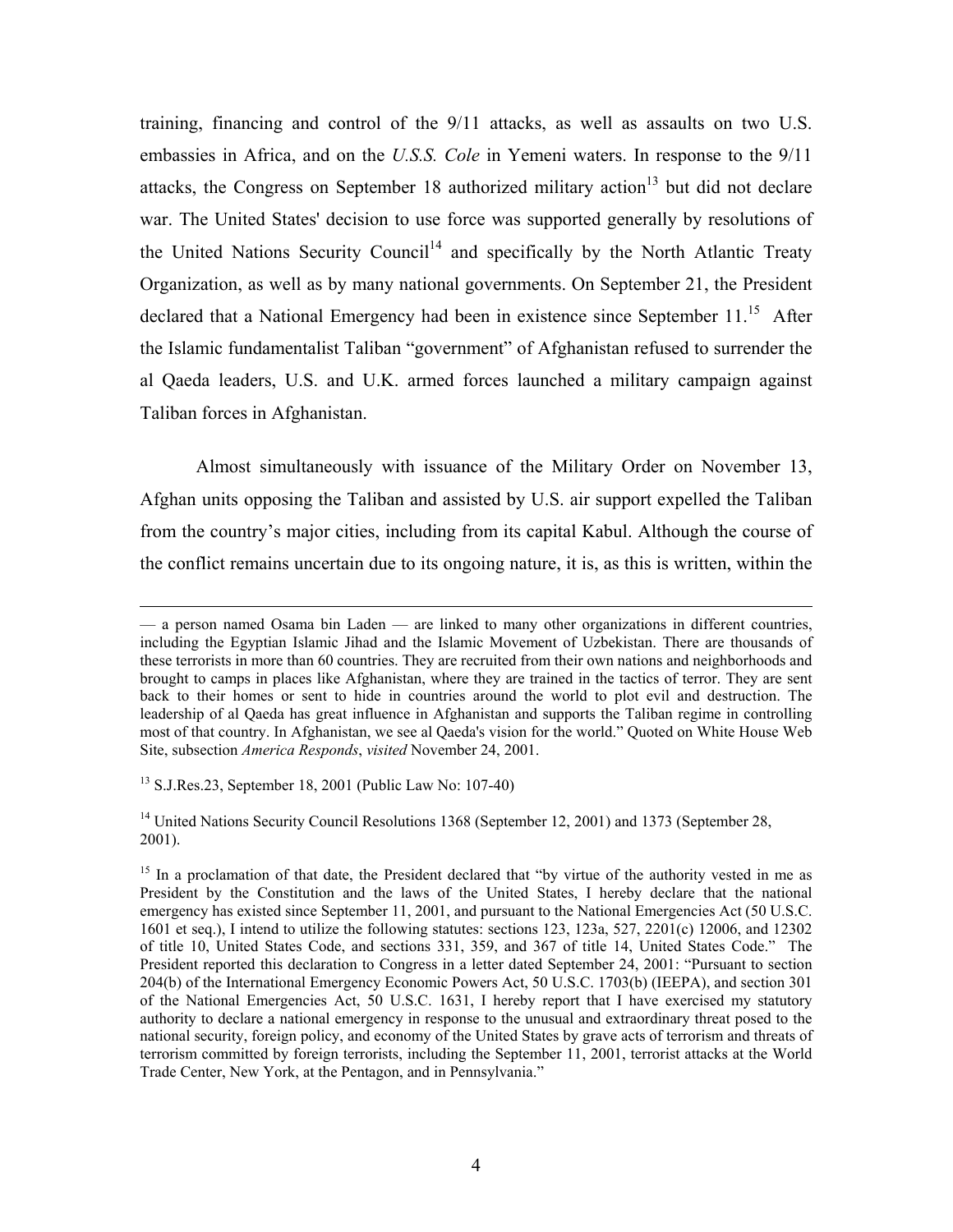<span id="page-4-1"></span>realm of possibility that some al Qaeda leaders (as opposed to soldiers or leaders from the Taliban's armed forces) may be captured and come within the control of U.S. armed forces, at which time it would have to be determined when, where and how they might be tried.

These acts occurred against the domestic backdrop of the discovery of a number of intentionally-inflicted cases of anthrax infection in Florida, Washington, D.C., New York City and Connecticut. Some anthrax-tainted letters were discovered in the mail, including ones delivered to government officers. As of this writing there have been 5 deaths from 18 confirmed cases of anthrax infection<sup>16</sup>. No evidence has been disclosed as of now to indicate that these incidents are related in any way to the 9/11 attacks or even to al Qaeda, but their occurrence – and their undiscovered source – nonetheless informs the public debate about terrorist activities at this time.

Moreover, a large number of foreign nationals have been detained within the U.S.—according to Justice Department officials exceeding 1,000 in number but whose actual number remains undisclosed—many of whom are still in custody. It appears that some if not all of these detainees may be transferred from the control and custody of the Department of Justice (*i.e.*, Immigration and Naturalization Service) to the control and custody of the Department of Defense, as such transfer is directed by the Order.

It should be noted that events with respect to the Order – including its interpretation and possible application – are fast-moving and may be evolving even as this Report is being prepared. This Committee, in fact, had the opportunity to interact with various members of the Executive Branch instrumental in the creation, drafting and future interpretation and application of the Order and, as a result, obtained information and insights from such individuals, apparently as the policies were being formulated and developed.<sup>17</sup> Because such policies and interpretations appear to have been more deeply

<span id="page-4-0"></span><sup>&</sup>lt;sup>16</sup> CNN website, http://www.cnn.com/2001/HEALTH/conditions/11/24/connecticut.anthrax/index.html, *visited* November 24, 2001.

<sup>&</sup>lt;sup>17</sup> The circumstance was the annual meeting of the Committee's counterpart at the American Bar Association – the Standing Committee on Law and National Security – held in Washington, D.C. on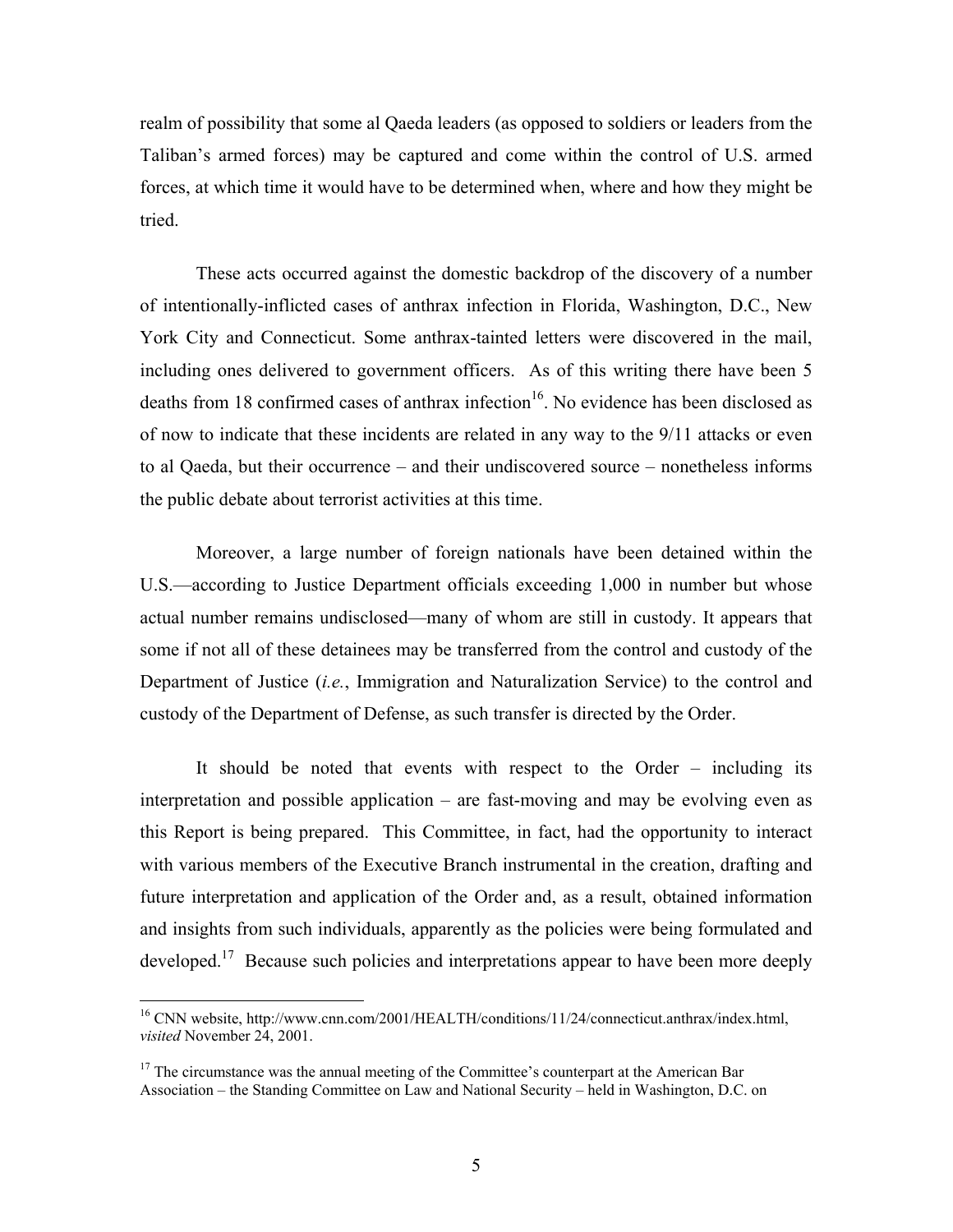developed and/or changed as this Report was being prepared, the Committee has not had the benefit of a fixed and fully determined legal scheme to analyze; in fact, several of the persons interviewed cautioned the Committee members that the procedural regulations which are now being prepared and will soon be issued will not only elucidate the President's true "intent" with respect to the Order, but that such intent may not have been apparent from the text of the Order. In view of the importance of the matter, the Committee has opted to work primarily from the text of the Order and the powers asserted by the President therein, giving consideration to the discussions and interviews referred to and the material published in the press by members of the Administration, but with the awareness that such views are not only not binding on the President but could again be revised at any time. Indeed, if the powers asserted by the President in the Order were upheld, this President or a future President could use the Order as precedent to exercise those powers in a different context and without the gloss now presented by his representatives.

# **The President's Authority to Order Trial by Military Commission and To Establish Ad Hoc Rules For Their Use**

### **Authority Cited by the Order.**

The Order states that it is issued under three sources of authority:

- 1. The President's authority as Commander-in-chief of the Armed Forces<sup>18</sup>;
- 2. The Authorization for Use of Military Force Joint Resolution (Public Law 107-40, 115 Stat. 224); and
- 3. Sections 821 and 836 of Title 10, United States Code (the Uniform Code of Military Justice).

November 29 and 30, 2001. Persons with whom we spoke included the White House Counsel, the General Counsel of the Department of Defense, the Legal Adviser to the National Security Council, Counsel to the Chairman of the Joint Chiefs of Staff and others in similar capacities. (Hereinafter, references to this event will be to "ABA Meeting").

<span id="page-5-0"></span><sup>&</sup>lt;sup>18</sup> It has been suggested that the Order may have been issued by the President under his "Executive" Powers," such as they are, but its specific designation as a "military order" seems clearly intended to invoke his power as Commander-in-Chief and not as the chief executive officer.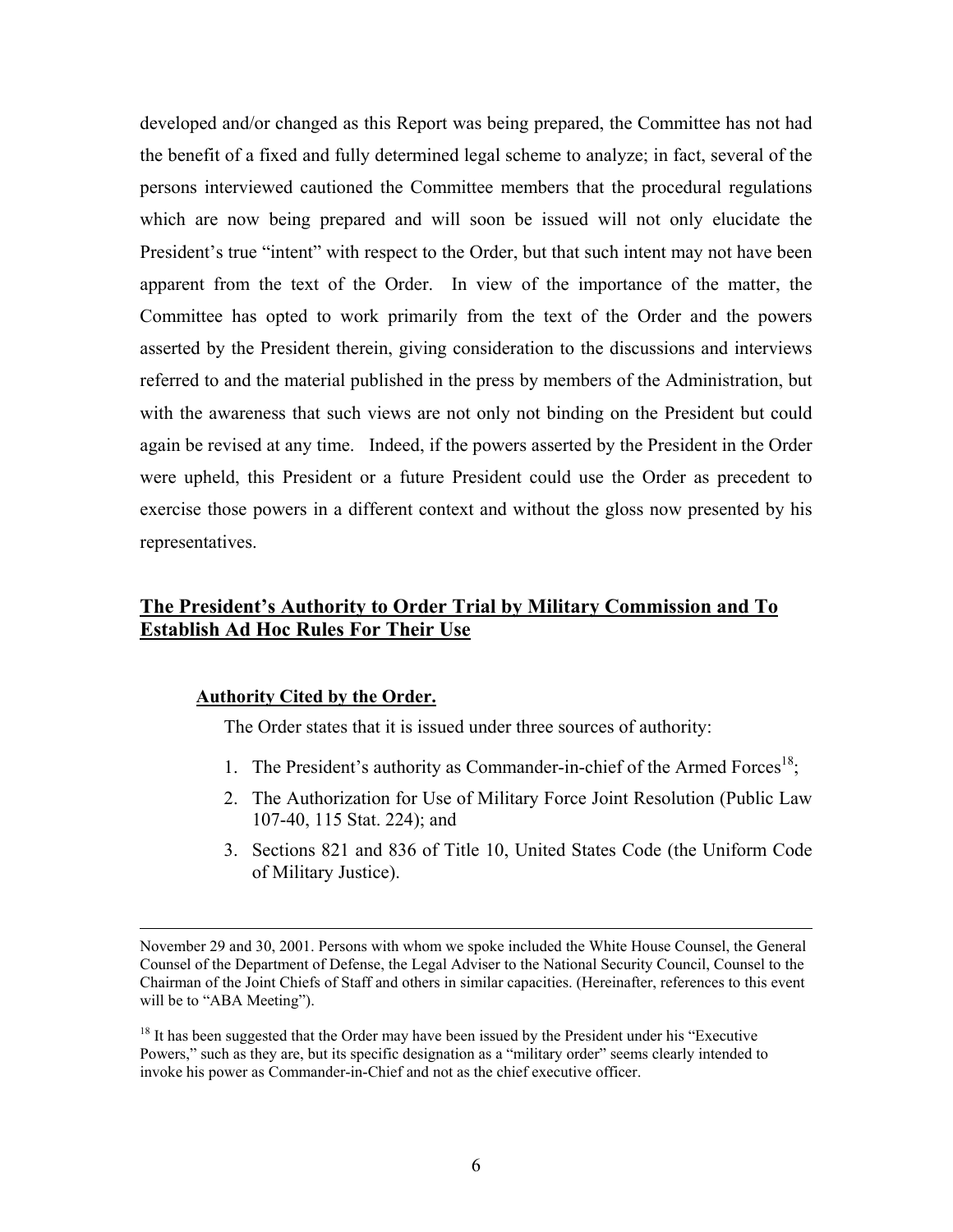Although civilian lawyers are unfamiliar with military commissions, they are nevertheless not unknown in American history. Such commissions have been upheld by the U.S. Supreme Court, and, despite disuse for nearly one-half century during which time the U.S. has participated in several major armed conflicts, they are in fact contemplated by existing law<sup>19</sup>. U.S. military commissions convicted British Major Andre of espionage in the Revolutionary War, tried those accused of the assassination of President Lincoln, imposed the death penalty on German saboteurs who landed on Long Island during World War II (including one who claimed U.S. citizenship), and tried some 1,200 German war crimes defendants (more than eight times the number tried by the international Nuremberg tribunal) and many Japanese defendants.

## **Judicial Authority – The** *Quirin* **Case.**

U.S. Supreme Court cases have clearly established the constitutionality of military commissions within at least the prototypical declared war between nations involving members of the armed forces of an enemy state. Less clear is the support for military commissions in the context of an act of mass murder by 18 individuals neither members of the armed forces of any nation state nor, even, organized in a conventional military or even para-military formation.

In *Ex parte Quirin*<sup>20</sup>, impliedly relied upon by President Bush (and explicitly by officials in his Administration) as a precedent for the Order,<sup>21</sup> the Supreme Court upheld during a declared war a military commission's jurisdiction over German military saboteurs who had landed in the U.S. from a German submarine and then operated in civilian clothing and, therefore, in violation of the laws of war. The prosecution, in opposing the defendants' application for a writ of habeas corpus in *Quirin*, asserted that

<span id="page-6-0"></span><sup>19</sup> *See, e.g.*, 10 U.S.C. §826.

<span id="page-6-1"></span> $20$  317 U.S. 1 (1942) ("Ouirin").

<span id="page-6-2"></span><sup>&</sup>lt;sup>21</sup> President Bush said on November 19: "These are extraordinary times. And I would remind those who don't understand the decision I made [regarding using a military tribunal] that Franklin Roosevelt made the same decision in World War Two. Those were extraordinary times as well." *Bush Defends Military Court Option in U.S. Attacks*, Reuters, Monday, November 19, 2001, 6:06 PM ET, *reprinted at* http://dailynews.yahoo.com/h/nm/20011119/pl/attack\_bush\_courts\_dc\_6.html, *viewed* November 26, 2001.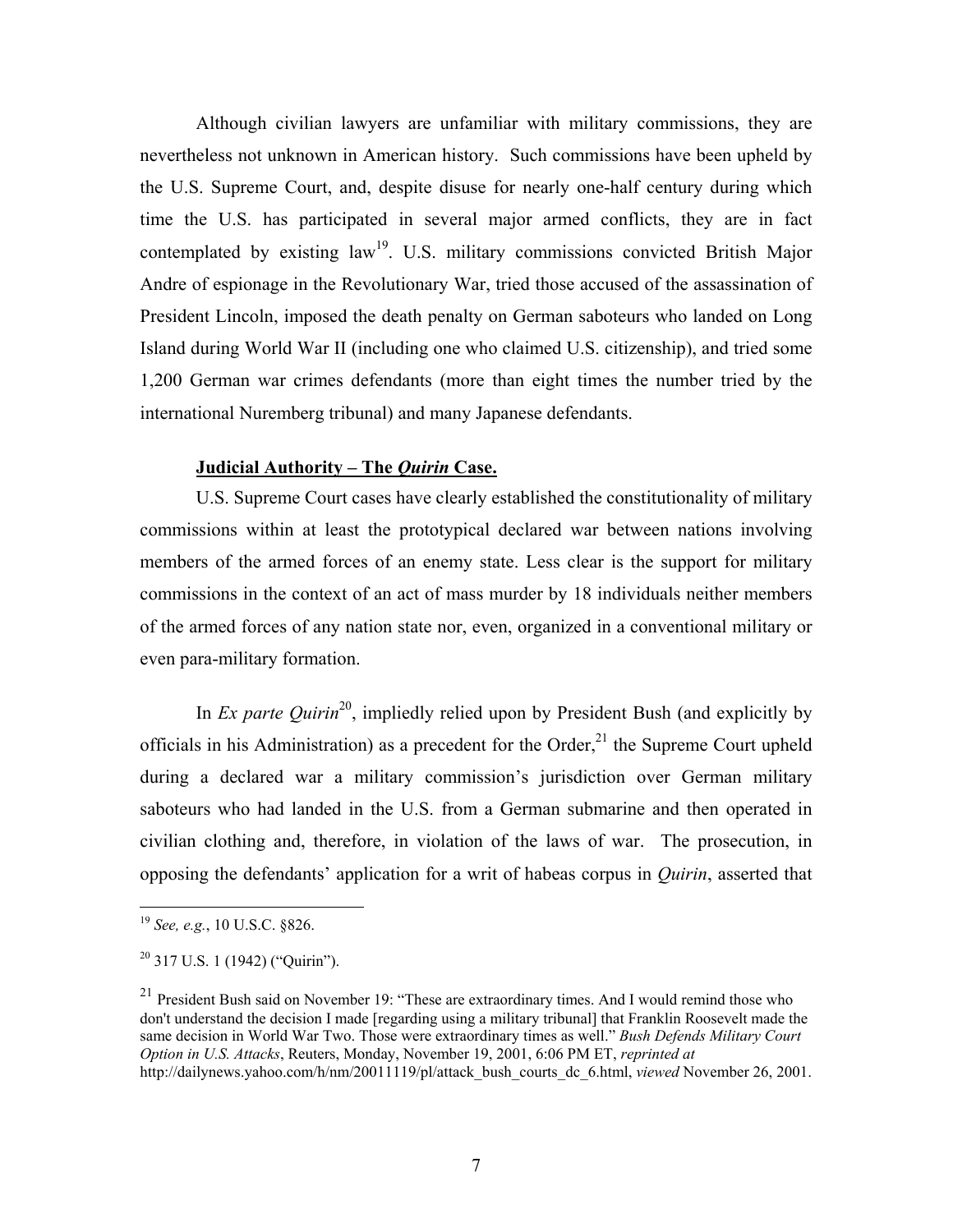<span id="page-7-2"></span>no federal court had jurisdiction to hear the case because the military commission's authority was exempt from habeas corpus under the terms of its constitutive order<sup>22</sup>. The Court rejected that contention, holding that even alien members of enemy armed forces were entitled to the writ when found within the U.S. Having found jurisdiction, the Court went on to consider the merits of the military commission's authority notwithstanding the absence of Fifth and Sixth Amendment protections in the conduct of the trial before the commission, such as the right to trial by jury and other procedural rights that are normal in criminal cases. The Court upheld the authority of the commission, grounded on the time-honored practice of trying unlawful, enemy-state combatants in a declared war by military commission, which the Court found to be exempt from the constitutional right to trial by jury. That exemption exists, the Court said, because the practice of such military proceedings was recognized by the law of war prior to the adoption of the Constitution and was consistently followed in subsequent wars between the U.S. and other countries, as well as during the Civil War.<sup>23</sup>

The *Quirin* decision addressed a case arising within the territory of the U.S. during declared war, and, accordingly in view of other cases addressing the distinctive rights of citizens and aliens, its constitutional holding must be limited to that situation. With respect to aliens outside the U.S., the authority to convene military commissions to try law of war violations is subject only to statutory and international law limitations.<sup>24</sup>

<span id="page-7-0"></span> $22$  The 1942 order is set forth in Appendix B ("1942 Order).

<span id="page-7-1"></span><sup>23</sup> See historical examples from the Revolution, the Mexican War and the Civil War cited in *Quirin, supra*, at notes 9 and 10.

<sup>&</sup>lt;sup>24</sup> "[A]t least since 1886, we have extended to the person and property of resident aliens important constitutional guaranties -- such as the due process of law of the Fourteenth Amendment. *Yick Wo v. Hopkins*, 118 U.S. 356. But, in extending constitutional protections beyond the citizenry, the Court has been at pains to point out that it was the alien's presence within its territorial jurisdiction that gave the Judiciary power to act ." *Johnson v. Eisentrager*, 339 U.S. 763, 770 (1950). Even in U.S. possessions the right to trial by jury was not guaranteed and only extended when so provided by Congress. *See e.g.*, *Dorr v. U.S.*, 195 U.S. 138 (1904). Citizens are, however, entitled to trial by jury, even abroad, except in time of war. *See*, *Reid v. Covert*, consolidated with *Kinsella v. Krueger,* 354 US 1 (1957); *Kinsella v. Singleton,* 361 US 234 (1960); *Grisham v. Hagan,* 361 US 278 (1960); and *McElroy v. Guargliardo*, 361 U.S. 281 (1960), which overrule prior UCMJ court martial/commission jurisdiction over US citizen spouses accompanying US forces abroad, invalidating inconsistent provisions of the UCMJ. This is the background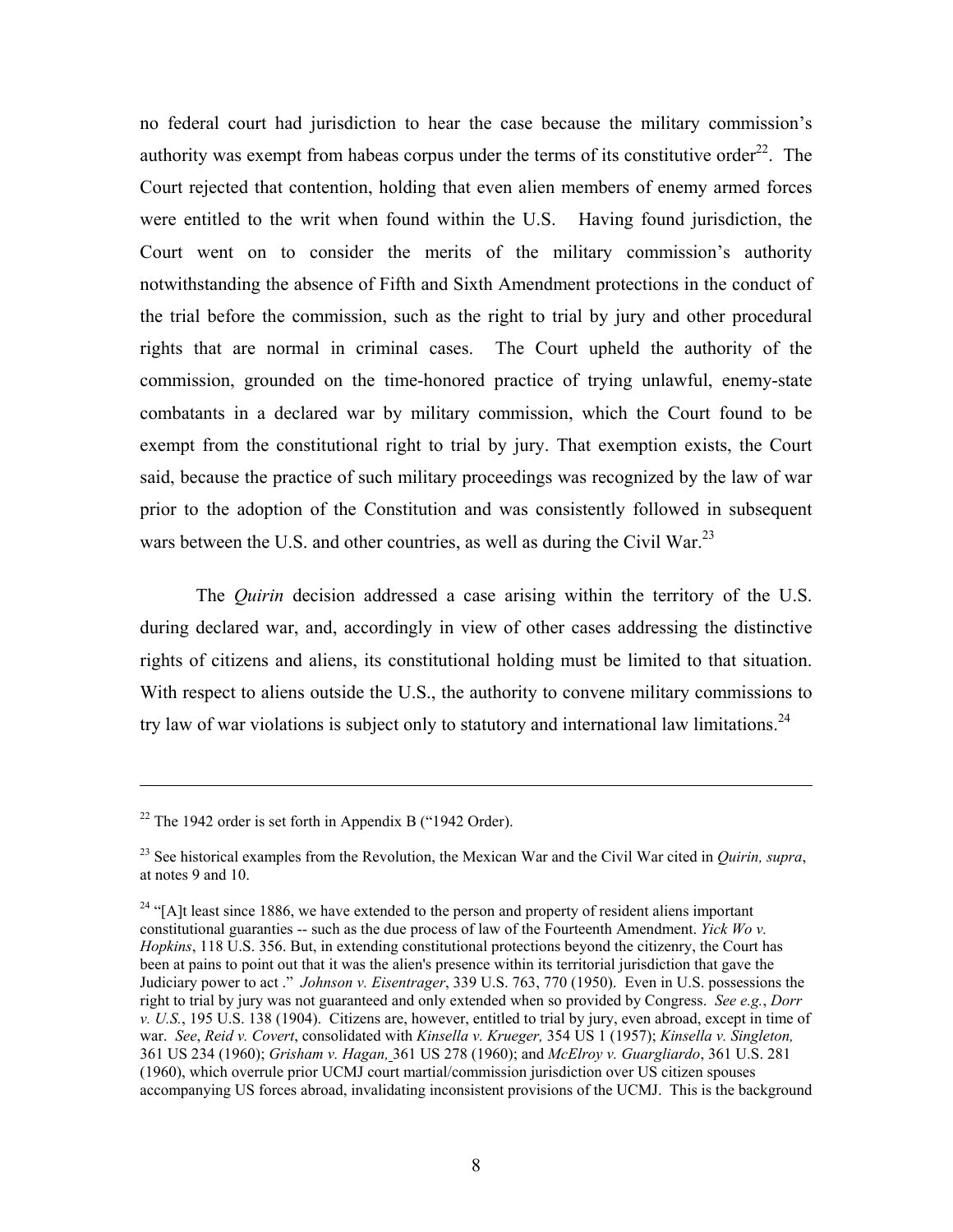### **Legislative Authority – the UCMJ.**

<span id="page-8-6"></span>Although the *Quirin* Court did not find it necessary to determine whether the President had independent authority as Commander-in-Chief to create such commissions<sup>25</sup>, we believe that although the President may have implied authority to do so absent Congressional action, when Congress acts, Congress has the exclusive authority to define the use of military commissions by exercise of its powers "to constitute tribunals inferior to the Supreme Court,"[26](#page-8-1) "to define offenses against the law of nations,"<sup>27</sup> and "to make rules for the government and regulation of the land and naval forces."<sup>28</sup> In a manner that appears to be consistent with the constitutionally permitted exclusion from the domestic right to trial by jury of proceedings before traditional military commissions, Congress has specifically authorized military commissions to act under the laws of war.<sup>29</sup> As will be discussed, however, use of such commissions – as *Quirin* found – requires a war, at the least *de facto*, if not declared.

Substantively, Article 21 of the UCMJ, $30$  among the statutory provisions cited in the Order as authority for its issuance, $31$  provides that the UCMJ does not deprive

<span id="page-8-0"></span><sup>25</sup> *Id*., at 29.

<span id="page-8-1"></span>26 U.S. Constitution, Article I, Section 8, Clause 9.

<span id="page-8-2"></span>27 U.S. Constitution, Article I, Section 8, Clause 10.

<span id="page-8-3"></span>28 U.S. Constitution, Article I, Section 8, Clause 14.

<span id="page-8-4"></span> $^{29}$  In addition to more direct authority, Congress has recognized military commissions in passing. The legislative history of the War Crimes Act of 1996 includes the statement by the House Judiciary Committee that such statute 'is not intended to affect in any way the jurisdiction of any court martial, military commission, or other military tribunal under any article of the Uniform Code of Military Justice or under the law of war or the law of nations." H.R. Rep. No. 104-698 at 12 (1996).

<span id="page-8-5"></span> $30$  10 U.S.C. 821.

for Pub. L. 106-523, 18 U.S.C. 3261 *et seq*., which creates Article III jurisdiction in such cases to fill the gap. In *Reid v. Covert* the Court allowed court-martial jurisdiction to continue over such persons in time of war, but the Court of Military Appeals limited that jurisdiction to declared war; *U.S. v. Averette*, 19 C.M.A. 363 (1970). *See also*, *The Military Extraterritorial Jurisdiction Act of 2000: Closing the Gap*, 95 Am.J.Intl.L. 446 (2001).

<sup>&</sup>lt;sup>31</sup> Despite the President's assertion of Section 21 as authority, some commentators argue that such Section allows the President's authority without creating it. The distinction is metaphysical if Congress has the authority, as we believe, to provide preemptively for the rules and regulations of the armed forces and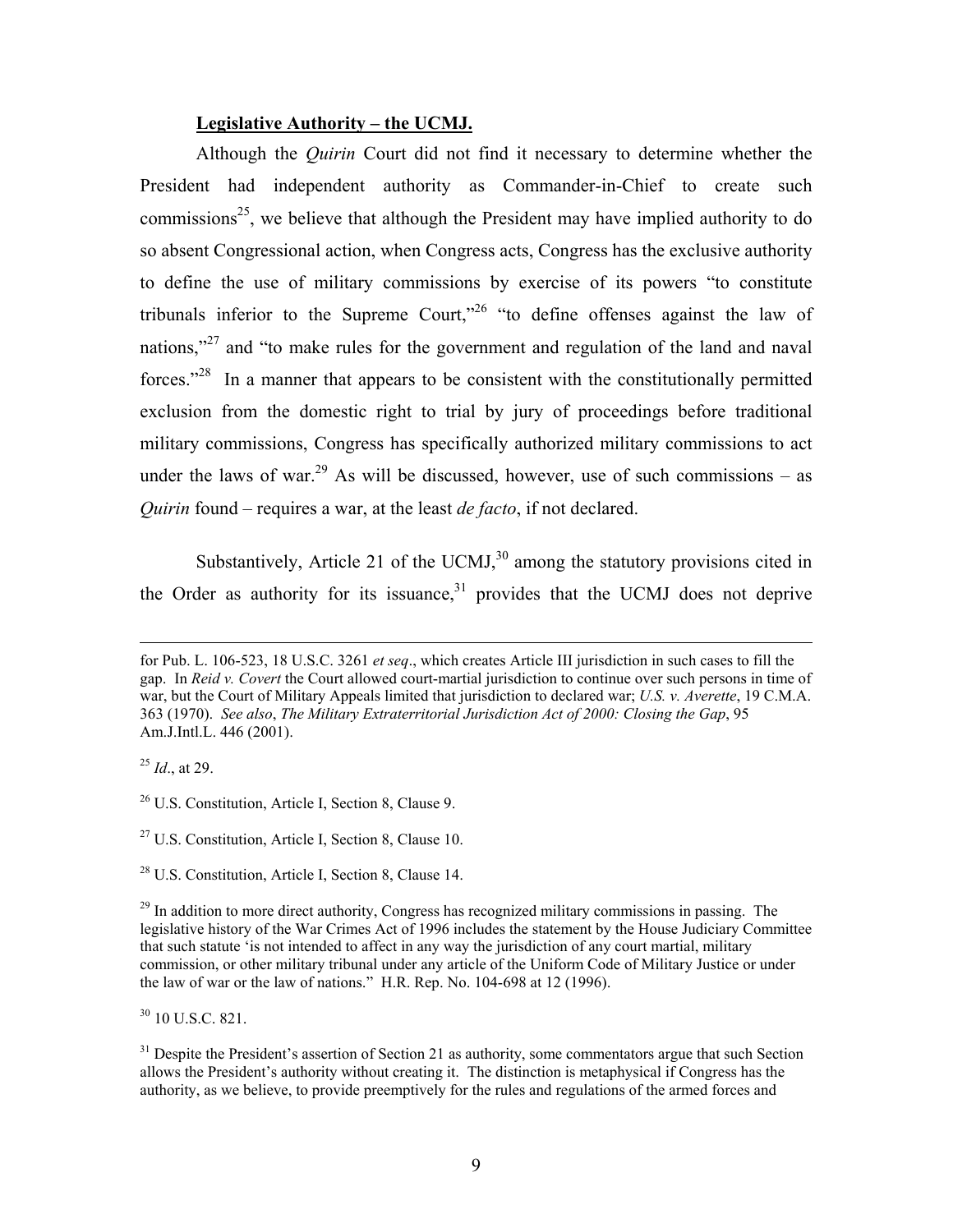<span id="page-9-2"></span>military commissions "of concurrent jurisdiction with respect to *offenders* or *offenses* that by statute or by the law of war may be tried by military commissions, provost courts or other military tribunals."[32](#page-9-0) The classic case where both the *offender* and the *offense* are covered is when Japanese General Yamashita was tried for war crimes committed against U.S. personnel during the then recently ended World War II. Either the defendant's whereabouts (Yamashita was in custody, taken during battle) or the predicate offense (traditional war crimes) could serve as a basis for jurisdiction in that case. As an example of jurisdiction over the offender, the U.S., as an occupying power, could use military commissions to try persons within occupied territory pending establishment of civil government, as it did extensively in the post-war occupation of Germany and Japan. This was so whether or not the offense related to the war, generally applying local law then in effect<sup>33</sup>. Article 21, and therefore, statutory support for military commissions (and constitutional authority within the U.S. under *Quirin*), reaches its limits as to persons who are neither offenders, nor charged with offenses, traditionally tried under the law of war by such military commissions.

### **Offenses—The Law of War.**

With respect to the offense, it is not at all clear that at the time of the 9/11 attack the U.S. was engaged in a war or even armed conflict to which the law of war<sup>34</sup> could be

<span id="page-9-0"></span>

 $34$  The Department of Defense defines the law of war as follows:

compliance with the laws of nations, including the laws of war, if it chooses to do so. Consequently the terms under which Congress permits the President to act concurrently are equivalent to rules authorizing the President to act. *Compare Youngstown Sheet & Tube Co. v. Sawyer*, 343 U.S. 579 (1952) (the "Steel Seizure Case") where the President was found to have acted directly contrary to the specific intent of Congress in a matter subject to Congressional power. 32 Emphasis supplied.

<span id="page-9-1"></span> $33$  Not long before the adoption of the Constitution. Americans were on the receiving end of the military justice of an occupying power when, during the Revolutionary War, British military tribunals became the default criminal justice system successively in Boston, Newport, New York, Philadelphia and Charleston, some of whose judgments continued to be respected by American authorities after the war. *See generally*, F. B. Wiener, *Civilians under Military Justice*, (Chicago, 1967) at 134.

<sup>3.1.</sup> Law of War. *That part of international law* that regulates the conduct of armed hostilities. It is often called the law of armed conflict. The law of war encompasses all international law for the conduct of hostilities binding on the United States or its individual citizens, including treaties and international agreements to which the United States is a party, and applicable customary international law.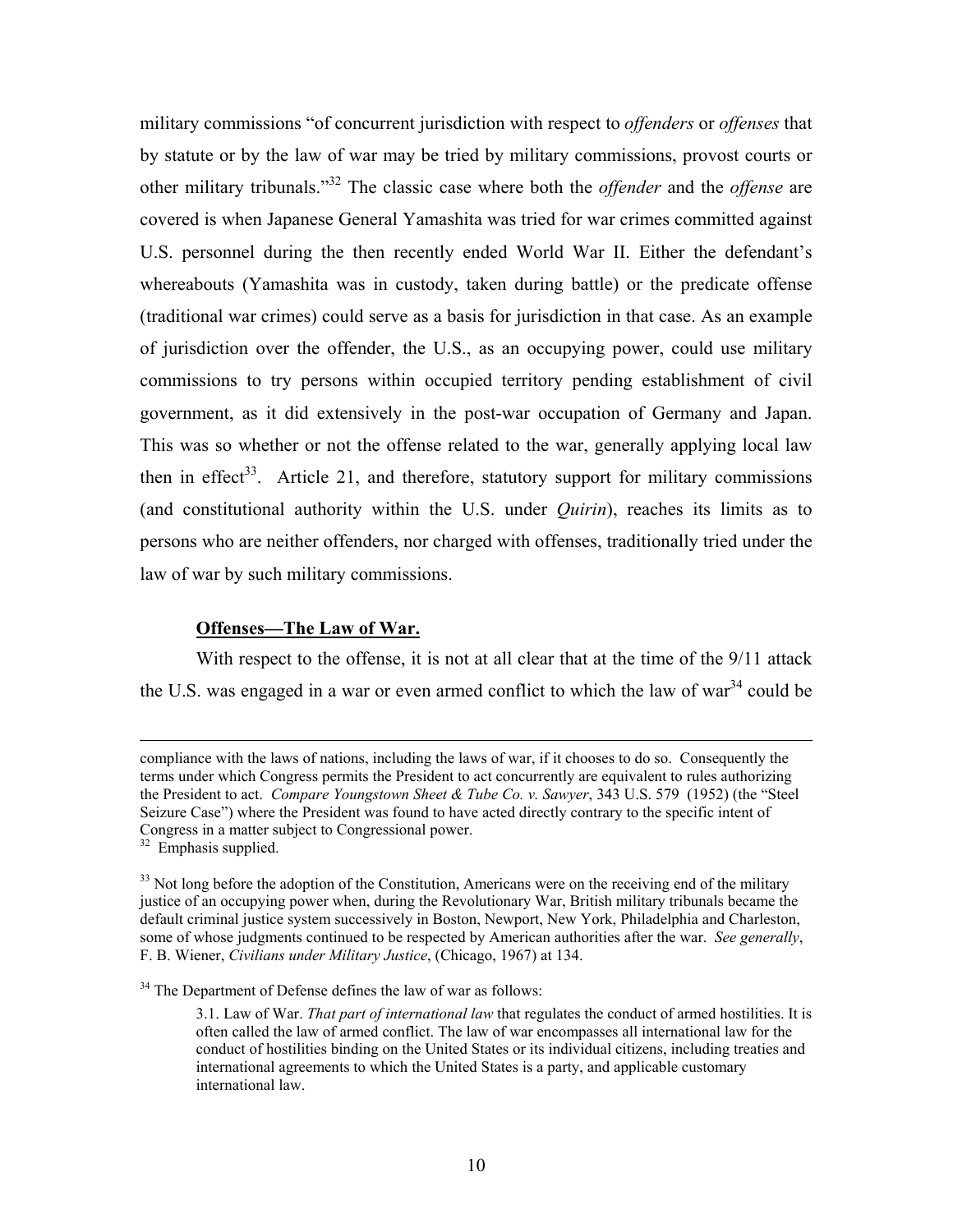applied. International treaty law has black letter rules defining when the law of war (or as now often termed, the law of armed conflict) applies. Common Article 2 of the Geneva Conventions $35$  provides that "the present Convention shall apply to all cases of declared war or of any other armed conflict which may arise between two or more of the High Contracting Parties, even if the state of war is not recognized by one of them."

Thus, for a state of war to exist under the classic definition of war, the conflict must be between states. "The law of war has been conceived primarily for armed conflicts between States or groups of States, that is, for international armed conflicts."<sup>[36](#page-10-1)</sup> This international law requirement is unfulfilled with respect to the persons covered by the Order. It is fulfilled for international law purposes with respect to Afghanistan, with whose *de facto* Taliban government the United States is engaged in armed conflict (albeit an undeclared war under US domestic laws).

Conflicts *not* between states are covered by the laws of war to a lesser degree, as made more precise in the 1977 Protocols. Protocol II for "non-international conflicts", that is, non-state conflicts, applies to those conflicts which "take place in the territory of a High Contracting Party between its armed forces and dissident armed forces or other organized armed groups which, under responsible command, exercise such control over a part of its territory as to enable them to carry out sustained and concerted military

Department of Defense Directive Number 5100.77, December 9, 1998, viewed November 25, 2001 on the Defense Department web site at [http://www.dtic.mil/whs/directives/corres/pdf/d510077\\_120998/](http://www.dtic.mil/whs/directives/corres/pdf/d510077_120998/) d510077p.pdf (emphasis supplied). The law of war is not, however, coextensive with the broader field of international law or law of nations. For example, money laundering and drug trafficking are the subject of international treaties, but do not relate to the conduct of hostilities.

<span id="page-10-0"></span> $35$  For example, Convention Relative to the Treatment of Prisoners of War, Article 2, opened for signature Aug. 12, 1949, 6 U.S.T. 3316, 75 U.N.T.S. 135.

<span id="page-10-1"></span><sup>36</sup> Frederic de Mulinen, *International Committee on The Red of the Red Cross Handbook on the Law of War for Armed Forces* (ICRC 1987), at 3.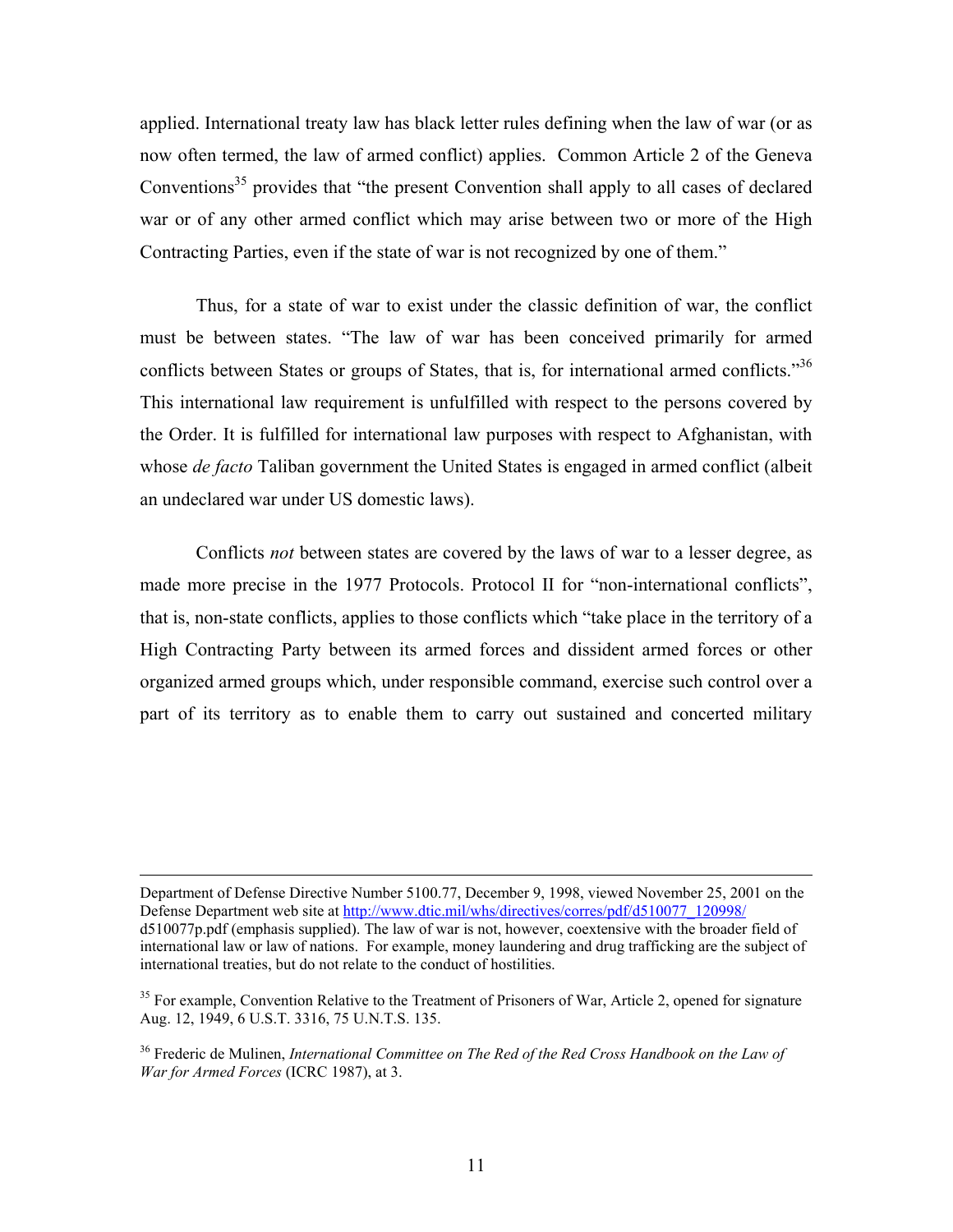operations and to implement this Protocol.["37](#page-11-0) Clearly this definition—also—does not apply to al Qaeda, as it does not exercise control over any part of U.S. territory.<sup>38</sup>

Illustrative of the need for a predicate war is the 1865 opinion of Attorney General James Speed issued with respect to whether military tribunals (by which he meant the courts for military justice generally) could be used to try the civilian assassins of President Lincoln, whom he found to be serving the war aims of the enemy. He found that such persons were subject to the laws of war and trial by military tribunal because – *in times of war*:

"A bushwacker, a jayhawker, a bandit, a war rebel, an assassin, being public enemies, may be tried, condemned and executed as offenders against the laws of war. … The civil courts have no more right to prevent the military, *in time of war*, from trying an offender against the laws of war than they have a right to interfere with and prevent a battle."<sup>[39](#page-11-2)</sup>

Some have argued, including officials in the Bush Administration, that this is a "new kind of war," one in which state participants are not required for a determination of war because of the amorphous nature of international terrorism. Others have argued that while a "war" is required for the Order to be lawful, the armed conflict of the United States with Afghanistan's Taliban puts the country at war for some if not all domestic law purposes, the existence of the conflict would, thus, allow the Order's actions toward the non-citizen residents to whom it is directed by virtue of their nexus with international terrorism generally, even if they have no relationship to Afghanistan or the Taliban. Still others have refined this latter argument by "imputing" the al Qaeda to the Taliban, or,

<span id="page-11-0"></span> $37$  Part I, Art. 1(1), Protocol Additional to the Geneva Conventions of 12 August 1949, and Relating to the Protection of Victims of Non-International Armed Conflicts (Protocol II), *opened for signature* Dec. 12, 1977, 1125 U.N.T.S. 609.

<span id="page-11-1"></span><sup>&</sup>lt;sup>38</sup> It has been suggested that the limitations on the international law of armed conflict tending to exclude most violence not between nations was deliberately intended to deny belligerent status to dissidents so that national authorities a freer hand in suppressing them. *See generally* George H. Aldrich, *The Law of War on*  Land, 94 A.J.I.L. 42 (2000). "Perversely, the application of Protocol II is far too narrow....It is perhaps cynical, but undoubtedly true, that this narrow applicability of Protocol II explains why there are now 147 states party to it." *Id.* at 60.

<span id="page-11-2"></span><sup>39</sup> A.G. James Speed, *Opinion on the Constitutional Power of the Military to Try and Execute the Assassins of the President*, Attorney General's Office (Washington, July, 1865). Emphasis supplied.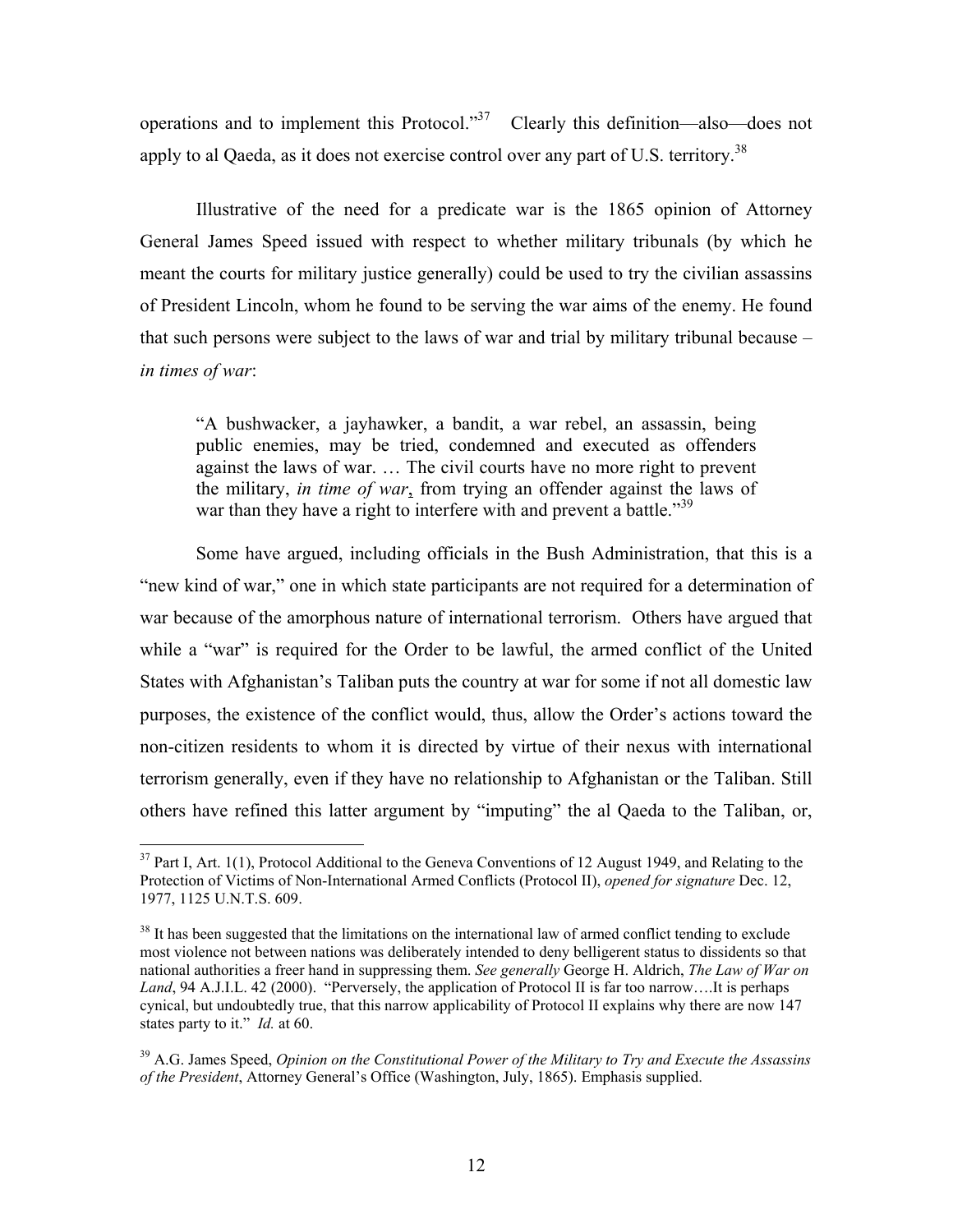even, vice-versa, noting that recent evidence indicates that al Qaeda may have in fact been controlling the Taliban.<sup>[40](#page-12-0)</sup>

Although the United States has not declared war and the President, in fact, said that he was not seeking a declaration of war, it is not difficult to find that for *international* law purposes the United States is at war in Afghanistan<sup>41</sup>. However, in this regard, it is important to note that the Order is not limited to the "enemy aliens" with whom we are at war, i.e., all Afghans, much less to the Taliban and not even to al Qaeda. It goes to all non-citizens, U.S. resident or not, alleged to commit the acts set forth in it. In contrast, had the Order been limited to enemy aliens, members of an armed body, they would be classic "offenders" subject to the law of war, including the Geneva Protocols. Had the Order been directed to the al Qaeda and the Taliban as a *combined entity*, it might arguably be easier to characterize that joint force as an enemy subject to the laws of war during a time of war with them. Separating al Qaeda from the state elements of territory, governance and organized troops makes it that much more difficult to view as a military, as distinguished from a criminal (though terrorist) organization.

The 1942 Order, which served as the basis for the military commission in *Quirin*, stated the specific, objective and wholly traditional standard. It applied to:

"all persons who are subjects, citizens or residents of any nation at war with the United States or who give obedience to or act under the direction of any such nation… ."

It is doubtful whether the constitutional logic behind the Court's opinion in *Quirin* upholding that order could be stretched to apply instead to the current Order's novel application to "any individual who is not a United States citizen with respect to whom I

<span id="page-12-0"></span><sup>40</sup> *See, e.g.*, Bob Woodward, *Bin Laden Said to "Own" the Taliban*, The Washington Post, October 11, 2001, at A1.

<span id="page-12-1"></span> $41$  The conceptual difficulty of characterizing this conflict is typified by the fact that although the U.S. may be at war "in Afghanistan", it is not at war "with Afghanistan." Nationals of Afghanistan are not per se "enemy aliens" and may even be allies, without any reliable mechanism, legal or otherwise, to distinguish friend from foe. It is an ambiguous environment in which to apply the black and white distinctions of the classic law of war.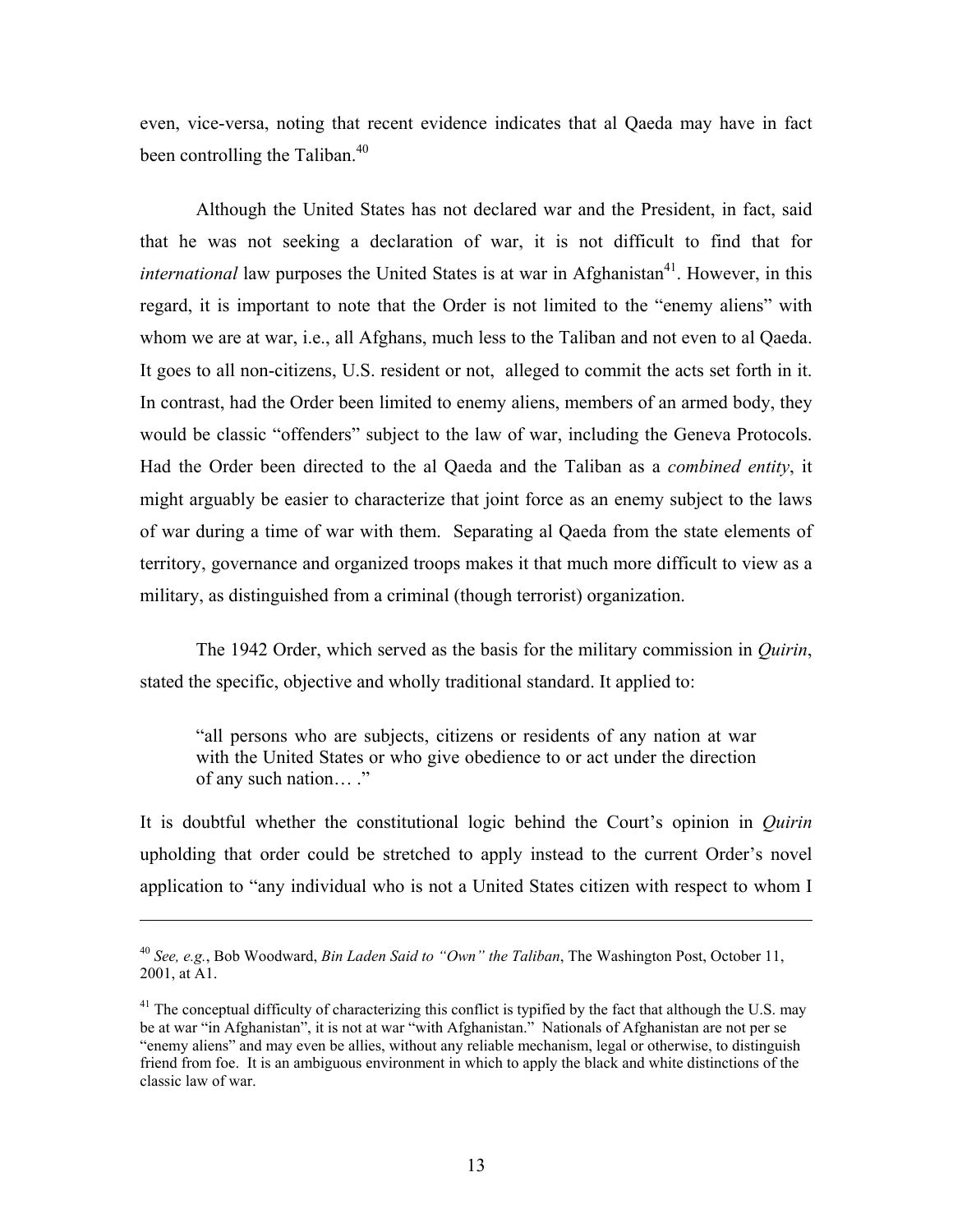determine … there is reason to believe that such individual … has engaged in, aided or abetted, or conspired to commit, acts of international terrorism, or acts in preparation therefore, that have caused, threaten to cause, or have as their aim to cause, injury to or adverse effects on the United States, its citizens, national security, foreign policy, or economy ..."<sup>[42](#page-13-0)</sup>

This point, it should be emphasized, does not diminish the right of the US armed forces fighting in Afghanistan to both capture and try by military commission abroad members of either the Taliban or al Qaeda who are participating in the combat. Abroad, many of the constitutional guarantees under the Fourth, Fifth and Sixth Amendments do not apply to non-citizens,  $43$  and certainly not to persons captured during hostilities conducted by the US armed forces<sup>[44](#page-13-2)</sup>.

### **Offenders – In the U.S. and Abroad.**

With respect to determining the offender status of persons subject to the Order, civilians residing in the U.S. and not in or near a theater of military operations or engaged as combatants are examples of offenders who have never been subject to the jurisdiction of military commissions under our laws. For example in the Civil War *Ex parte Milligan*[45](#page-13-3) case, "Milligan, a citizen twenty years resident in Indiana, who had never been a resident of any of the states in rebellion, was found not to be subject to trial by a military commission because he was not an enemy belligerent either entitled to the status of a prisoner of war or subject to the penalties imposed upon unlawful belligerents." *Quirin*, *supra,* at 45. Yet, non-citizen, U.S. residents accused of the crimes set forth in the Order relating to 9/11, such as aiding, abetting and harboring al Qaeda, but who may fall

<span id="page-13-0"></span> $42$  Order, at Sec. 2.

<span id="page-13-1"></span><sup>43</sup> *See e.g.*, *United States v. Verdugo-Urquidez*, 494 U.S. 259 (1990)

<span id="page-13-2"></span><sup>44</sup> *See e.g.*, *Johnson v. Eisentrager*, 339 U.S. 763 (1950)

<span id="page-13-3"></span><sup>45 71</sup> U.S. 2 (4 Wall.) (1866)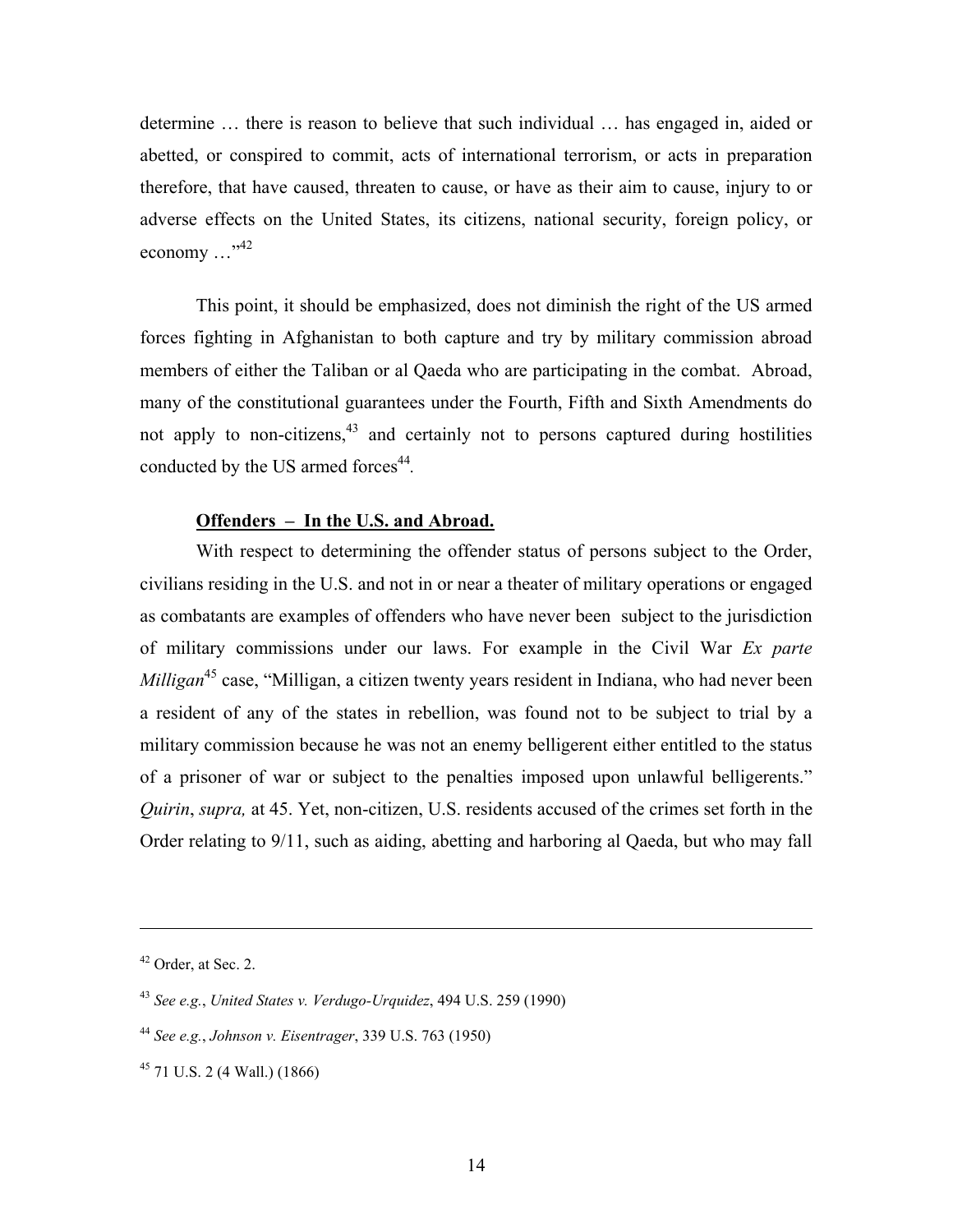far short of violating the laws of war applicable to saboteurs and the like, are among the direct targets of the Order (compare this to Mr. Milligan, who was accused of rebellion).

The application for domestic statutory and constitutional purposes of the laws of war should be distinguished from the international law regarding the existence of a state of war or the right of the U.S. to take military action in self-defense against an attack or against a country that harbors the attackers. As indicated above, the latter action has been affirmed internationally by the Security Council of the United Nations and by the North Atlantic Treaty Organization and domestically by Congress. Moreover, as also indicated above, there is no substantive issue as to the statutory or constitutional authority of a military commission to try aliens outside the U.S.

The issue of greatest importance is whether the present circumstances permit the application of the laws of war under domestic law to deny the application of constitutional rights otherwise available to persons within the U.S. That question is most acute as to a circumstance in which armed members of the Taliban, with whom we are engaged in an undeclared war, say, or of al Qaeda, the specific subjects of the Order and whose personal status is less clear, are found entering or already in the United States to commit hostile acts.

For these persons (at least unlawful, Taliban combatants), the subject matter authority for the President to utilize a military commission to try such persons based on their acts seems clear under the Constitution as interpreted by *Quirin*. With respect to the individual status of such captured "combatants," the Taliban members would almost certainly qualify as combatants under the law of armed conflict (although potentially unlawful, depending on such factors as their uniforms and behavior) whose prosecution is subject to the provisions of the international law of armed conflict<sup>46</sup>. The al Qaeda

1

<span id="page-14-0"></span><sup>46</sup> Whether the Taliban is recognized as the *de jure* government of Afghanistan (which is doubtful considering that that government has been recognized neither by the United Nations nor most of the international community) or as a dissident force being fought by the lawful government, their status for law of war purposes is the same. In the first case, there would be a conflict between states subject to the 1949 Geneva Conventions. In the second, under 1977 Geneva Protocol II, as noted *supra*, they could be deemed dissidents in control of territory of a High Contracting Party and also subject to the protection of that treaty.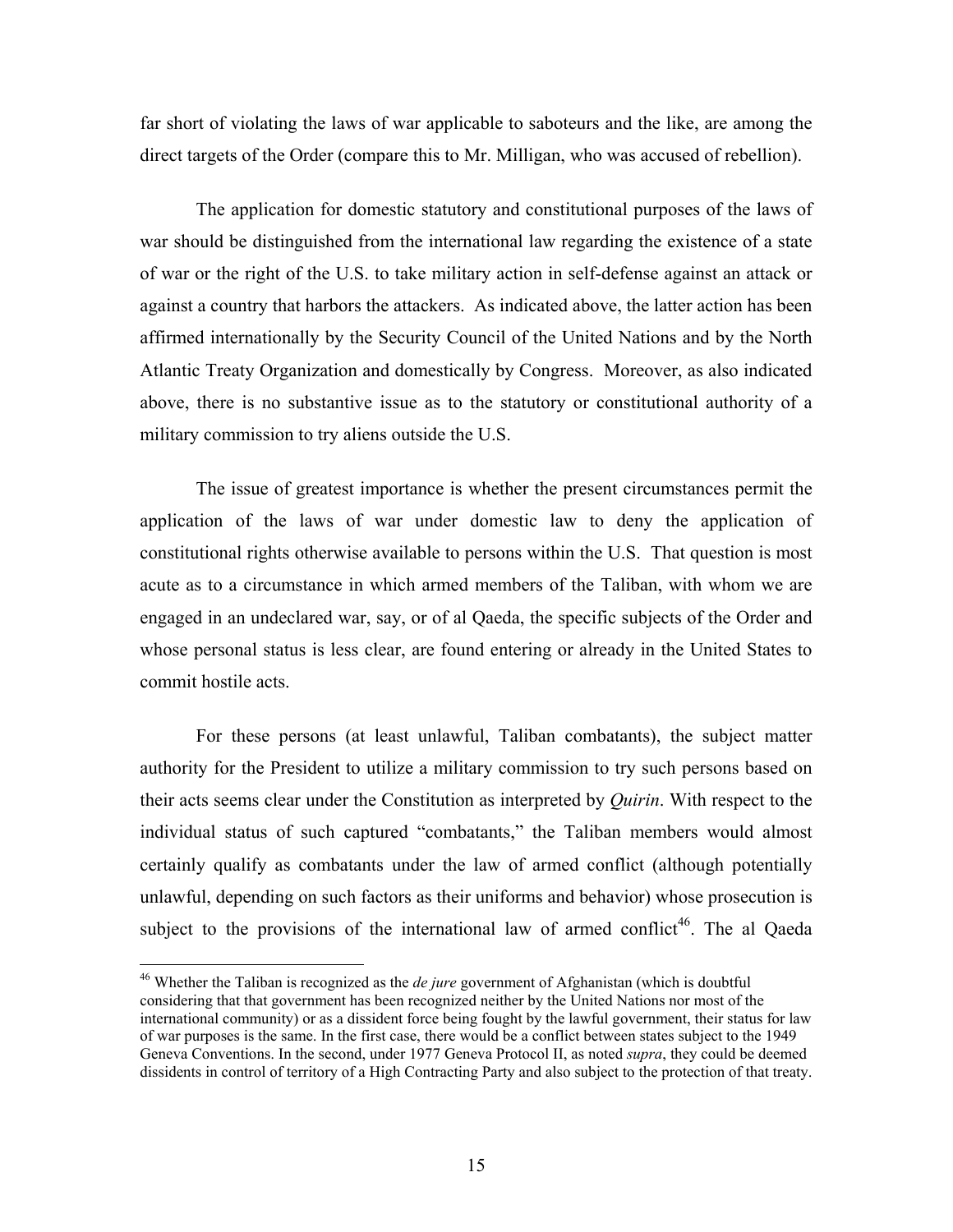members are more difficult to characterize, depending on the evidence linking them to being controlled by, or controlling, the Taliban, a state-like entity, leaving some doubt as to the legality of the use of a commission to try them in the United States without a jury trial.

On the other hand, the persons charged only with "aiding", "abetting", "conspiracy" or simply "harboring" the other persons subject to the Order, that is, people who have committed traditionally civilian criminal acts rather than the "commission" of military-like terrorist acts themselves may not be tried in a military commission as the Order contemplates. Such persons are guaranteed by the Bill of Rights, as interpreted by the Supreme Court in *Milligan* and *Quirin,* a trial by jury. The aliens detained by the U.S. and charged with crimes were accused of subsidiary offenses, such as immigration violations, money laundering, credit card fraud or other money-raising crimes. Persons charged with civil crimes are exceedingly unlikely to come within the class of persons traditionally tried by the law of war, and, to such extent, the Order must be facially invalid.

## **Substantive Overreach – Pervasive Death Penalty and Unrelated Terrorism**

A corollary of the jurisdictional application of the laws of war is the resulting substantive penalty. The traditional laws of war are draconian in applying the death penalty to irregular combatants out of uniform and not carrying arms openly. Mere presence in the enemy force constitutes the offense without more. Thus, if the laws of war apply to such irregulars, the death penalty follows. If the laws of war do not apply, a military commission has no jurisdiction. This extreme black and white result should require the greatest caution in extending the laws of war to situations not traditionally contemplated.

Moreover, the Order by its terms may be applied to the commission of acts of international terrorism whether or not related to al Qaeda or the 9/11 attacks. It could, for example, be applied to prosecute aliens in the U.S. supporting terrorism in Northern Ireland having "adverse effects on … [U.S.] foreign policy", a legitimate government measure but far removed from a U.S. war. This broad jurisdictional reach is consistent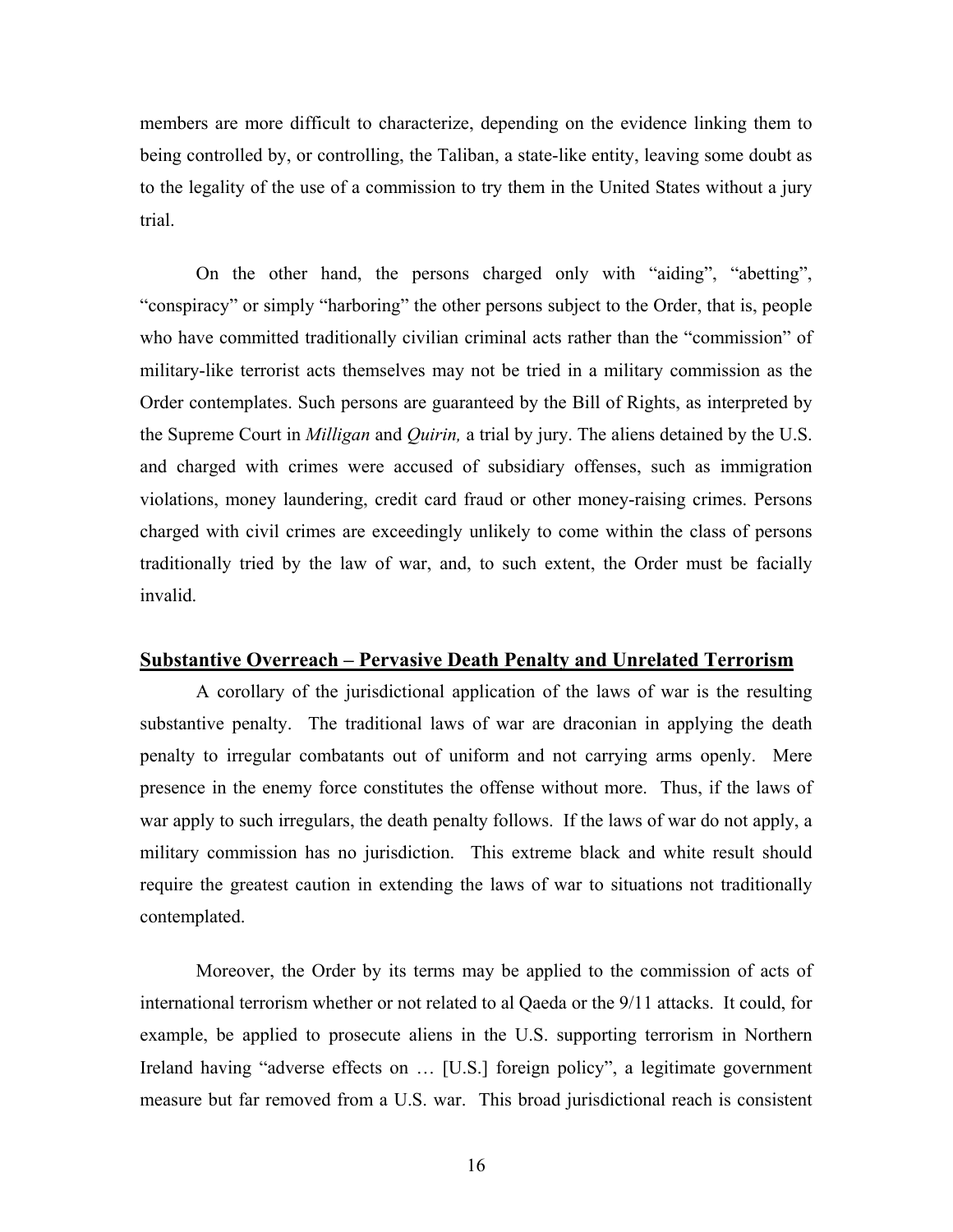with the concept of a "war on terrorism" but inconsistent with any definable "war" in the sense known to U.S. jurisprudence. $47$ 

As these principles are therefore applied to the Order, the Order does not confine its scope to either offenders or offenses traditionally tried by the law of war, as provided by law, implied in the Constitution and required by the *Quirin* Court. Absent Congressional action, we cannot see how the President in the current situation has authority permitting him to convene military commissions to proceed inside the U.S. without providing grand jury indictment, jury trials or the right to confront witnesses, among other exceptions from constitutionally guaranteed rights.<sup>48</sup>

We must, therefore, conclude that the Order substantively violates both Article 21 of the UCMJ and, as to persons within the U.S., the Constitution, as well, to the extent that it covers offenses and offenders not covered by the law of war as historically described in *Quirin.* That possible legal infirmity and, at the very least, uncertainty, severely undercuts the policy objectives of the Order as more fully discussed below.

## **Procedural Concerns Under the UCMJ**

In addition to the substantive issue, there is a procedural concern. The Order cited as additional authority Section 36 of the UCMJ $,49$  which provides that in cases under the

<span id="page-16-0"></span><sup>&</sup>lt;sup>47</sup> The Justice Department recently released a partial list of those persons arrested in connection with the anti-terrorist campaign (although not necessarily pursuant to the Order), including, for some of them, the crimes of which they are accused. It is reported that some of the crimes alleged are civilian in nature, even if the larger purpose is to raise money for an organization like al Qaeda. For example: "Three more men on the list were indicted in New Jersey for conspiracy to embezzle, according to Michael Drewniak, a spokesman for the United States Attorney's office in Newark. The men, Hussein and Nasser Abduali and Rabi Ahmed, were charged with conspiring to buy, receive and possess \$43,270 worth of stolen corn flakes. All three have been released pending trial." Lewin, *Accusations Against 93 Vary Widely*, New York Times on the Web, November 28, 2001.

<span id="page-16-1"></span><sup>48</sup> In his concurring opinion in *Hirayabashi v. U.S.*, 320 U.S. 81 (1943), Justice Murphy said, "We give great deference to the judgment of the Congress and of the military authorities as to what is necessary in the effective prosecution of the war, but we can never forget that there are constitutional boundaries which it is our duty to uphold. It would not be supposed, for instance, that public elections could be suspended or that the prerogatives of the courts could be set aside, or that persons not charged with offenses against the law of war (see Ex parte Quirin, 317 U.S. 1, 63 S.Ct. 2, 87 L.Ed. 3) could be deprived of due process of law and the benefits of trial by jury, in the absence of a valid declaration of martial law." *Id.* at 110

<span id="page-16-2"></span> $49$  10 U.S.C. 836.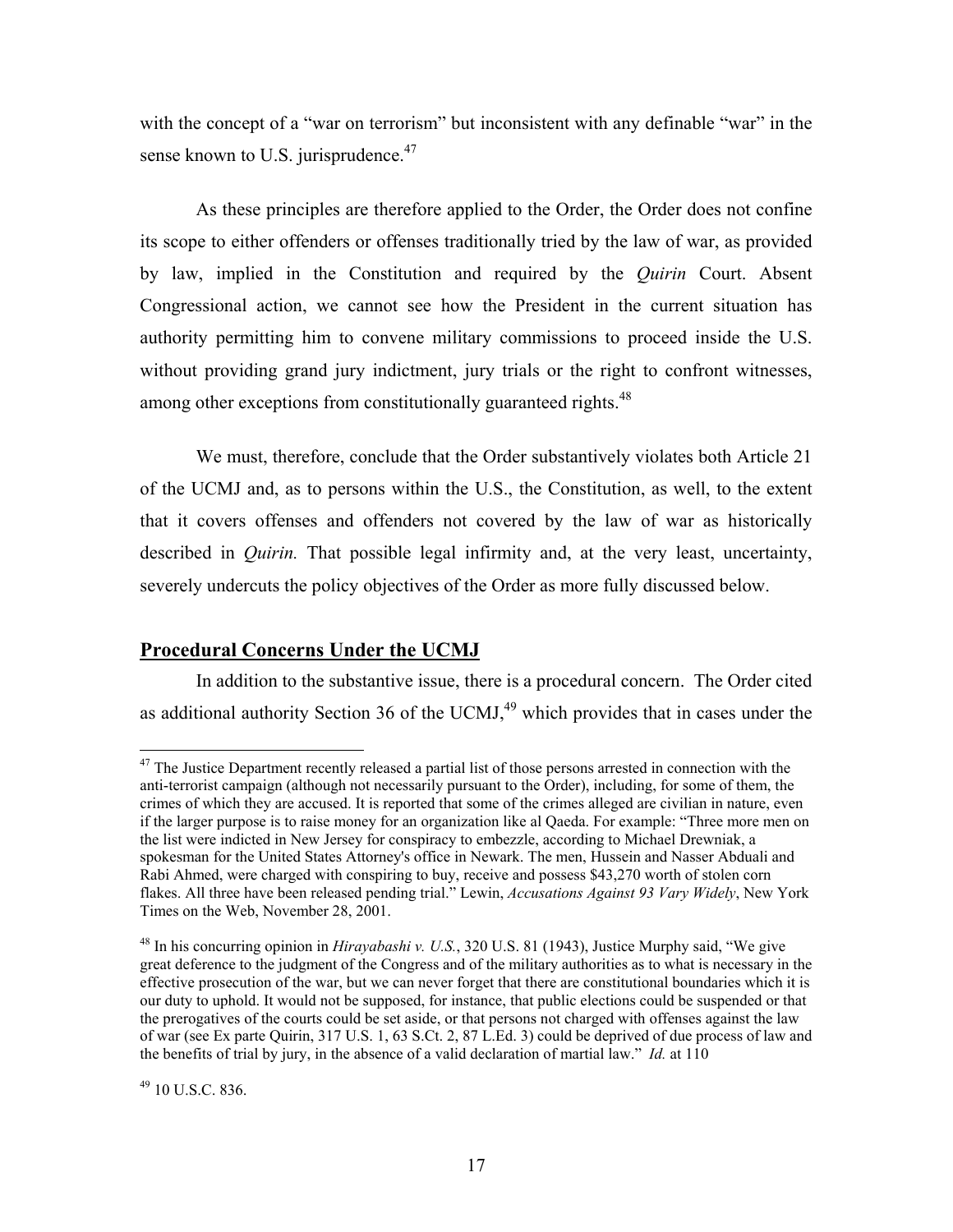UCMJ the President may prescribe by regulation the procedures for military commissions subject to two qualifications. First, the procedures "shall, so far as he considers practicable, apply the principles of law and the rules of evidence generally recognized in the trial of criminal cases in the United States district courts." In the Order, President Bush declares *in haec verba* that such principles and rules are not practicable to apply under the order. That extraordinary finding is presumably his prerogative, whether or not it is a wise exercise thereof.

Secondly, and more importantly for present purposes, Article 36 specifies that the procedures "may not be contrary to or inconsistent with this chapter [the UCMJ]." The Order only outlines the parameters for procedures to be implemented by orders and regulations of the Secretary of Defense $50$ . However, the framework of the Order is already inconsistent with the essential elements of due process provided for in the UCMJ in numerous respects.  $51$  Accordingly, if Section 36 is indeed necessary authority for the Order, then the Order appears to be procedurally defective.

## **Exclusive Jurisdiction to Military Commissions**

Finally, the Order states that "with respect to any individual subject to this order … military tribunals shall have exclusive jurisdiction with respect to offenses by the

<u>.</u>

<span id="page-17-0"></span> $50$  Such procedures have not yet been issued at the time this Report was prepared.

<span id="page-17-1"></span> $<sup>51</sup>$  Differences between the procedures required by the Order and those assured by the UCMJ include the</sup> following:

Proof beyond reasonable doubt  $(10 \text{ U.S. C. Sec. 851(c)})$ , whereas the Order does not specify a standard of proof, which could under minimum standards of the laws of war be less than proof beyond reasonable doubt.

The right of the defendant to be present at proceedings (10 U.S.C. Sec. 839), whereas the Order allows for the possibility of secret ex parte proceedings (Sec.  $4(c)(4)(b)$ .

Defense role in selection of the court-martial panel, whereas the members of a military commission convened under the Order would not be subject to challenge by the defense.

Defense right to choose counsel (10 U.S.C. Sec. 838(b)) whereas the Order limits defense counsel to attorneys "subject to this order" (Sec.  $4(c)(5)$ .

Unanimity in applying death sentence (10 U.S.C. Sec. 852(a)), whereas the Order provides for "conviction only upon the concurrence of two-thirds of the members of the commission" (Sec. 4(c) (6).

 $-$  Appellate review of decisions (10 U.S.C. Sec. 866, 867, 867(a), 869), whereas the Order precludes any appellate review by the courts (Sec. 7(b)), and allows review only insofar as the regulations promulgated under the Order may provide as a matter of administration.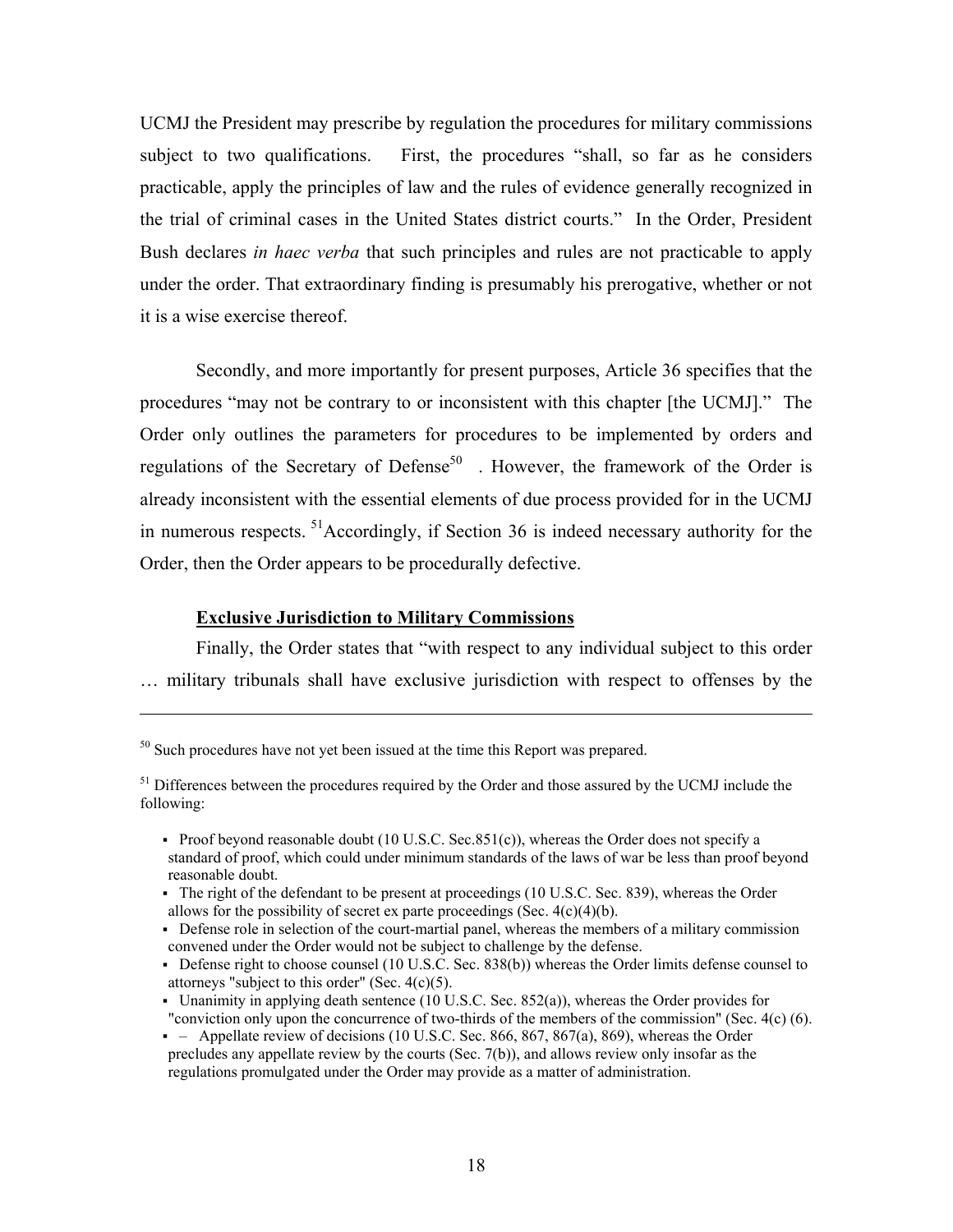individual…"[52](#page-18-0) This grant of exclusive jurisdiction to military commissions appears to conflict with the Congressional intent set forth in Article 18 of the UCMJ, which provides that for purposes of prosecutions for violations of the law of war, general courts martial shall have jurisdiction concurrent with military tribunals:

> "General courts-martial also have jurisdiction to try any person who by the law of war is subject to trial by a military tribunal and may adjudge any punishment permitted by the law of war."

Inasmuch as the UCMJ by its terms applies to prisoners of war,  $5<sup>3</sup>$  we conclude that Order conflicts with Congress' determination that courts martial and military tribunals (commissions) should have concurrent jurisdiction with respect to prosecution of POWs for violations of the laws of war.

# **Preventive Arrest, Indefinite Detention and the Suspension of Habeas Corpus**

The provisions of the Order regarding detention of persons subject to it permit seemingly indefinite detention without charges, trial,<sup>54</sup> or the right to seek a remedy in federal or state courts. Thus, they provide for 'preventive arrests,' unlimited detention and literally suspends the privilege of the writ of habeas corpus, notwithstanding statements by Administration officials to the contrary. These provisions are clearly unconstitutional as to the writ of habeas corpus and extremely controversial as to detention.

<span id="page-18-0"></span> $52$  Military Order, §7(b)(1).

<span id="page-18-1"></span><sup>53</sup> UCMJ, §802 (a)(9).

<span id="page-18-2"></span><sup>&</sup>lt;sup>54</sup> The Order provides only that the detainees be treated humanely; given adequate food, water, shelter and medicine, allowed the free exercise of religion, and otherwise be subject to rules to be made by the Secretary of Defense. It even provides that detention may be outside the borders of the United States. Order, at §3. We assume that circumvention of the rights of aliens within the U.S. by arrest and forced removal from the country for delivery to a remote trial location as literally permitted by this section of the Order (*i.e.*, kidnapping) would violate those rights.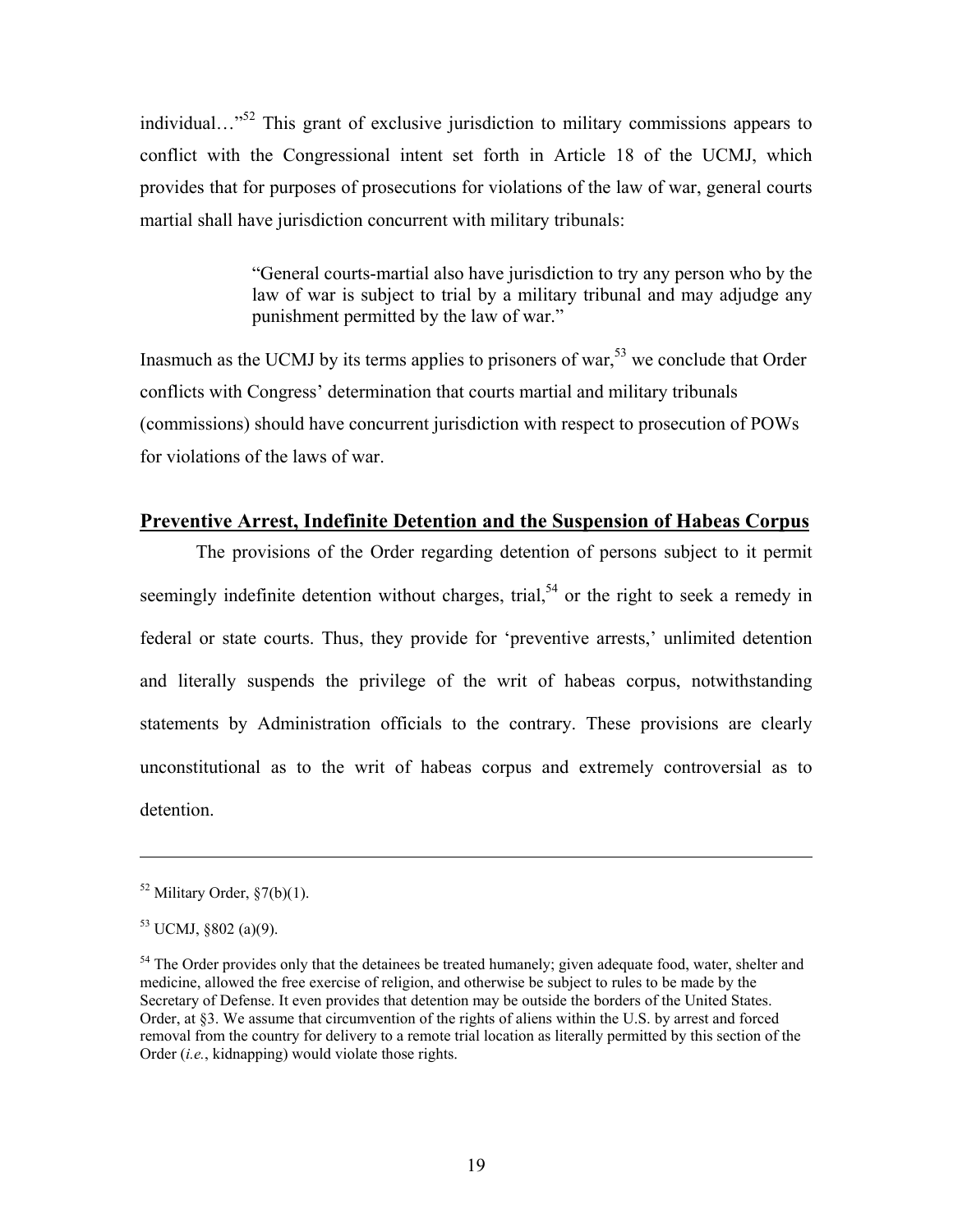<span id="page-19-3"></span>Preventive arrests are anathema to American values. It is bedrock in American constitutional law that the deprivation of liberty may only occur pursuant to the principles and mechanisms of due process enshrined in the Bill of Rights. To determine whether liberty has, in fact, been properly deprived, the Framers maintained the privilege of the writ of habeas corpus.

### **Habeas Corpus**

 $\overline{a}$ 

The privilege of the writ of habeas corpus is considered a "*magna carta* of the kingdom."**[55](#page-19-0)** Justice Story said of it:

It is … justly esteemed the great bulwark of personal liberty; since it is the appropriate remedy to ascertain, whether any person is rightfully in confinement or not, and the cause of his confinement; and if no sufficient ground of detention appears, the party is entitled to his immediate discharge. This writ is most beneficially construed; and is applied to every case of illegal restraint, whatever it may; for every restraint upon a man's liberty is, in the eye of the law, an imprisonment, wherever may be the place, or whatever may be the manner, in which the restraint is effected.<sup>[56](#page-19-1)</sup>

Chief Justice Rehnquist has praised the privilege: "It has been rightly regarded as a safeguard against executive tyranny, and an essential safeguard to individual liberty."<sup>57</sup>

Beginning in the nineteenth century and continuing without exception through to the present day, the Supreme Court has consistently held that non-citizens within the jurisdiction of the United States are "persons" within the meaning of the Fifth Amendment and are thus entitled to the protections of the due process clause.<sup>58</sup> In fact, it

<span id="page-19-0"></span><sup>55</sup> William Blackstone, *Commentaries*, 3:129-37 (1768), *reprinted in* The Founders' Constitution, Vol. 1, at 324 -327 (University of Chicago Press 1987).

<span id="page-19-1"></span><sup>56</sup> Joseph Story, *Commentaries on the Constitution*, 3:§§1333-36 (1883), *reprinted in* The Founders' Constitution, supra (hereinafter " Story, *Commentaries on the Constitution*"), at 342.

<span id="page-19-2"></span> $57$  Remarks of Chief Justice William H. Rehnquist, 100th Anniversary Celebration Of the Norfolk and Portsmouth Bar Association, Norfolk, Virginia, May 3, 2000 *available at* [http://www.supremecourtus.gov/publicinfo/speeches/sp\\_05-03-00.html](http://www.supremecourtus.gov/publicinfo/speeches/sp_05-03-00.html) (hereinafter "Rehnquist Remarks").

<sup>58</sup> *See, e.g.*, *Wong Wing v. United States*, 163 U.S. 228, 238 (1886) (resident aliens entitled to Fifth Amendment rights); *Kwong Hai Chew v. Colding*, 344 U.S. 590, 596 (1953) (resident alien is a "person" within the meaning of the Fifth Amendment); *Mathews v. Diaz*, 426 U.S. 69, 77 (1976) ("There are literally millions of aliens within the jurisdiction of the United States. The Fifth Amendment, as well as the Fourteenth Amendment, protects every one of these persons from deprivation of life, liberty, or property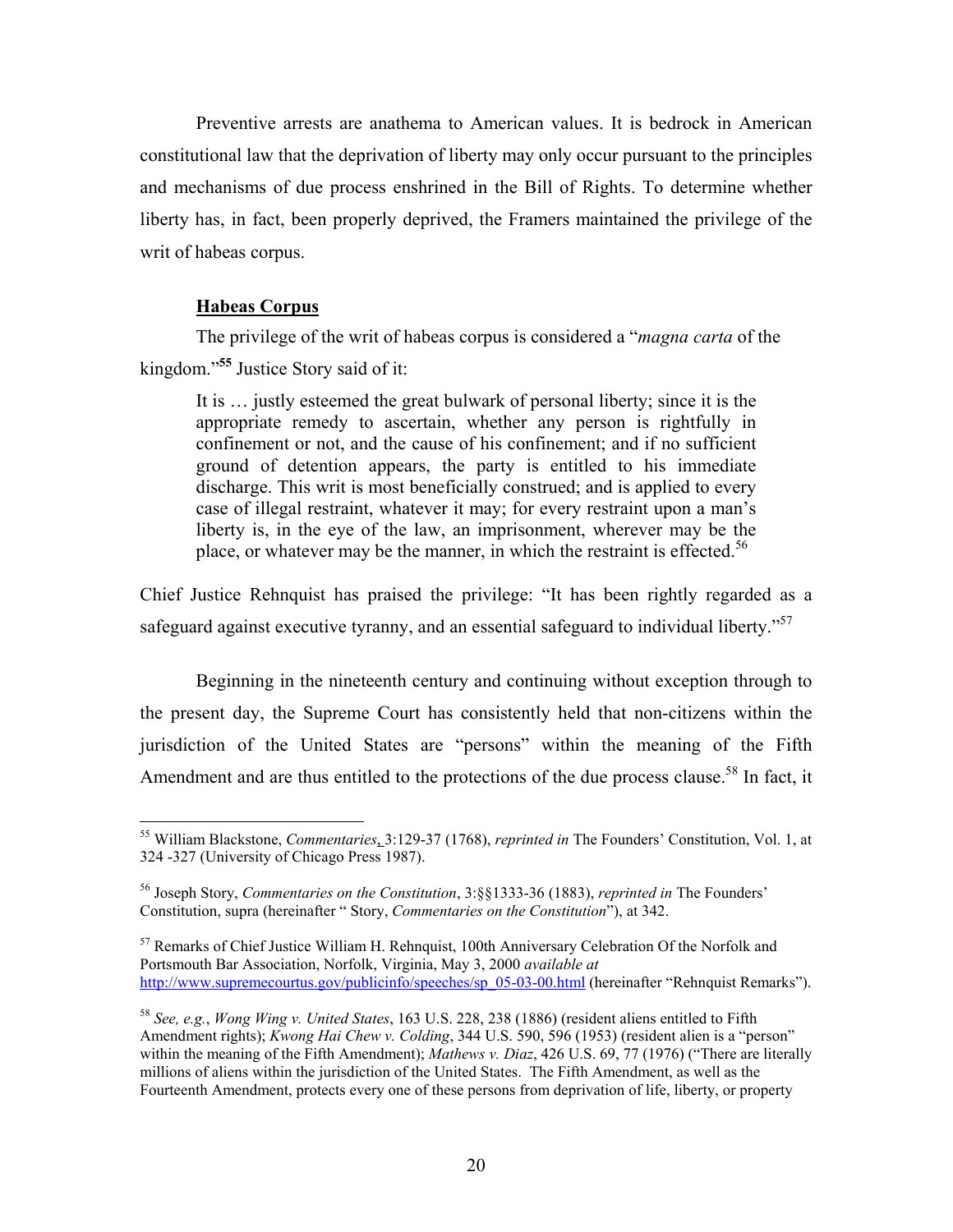was recognized by the Supreme Court in the wartime cases *Quirin* and *Yamashita* as available even to members of the German military and to the Japanese command within the U.S. (or in Yamashita's case, in the Philippines, under U.S. rule) to test the authority of a military commission to detain and try them.<sup>59</sup> It is also available to persons charged under the UCMJ and held for court martial under that statute. $^{60}$ 

As noted, the President's Order states that the authority for its issuance is (1) the President's authority as Commander-in-chief of the Armed Forces, (2) the Authorization for Use of Military Force Joint Resolution (Public Law 107-40, 115 Stat. 224) and (3) Sections 821 and 836 of the UCMJ.

The Constitution states in Article I (the enumeration of Congress' powers), Section 9 (a list of limitations on those Congressional powers):

> Clause 2: The Privilege of the Writ of Habeas Corpus shall not be suspended, unless when in Cases of Rebellion or Invasion the public Safety may require it.

It seems plain from the text of the Constitution that only the Congress, not the President—whether as Commander-in-chief or otherwise—has the authority to suspend habeas corpus, and then only in the two circumstances mentioned. The Supreme Court

without due process of law. Even one whose presence in this country is unlawful, involuntary, or transitory is entitled to that constitutional protection.") (citations omitted); *United States v. Verdugo-Urquidez*, 494 U.S. 259 (1990) (distinguishing reach of Fourth Amendment to cover only "the people" — as in "we the people" — from Fifth Amendment's protection of "any person"). *See also United States v. bin Laden*, 132 F.Supp.2d 168, 181 (2001) (a non-citizen whose only connections to the United States are his alleged violations of U.S. law and his subsequent U.S. prosecution is entitled to due process of law under the Fifth Amendment).

<span id="page-20-0"></span> $59$  "In Ex parte Quirin, 317 U.S. 1, we held that status as an enemy alien did not foreclose "consideration" by the courts of petitioners' contentions that the Constitution and laws of the United States constitutionally enacted forbid their trial by military commission." Id*.* at 25. This we did in the face of a presidential proclamation denying such prisoners access to our courts. … [I]n Yamashita v. United States, 327 U.S. 1, we held that courts could inquire whether a military commission, promptly after hostilities had ceased, had lawful authority to try and condemn a Japanese general charged with violating the law of war before hostilities had ceased. There we stated: "[T]he Executive branch of the Government could not, unless there was suspension of the writ, withdraw from the courts the duty and power to make such inquiry into the authority of the commission as may be made by habeas corpus." Id. at 9." Black, J. dissenting in *Johnson v.* 

<span id="page-20-1"></span><sup>&</sup>lt;sup>60</sup> See, e.g., 28 USC 2241(c).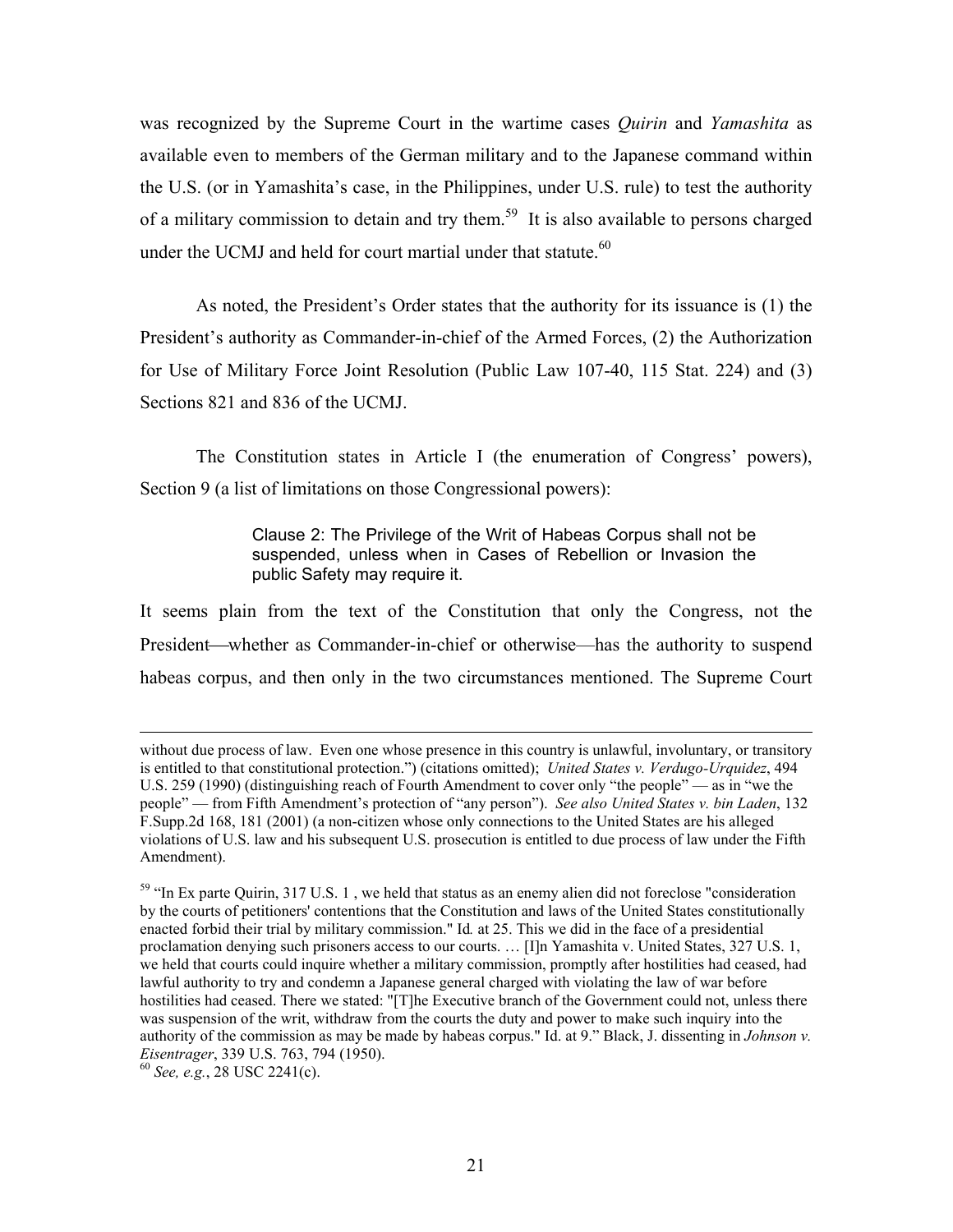has upheld that principle and the most prominent of commentators on the Constitution have agreed. <sup>[61](#page-21-0)</sup>

The other bases cited in the Order for the President's authority to detain the subject persons indefinitely without recourse offer no support either. The text of Congress' Resolution Authorizing Use of Military Force—the second cited basis—does nothing to alter habeas corpus whatsoever, much less authorize the President to do so. In fact, it plainly refers specifically and solely to the use of *military force*, hence its title. Section 2, the substantive section of the Resolution, is titled "Authorization For Use Of United States Armed Forces" and provides simply: "That the President is authorized to use all necessary and appropriate force  $...,$ <sup>62</sup> with nothing said about arrests, detentions, habeas corpus or the like. It therefore appears clear that the Use of Force Resolution cited by the President as a basis for his authority in issuing the Order also does not, in fact, provide such authority.

Finally, the Order refers for authority to Sections 821 and 836 of the UCMJ, both of which go to the issue of military commissions, as discussed, *supra*. Neither provide Congressional suspension of the privilege of habeas corpus or have anything to do with that subject but are cited, apparently, for authority regarding the Order's establishment of military commissions, discussed *supra*, and, thus, too, offer no authority for the detention provisions of the Order.

<span id="page-21-0"></span><sup>61</sup> *See Ex parte Merryman*, 17 Fed. Cas. 144 (No. 9487), (C.C.D. Md. 1861) (Chief Justice Taney, sitting as a circuit judge, wrote: "I had supposed it to be one of those points in constitutional law upon which there was no difference of opinion, … that the privilege of the writ could not be suspended, except by act of Congress." *Id*. at 148.) After Lincoln ignored the decision and kept Merryman in prison, Congress acted to authorize the suspension of the writ of habeas corpus. *See also*, St. George Tucker, *Blackstone's Commentaries* 1:App.290-92 (1803), *reprinted in* The Founders' Constitution, supra, at 329: "In the United States, [the writ] can be suspended, only, by the authority of congress; but not whenever congress may think proper; for it cannot be suspended, unless in cases of actual rebellion, or invasion." *Accord*, Story, *Commentaries on the Constitution*, *supra*, at 342 ("It would seem, as the power is given to congress to suspend the writ of habeas corpus in cases of rebellion or invasion, that the right to judge, whether exigency had arisen, must exclusively belong to that body.")

<span id="page-21-1"></span> $62$  The Resolution is set forth in Appendix C.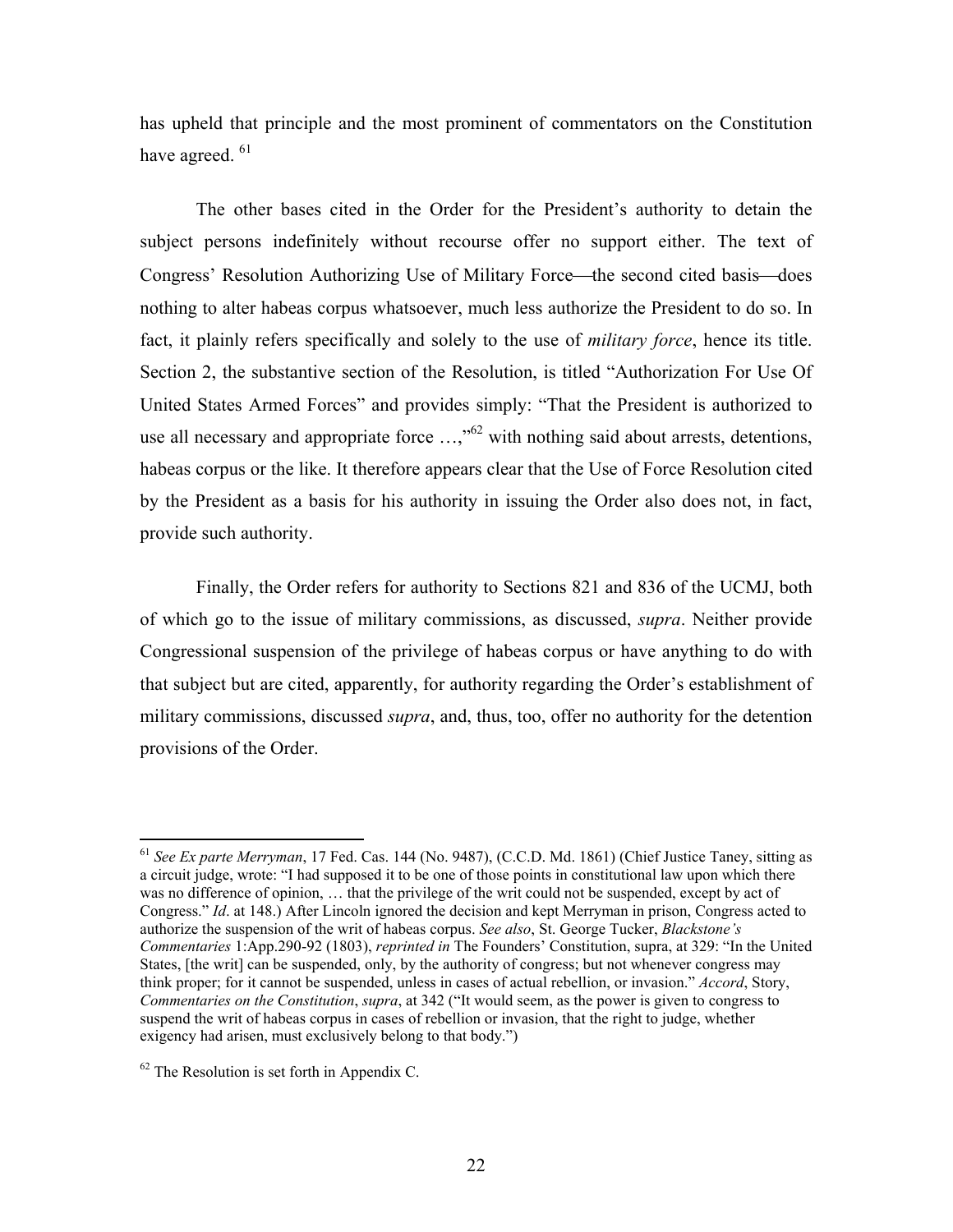It appears clear, therefore, that the three bases cited in the Order by the President do not in fact provide the legal authority necessary to validate these provisions of the Order effectively suspending habeas corpus. The conclusion is that the power to suspend the privilege of the writ of habeas corpus is given to the Congress and that the President may not exercise it.

Congress, in fact, *has* acted with respect to the events of September 11, 2001 specifically in connection with habeas corpus. On October 26, 2001, it adopted legislation sought by the Administration; the USA Patriot Act of  $2001^{63}$ , whose full name is "Uniting and Strengthening America by Providing Appropriate Tools Required to Intercept and Obstruct Terrorism (USA Patriot Act) Act [sic] of 2001." The Act was intended, as its name indicates, to provide a comprehensive set of "tools" to the federal government in the service of law enforcement and intelligence gathering.

The USA Patriot Act specifically addresses habeas corpus in Section 412 (Mandatory Detention Of Suspected Terrorists; Habeas Corpus; Judicial Review).<sup>[64](#page-22-1)</sup> That Section amends Section 236 of the Immigration and Nationality Act to provide that aliens subject to the Act who are detained must be criminally charged or placed in removal proceedings within seven days following commencement of detention unless release of the alien will result in activity that endangers the national security of the United States. In that case, the Attorney General must so certify and recertify every 6 months thereafter, if the alien is to continue in detention. Importantly, habeas corpus proceedings to review decisions made under the Section are available to the suspect alien on application to the Supreme Court, any Justice of the Supreme Court, any circuit judge of the D.C. Circuit

<span id="page-22-0"></span><sup>&</sup>lt;sup>63</sup> Public Law 107-56. Interestingly, Senator Patrick Leahy, Chairman of the Senate Judiciary Committee, which took the Administration's urgent request for the Act and reported it out rapidly, albeit without significant modification, expressed surprise that the Administration should have requested this Act on an urgent basis, failed to act under it and then issued – without any prior notice to Congress, much less authority from it – the Military Order, which contains very different provisions. Comments by Senator Patrick Leahy made on the television news show *Meet the Press*, November 25, 2001. Perhaps the President's action is not so surprising considering the refusal of Congress to approve the full range of powers sought by the Administration. Having failed to get the desired statutory authority, the President acted as if he did not need it.

<span id="page-22-1"></span><sup>&</sup>lt;sup>64</sup> Section 412 of the USA Patriot Act is reproduced in Appendix D.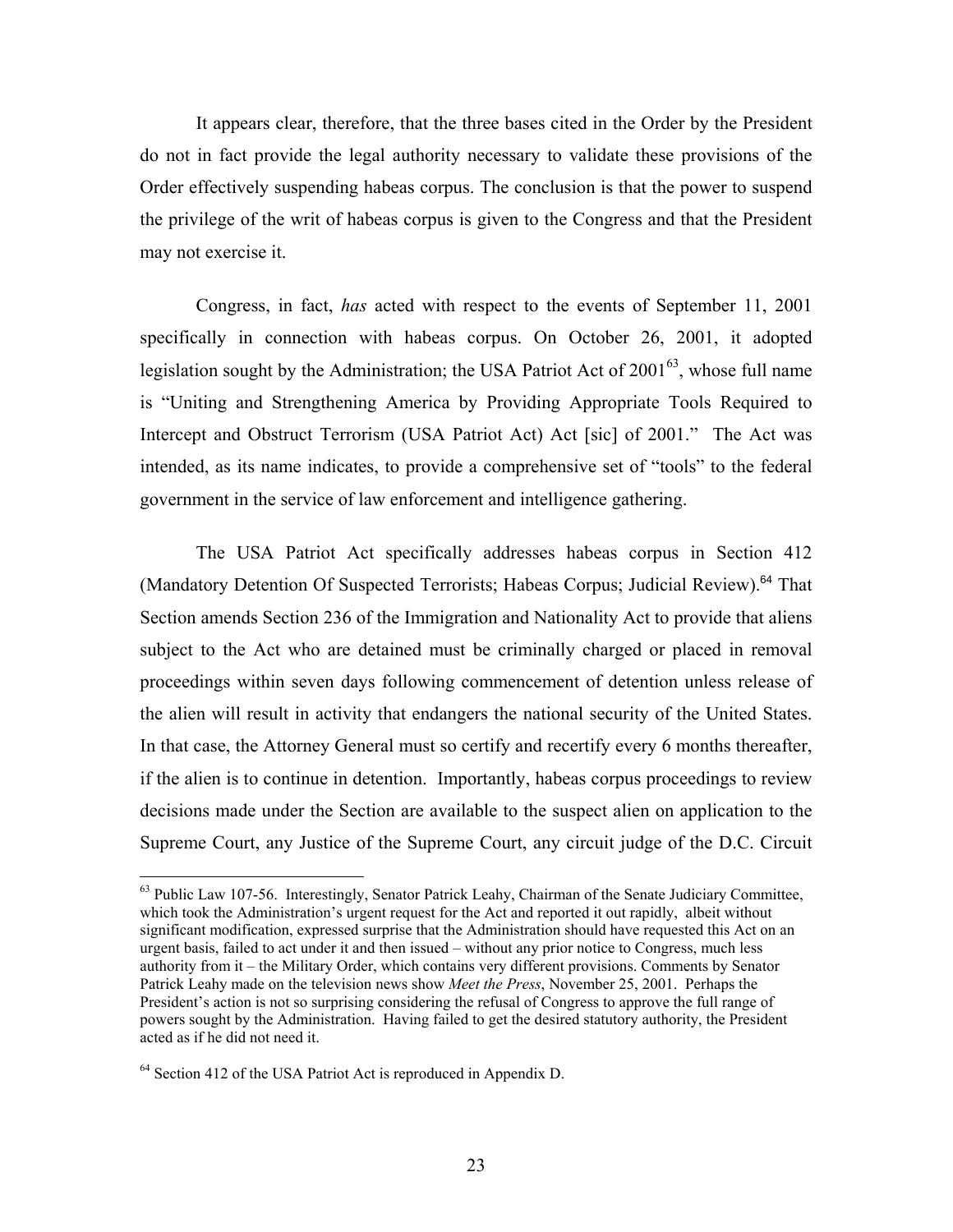Court of Appeals, or any district court with jurisdiction. Further still, determinations by district courts or circuit court judges are subject to appeal to the D.C. Circuit Court of Appeals. $65$ 

This provision of the Congressional act differs profoundly from the President's Order with respect to the application of habeas corpus to aliens arrested within the United States and suspected of connection to terrorism, which provides no release process, no certification process, no right to a petition of habeas corpus and no right to appeal adverse decisions. The analogy to the Steel Seizure Case is apparent. There, the President—by seizing strike-bound steel mills in order to continue production of steel to supply the armed forces then engaged in Korea—acted contrary to the will of Congress expressed through various statutory schemes in an area the power over which belonged to Congress. Of such extreme and far reaching Presidential behavior contrary to the expressed will of Congress, Justice Jackson wrote in his concurring opinion—:

When the President takes measures incompatible with the expressed or implied will of Congress, his power is at its lowest ebb, for then he can rely only upon his own constitutional powers minus any constitutional powers of Congress over the matter. Courts can sustain exclusive presidential control in such a case only by disabling the Congress from acting upon the subject. Presidential claim to a power at once so conclusive and preclusive must be scrutinized with caution, for what is at stake is the equilibrium established by our constitutional system. … In short, we can sustain the President only by holding that seizure of such strike-bound industries is within his domain and beyond control by Congress. Thus, this Court's first review of such seizures occurs under circumstances which leave presidential power most vulnerable to attack and in the least favorable of possible constitutional postures.

*Id.*, at 637-638. Justice Jackson continued his analysis by finding that neither the President's Constitutional 'Executive' powers, nor his Commander-in-Chief authority (whether in time of war *de facto* or war *de jure*), nor his obligation to faithfully execute

<span id="page-23-0"></span><sup>&</sup>lt;sup>65</sup> It should be noted that the USA Patriot Act is viewed by many civil liberties lawyers as "dangerous" in its expansion of the definition of what constitutes terrorism, the basis for an alien's detention and the like. *See, e.g.*, New York Times, November 25, 2001, A1, B4.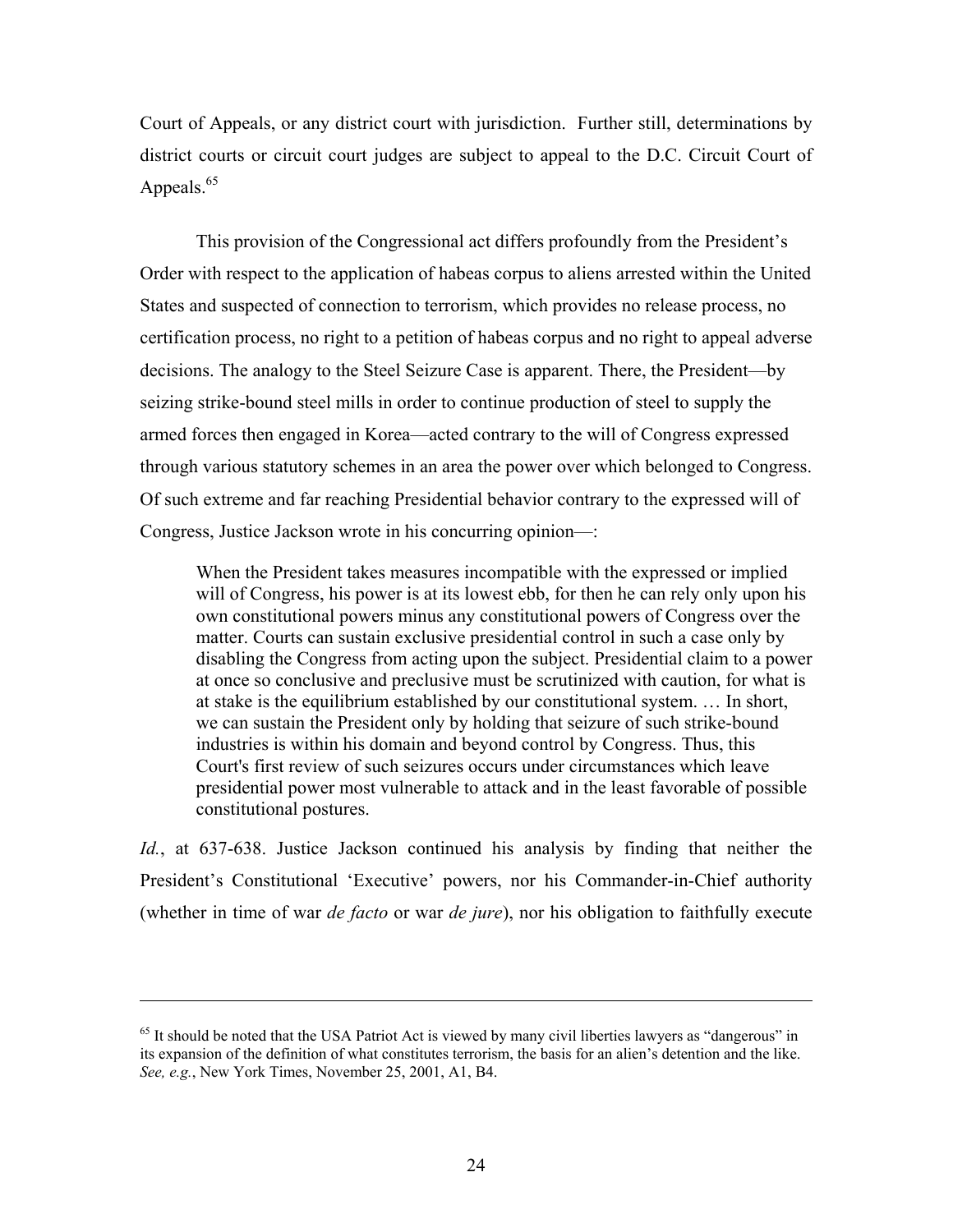<span id="page-24-2"></span>the laws could trump the Constitutions' plain grant of authority to Congress to raise and support armies and to provide and maintain a navy.<sup>66</sup>

Here, as noted, the power to suspend habeas corpus is granted to the Congress by Article I of the Constitution, and the USA Patriot Act—which fails to suspend the privilege—is the act of Congress on the subject. It is, therefore, our conclusion that the Order, which effectively seeks to suspend the privilege of habeas corpus for those aliens subject to it and detained under it, impermissibly seeks to exercise a power not only reserved to the Congress but one already exercised by the Congress in this specific area in a contrary manner. As such, determinations under the Order will likely be subject to successful Constitutional attack on this ground, leading to a significant amount of litigation at a time when efficiency and speed of process is the desired result. The Order in this regard, therefore, not only appears to be illegal, but unwise.

In response to questioning from various sources, including members of this Committee, Administration officers stated that the Administration had no intention of opposing the right of detained persons to seek the writ of habeas corpus, and that the Order was not intended to do so despite the language of Section 7. They acknowledged that the *nearly identical* provisions of the 1942 Order in question in *Quirin* did seek to suspend habeas corpus and had been ruled unconstitutional<sup>67</sup>. Such informal statements about the true meaning of the Order or the President's intent in issuing it, without amendment of the Order or Congressional legislation, are less than satisfactory<sup>68</sup>.

<span id="page-24-0"></span><sup>&</sup>lt;sup>66</sup> Nor, for that matter, did "inherent powers never expressly granted but said to have accrued to the office from the customs and claims of preceding administrations" provide the President authority to seize private industry to aid the war effort, *id.*, at 645.

<span id="page-24-1"></span><sup>67</sup> *See*, Comments by Assistant Attorney General Michael Chertoff and White House Counsel Alberto Gonzales, ABA Meeting.

<sup>&</sup>lt;sup>68</sup> They may also be less than accurate. It is reported that Attorney General Ashcroft did try to get Congress to suspend the privilege of the writ of habeas corpus when it adopted the USA Patriot Act. Newsweek, Dec. 10, 2001, at 48, reports that the secret first draft of the anti-terrorism bill presented by the Justice Department had a section entitled "suspension of the Writ of Habeas Corpus." Rep. Sensenbrenner (Chairman of the House Judiciary Committee said: "that stuck out like a sore thumb. It was the first thing I [crossed] out." Other claims made by Administration officers likewise do not flow from the text of the Order, *e.g.*, that the Order can provide justice "close to where our forces are fighting," Alberto R. Gonzales,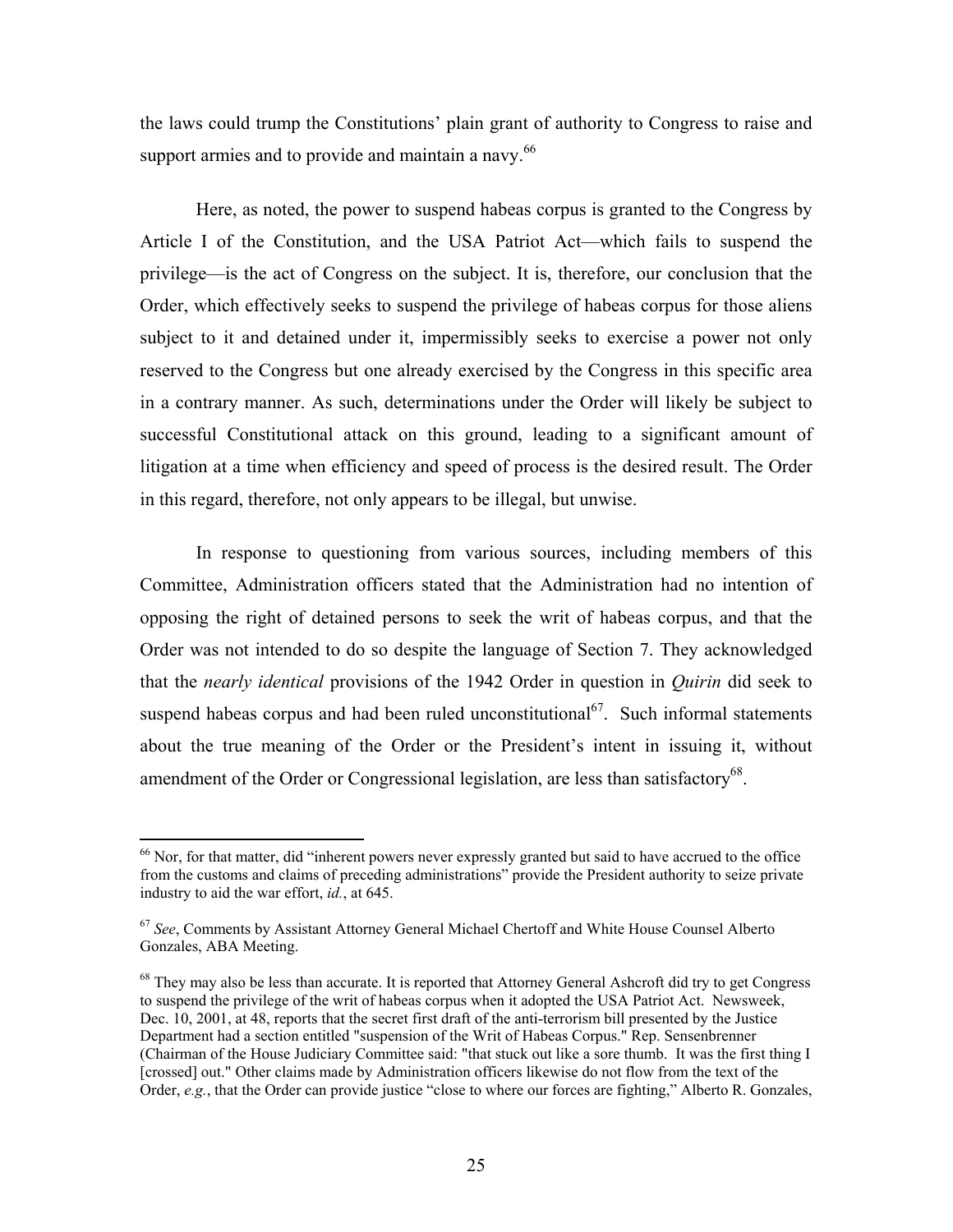## **Severability**

If a provision of the Order, such as suspending habeas corpus, were to be found unconstitutional, it is unclear what effect that finding would have on the remainder of the Order, since the Order lacks a severability provision. In *Quirin, supra*, the 1942 Order lacked a severability provision and its attempt to suspend habeas corpus was found to be invalid without affecting the substance of the military commission's authority set forth in the remaining portion of that order. The Court in *Quirin* did not discuss severability.

Although it used virtually the same language for the suspension of habeas corpus which appears in the Order (and which was found invalid), the 1942 order expressly provided for the possibility of correction by the regulations to follow:

"[S]uch persons shall not be privileged to seek any remedy or maintain any proceeding directly or indirectly, or to have any such remedy or proceeding sought on their behalf, in the courts of the United States, or of its States, territories, and possessions, *except under such regulations as the Attorney General, with the approval of the Secretary of War, may from time to time prescribe.[69](#page-25-0)*

The Order provides no such opportunity for subsequent correction and, thus, the courts may take a different view of the absence of a severability provision than did the *Quirin*  court.

# **Detention of Enemy Aliens**

Congress has also acted, albeit not recently, in the form of the Alien Enemies Act, 50 U.S.C. 21, permitting the detention or expulsion of aliens over age 14 within the US

<span id="page-25-0"></span>69 1942 Order.

*Martial Justice, Full and Fair*, New York Times, November 30, 2001 ("Gonzales Op-Ed"), whereas the Order can plainly be used for trial in the United States and even provides that the Department of Justice transfer to the Department of Defense subject persons it is detaining; it cannot be imagined that Judge Gonzales is proposing that persons of that group who might be tried under the Order would be shipped to Afghanistan to be close to the combat during their trial. Judge Gonzales also writes that "The order preserves judicial review in civilian courts," whereas Section 7 specifically precludes *any* proceeding or *any* remedy in *any* court, and when asked at the ABA meeting whether this Section meant denial of the writ of habeas corpus, the Assistant Attorney General for the Criminal Division Michael Chertoff said it did not but was intended to "prevent injunctions *and appeals* from military courts," thus at odds with Judge Gonzales' assertions published the next day.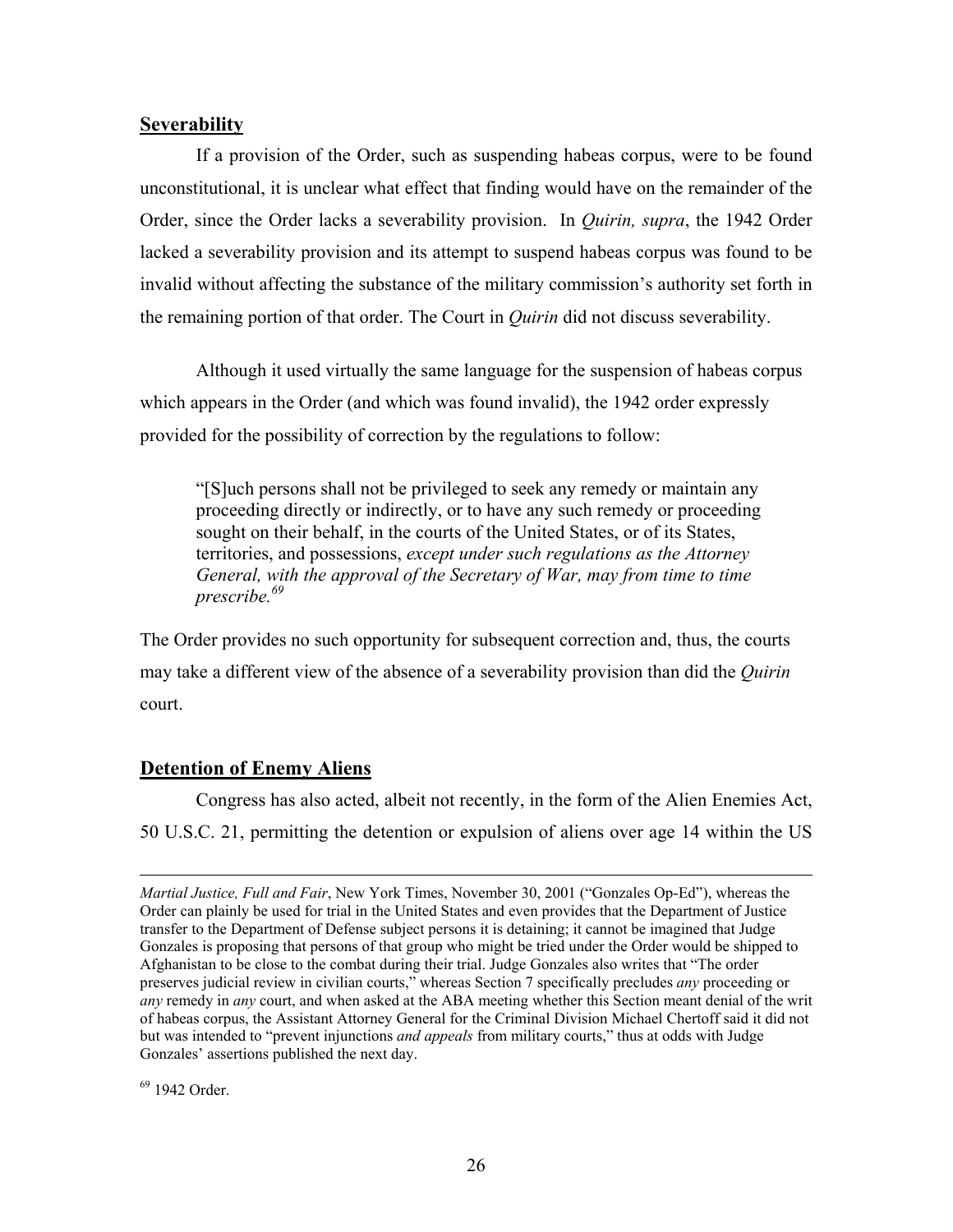who are citizens of a foreign government or state with which the US is in a declared war or subject to "any invasion or predatory incursion …perpetrated, attempted or threatened against the territory of the United States."<sup>70</sup> While the  $9/11$  attacks may have constituted a "predatory incursion against the territory of the United States", they were not perpetrated by a "foreign nation or government" as required by Section 21 and, thus, the Alien Enemies Act does not apply to the 9/11 attacks.

These provisions – including this statute, its predecessors and those like it (e.g., those establishing military areas within the United States during World War II, serving as the basis for Executive Order 9066 in 1942), were classically applied, if at all, in declared war against the entire class of enemy aliens, all citizens of the enemy state, along with the expropriation of enemy property.<sup>71</sup> In World War II, they were also put into effect ruthlessly against Japanese nationals found in the United States, in an operation now viewed as a national disgrace. Similar steps were taken against U.S. citizens of Japanese descent.<sup>72</sup> It is noted that the Commission on Wartime Relocation and Internment of

 $\overline{a}$ 

<span id="page-26-1"></span><sup>71</sup> "The resident enemy alien is constitutionally subject to summary arrest, internment and deportation whenever a "declared war" exists. Courts will entertain his plea for freedom from Executive custody only to ascertain the existence of a state of war and whether he is an alien enemy and so subject to the Alien Enemy Act. Once these jurisdictional elements have been determined, courts will not inquire into any other issue as to his internment. Ludecke v. Watkins, 335 U.S. 160." *Johnson v. Eisentrager*, supra at 775*.*

<span id="page-26-0"></span> $70$  Section 21 provides:

Whenever there is a declared war between the United States and any foreign nation or government, or any invasion or predatory incursion is perpetrated, attempted or threatened against the territory of the United States by any foreign nation or government, and the President makes public proclamation of the event, all natives, citizens, denizens, or subjects of the hostile nation or government, being of the age of fourteen years and upward, who shall be within the United States and not actually naturalized, shall be liable to be apprehended, restrained, secured, and removed as alien enemies. The President is authorized in any such event, by his proclamation thereof, or other public act, to direct the conduct to be observed on the part of the United States, toward the aliens who become so liable; the manner and degree of the restraint to which they shall be subject and in what cases, and upon what security their residence shall be permitted, and to provide for the removal of those who, not being permitted to reside within the United States, refuse or neglect to depart therefrom; and to establish any other regulations which are found necessary in the premises and for the public safety.

<span id="page-26-2"></span> $^{72}$  President Gerald Ford issued a national apology in 1976, calling the actions against Americans of Japanese descent a "setback to fundamental American principles." Presidential Proclamation No. 4417, 41 Fed. Reg. 7741 (1976). The Proclamation formally rescinded Executive Order No. 9066, issued in 1942. Subsequently, compensation was paid to U.S.-citizen detainees.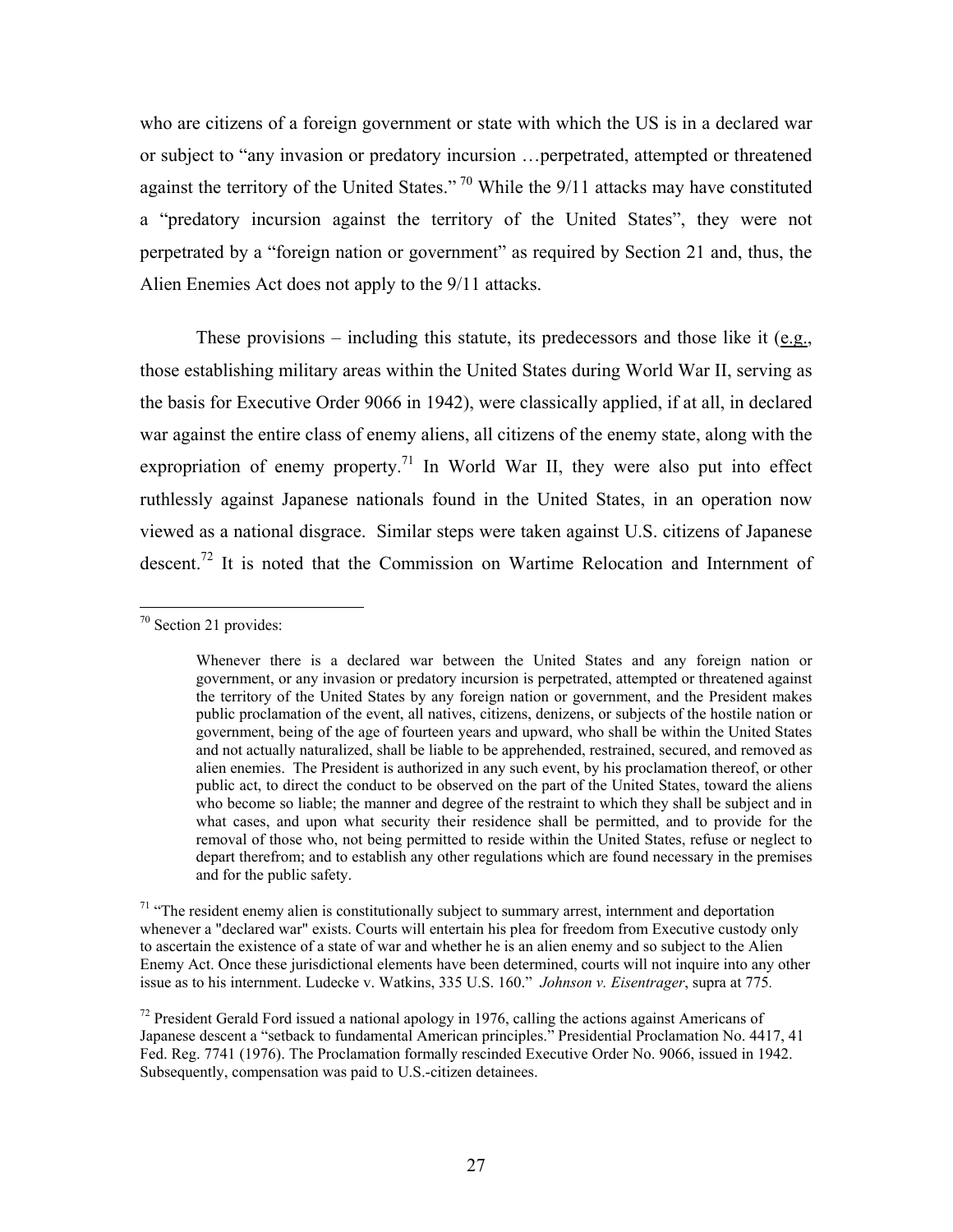Civilians, established in 1980 by Congress to review the 1942 Executive Order providing for the internment found there was "no justification in military necessity for the exclusion, ... there was no basis for the detention.<sup>"[73](#page-27-0)</sup>

Broad, class-based detention or expulsion, when confined to enemy aliens, may have made sense in the context of traditional war between national states against persons owing allegiance to the enemy and reasonably be expected to act on its behalf, but such actions have little relevance to the contemporary crisis involving a cross-border, multinational extremist *culture* and not an enemy state or states. Such a culture has no "citizens," and, thus, determining who to detain or expel as the Order aggressively does – other than based on their individual *actions* –is nearly impossible without casting a net so broad as to be pernicious. Consequently it is not surprising that the Order failed to cite 50 U.S.C. 21 or indeed any statutory authority for its unlimited detention provisions.

The Administration has sought to portray the Order as applying only to enemy combatants. The White House Counsel said recently that "The order covers only foreign enemy war criminals"<sup>74</sup>—and even then only for "violations of the laws of war."<sup>75</sup> The Order itself, however, does not in fact specify either the claimed limitation on the class of subject persons or the claimed limitation on the activities by which they become subject to the Order.

The detention provisions of the Order are, therefore, surprising, both in view of the U.S. acknowledgment of its egregious error in World War II – oft cited as precedent—and of the present acquiescence by Congress (through the USA Patriot Act) in expanding the detention powers over aliens suspected of terrorist connections and the specific provision of the right of habeas corpus with appeals from decisions when doing so.

<span id="page-27-2"></span><span id="page-27-0"></span><sup>73</sup> Commission on Wartime Relocation and Internment of Civilians, *Personal Justice Denied* (1982), at 3, 10, cited in Dycus, et. al, eds. *National Security Law*, (2d Ed. 1997), at 572-573.

<span id="page-27-1"></span><sup>74</sup> Gonzales Op-Ed, *supra*.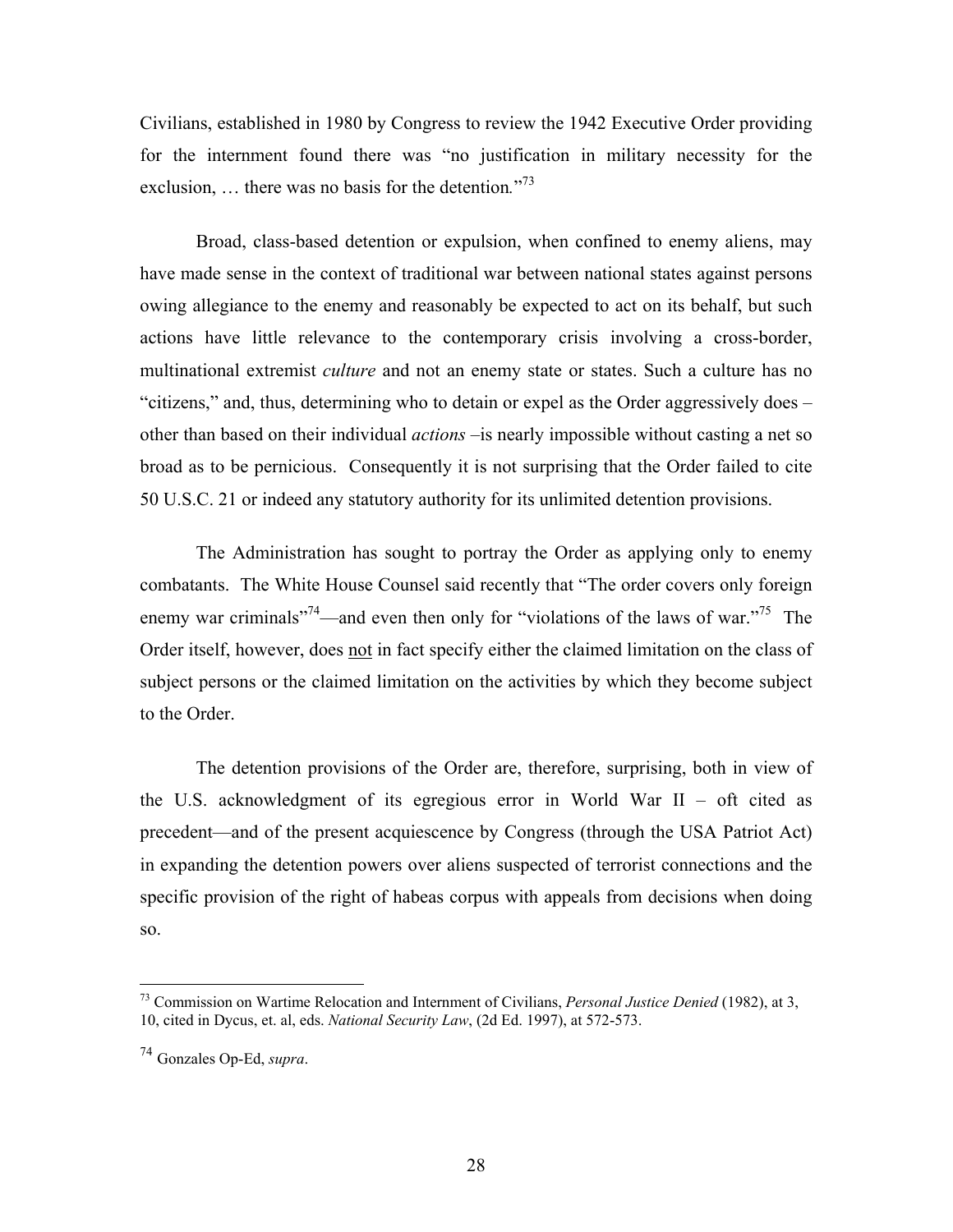No act of Congress has been found that provides for either the detention provisions referred to in the Order or for authority for the President to act in the area. Simply, the Order purports to give the President this power by fiat. That claim will most certainly be tested by habeas corpus proceedings within the U.S. to determine whether the Order trumps the Constitution's award of authority in this area to Congress, which has acted through Section 412 of the USA Patriot Act.

With respect to indefinite detention without remedy, on the one hand, we have no doubt that regarding aliens in the United States during time of declared war, the federal government could create a scheme substantially restricting the rights they were previously provided that would be upheld by the courts. Much, however, would depend on the factual circumstances. In World War II, the internment of Japanese nationals (as distinct from the internment of U.S. citizens of Japanese descent) occurred at a time of very substantial and genuine threats to the security of the nation as a whole. In fact, Chief Justice Rehnquist, in perhaps a prescient speech reviewing this history in May of 2000 provided this conclusion: "The authority of the government to deal with enemy aliens in time of war, according to established case law from our Court, is virtually plenary."<sup>76</sup> In the present circumstances, however, absent any enemy nation, it is impossible to identify the nationals or citizens of the "enemy." Consequently, the term "enemy alien" has no determinable meaning.

We conclude that the Order's provision of indefinite detention of aliens suspected of terrorist connections or harboring those who have them—particularly given the denial of *all remedy*—is improper since the President does not have the Constitutional authority to issue an order applicable to aliens in the U.S., and Congress has already provided a different scheme with respect to such persons.<sup>77</sup> As a practical matter, we believe that

 <sup>75</sup> ABA Meeting, November 30, 2001.

<span id="page-28-0"></span><sup>76</sup> Rehnquist Remarks, *supra*.

<span id="page-28-1"></span> $77$  Because of this conclusion, it is not necessary to determine whether the circumstances permitting suspension of the privilege of the writ of habeas corpus – rebellion or invasion – have occurred and have been found to have occurred by the Congress, although it seems plain that the former event has not and the latter is dubious.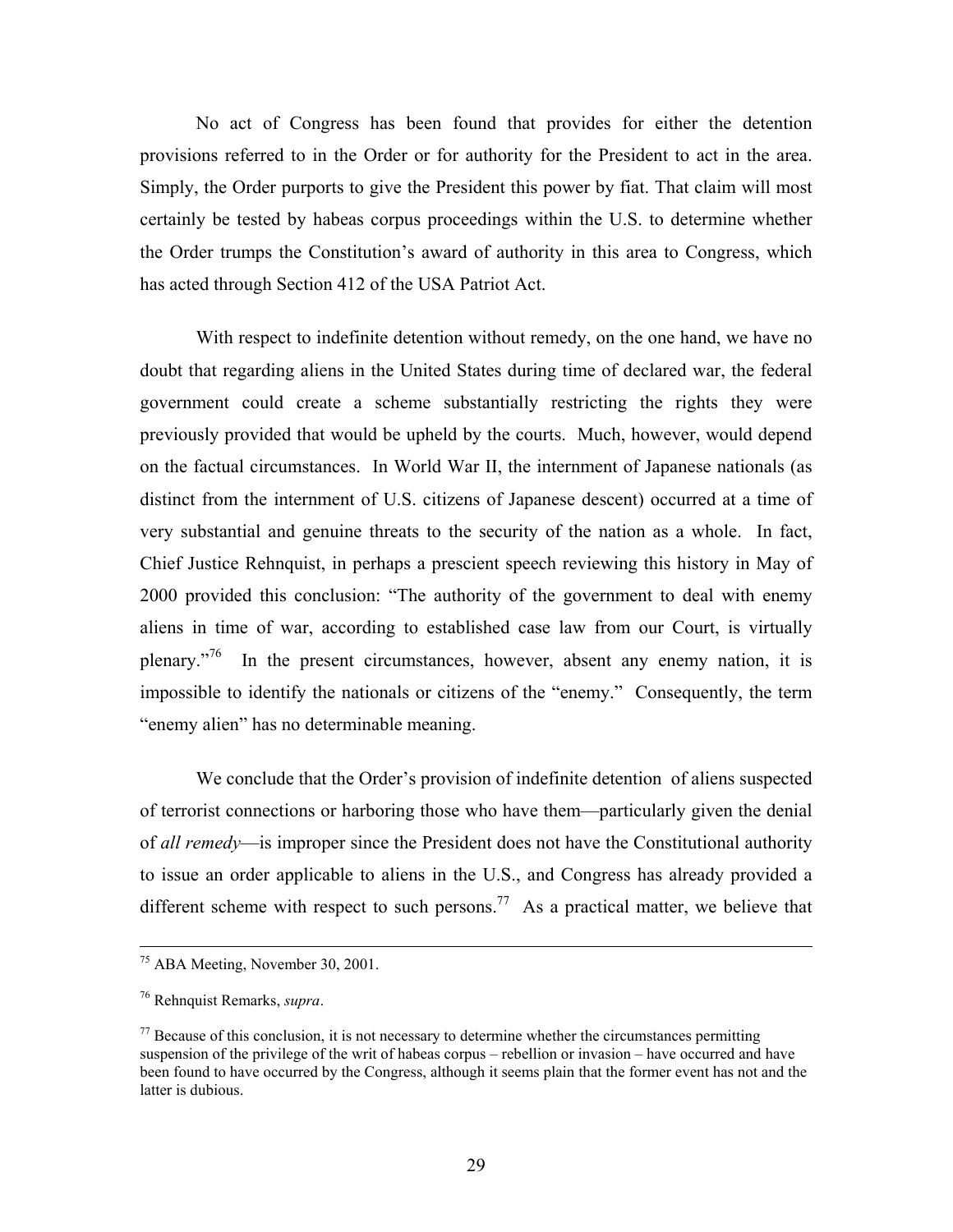these provisions of the Order, if utilized, will not only lead to widespread litigation testing both the President's authority to issue it and as it may be applied to the individual detainee, which litigation is likely to be successful at least with respect to the question of the Order's suspension of habeas corpus<sup>78</sup>.

Even if the President has the authority to detain persons within the classes targeted by the Order, it would remain to be determined whether a particular detainee within the U.S. is within one of those classes. Therefore, such habeas corpus proceedings might extend not only to determination of a commission's substantive and procedural authority, but also to whether as a matter of fact the detainee came within the jurisdictional predicate of the Order, namely, membership in al Qaeda or commission or certain kinds of involvement in acts of international terrorism or harboring of persons under the prior categories. While the Order purports to give the President authority to define such persons, the corresponding findings may themselves be subject to finding in habeas corpus proceedings, equivalent to challenging probable cause for arrest.<sup>79</sup> This would have the result of placing before the federal District Courts the very issues whether an individual is an al Qaeda member—the Administration is seeking to keep from those courts.

### **International Law**

 $\overline{a}$ 

International law may also have a bearing on the Order. Common Article 3 of the four Geneva Conventions of 1949, which establishes minimal standards even in armed conflicts not of an international nature, and *a fortiori* in international conflicts, in paragraph 1(d) prohibits persons who have laid down their arms from being subjected to "the passing of sentences and the carrying out of executions without previous judgment

<span id="page-29-0"></span> $78$  It is interesting to note that the delays associated with such challenges do not seem to concern the Administration. The Department of Defense General Counsel, William Haynes, when asked by the Committee at the ABA Meeting whether Section 7 was being interpreted as a prohibition on habeas corpus proceedings responded: "I am sure that this will be challenged when and if this [Order] is employed," concluding that he believed the courts would upheld the President's authority.

<span id="page-29-1"></span> $79$  By comparison in the *Quirin* case, the defendants were acknowledged members of the German military and consequently, without dispute, subject to the claimed jurisdiction of the 1942 commission.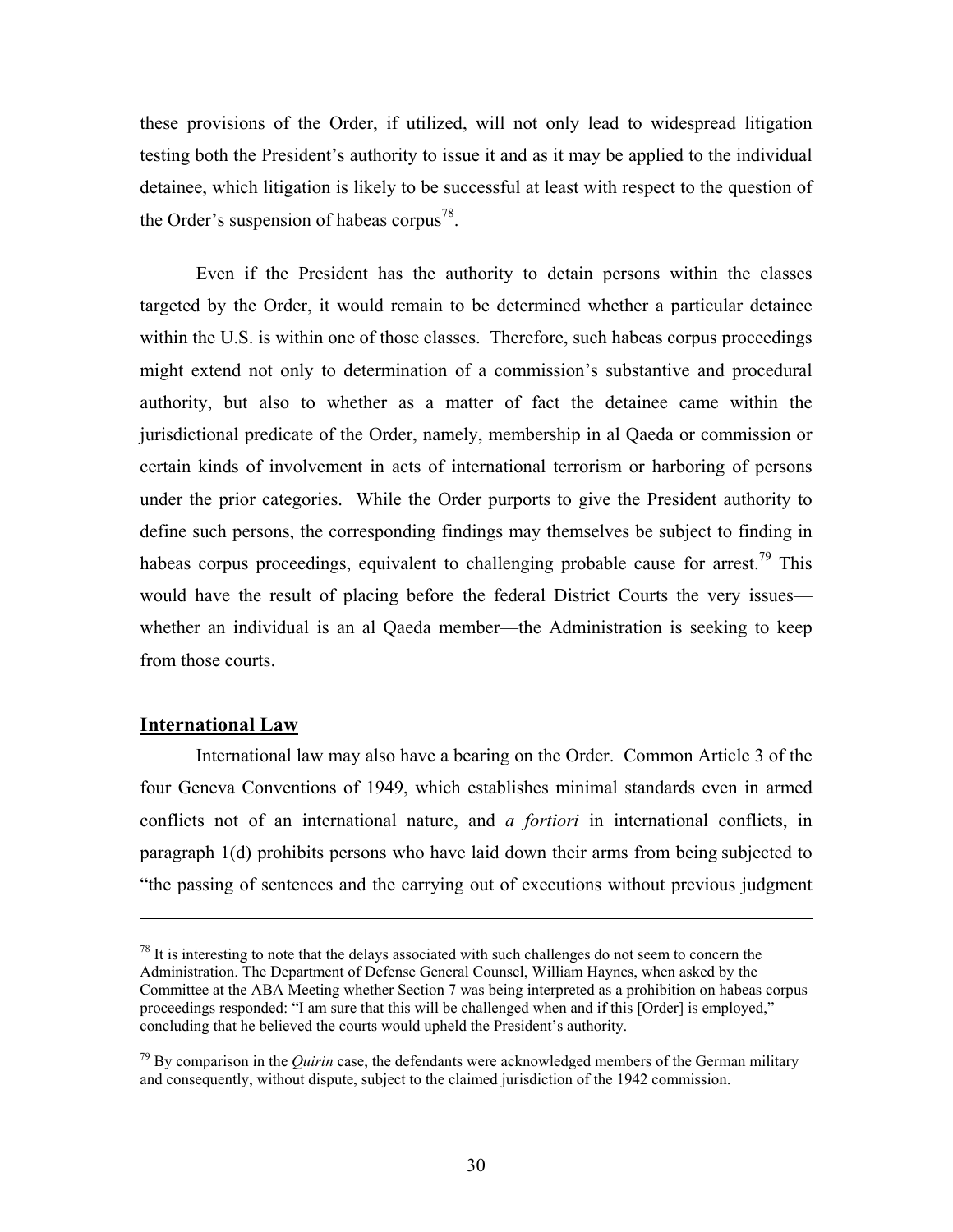pronounced by a regularly constituted court, affording all of the judicial guarantees which are recognized as indispensable by civilized peoples."

The U.S. is a party to, and has ratified, the Geneva Conventions and in 1997, violations of Common Article 3 were added to the definition of "war crimes" for the purposes of the War Crimes Act of  $1996^{80}$ . Compliance with such international laws of armed conflict is specifically required of the U.S. Armed Forces pursuant to Department of Defense's Law of War Program<sup>81</sup>.

It follows that the international standard has become binding U.S. law. It would be unlawful for the President to authorize a procedure that resulted in the passing of sentences or carrying out executions without such a regularly constituted court affording the judicial guarantees required by the Common Article  $3^{82}$  $3^{82}$  $3^{82}$ .

Pending issuance of the regulations for commissions, it would be premature to speculate whether they would violate the applicable international standards, which it should be noted do not require trial by jury, U.S. rules of evidence or habeas corpus. In fact, it is has been reported that a Swiss military court has tried at least one war crime defendant from the former Yugoslavia and one from Rwanda, although on request a case was remanded to the International Court for the Former Yugoslavia.<sup>83</sup> It would, however, be highly questionable if the regulations did not require proof beyond a reasonable doubt (or an internationally acceptable alternative standard), public trials, defense right to choice of counsel or independent judges.

<u>.</u>

<span id="page-30-0"></span><sup>80 18</sup> USC 2441, set forth in Appendix E.

<span id="page-30-1"></span><sup>&</sup>lt;sup>81</sup> Department of Defense Directive 5100.77, DOD Law of War Program (Dec. 9, 1998).

<span id="page-30-2"></span> $82$  It is not within the purview of this Report to determine or analyze the crimes and/or violations of law, whether they are international or domestic, for which defendants subject to the Order may be tried.

<span id="page-30-3"></span><sup>83</sup> *Re G.G*., unpublished, Military Court of Cassation, Sept. 5, 1997, and *Re N.*, unpublished, Military Court of Appeal, May 26, 2000,<http://www.icrc.org/ihl-nat.nsf>(visited Dec. 3, 2001). The trial court and intermediate appellate courts were composed of military personnel. The defendants had civilian counsel.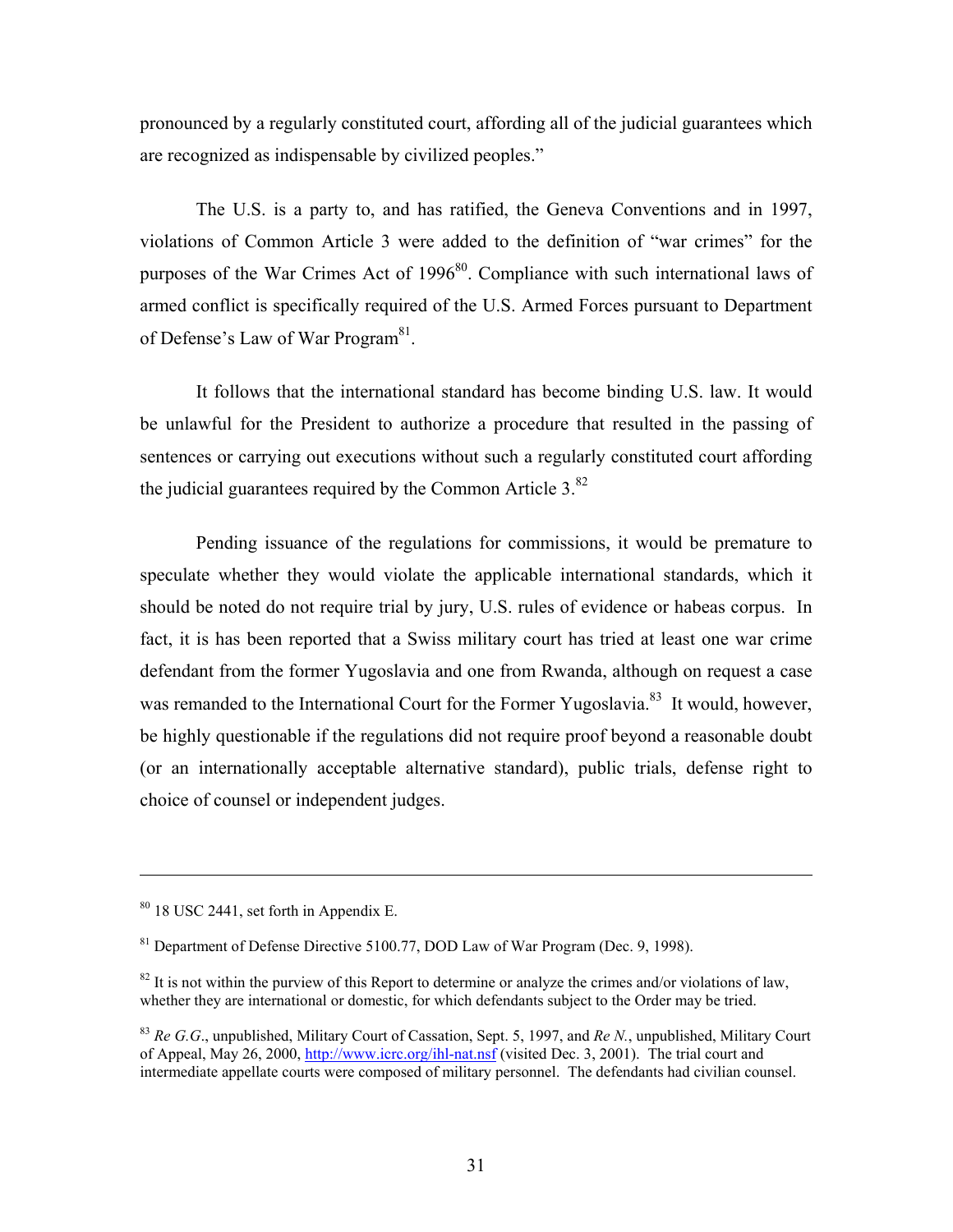Moreover, the United States certainly desires to avoid adverse effects on its international prestige and foreign policy effectiveness which would potentially result from any erroneous convictions or, worse, executions in haste of persons possibly misidentified or otherwise misjudged. Thus, in addition to legal and ethical concerns, this practical factor should urge upon the United States a scrupulous regard for the rule of law, including by establishing fair procedures as the Order promises to do..

Should the definitive procedures for such a fair trial as issued by the Secretary of Defense fall short of accepted international standards, and, until they are defined, it can be expected that many countries will decline to permit extradition of defendants for trial by military tribunals. This issue is separate from the death penalty issue, which already blocks or conditions extradition to the regular U.S. courts. Military commissions would, however, aggravate that issue to the extent that every irregular combatant becomes vulnerable to the death penalty by participation in a non-uniformed force.

The U.S. has vigorously objected to incidents in which it believes that U.S. citizens have not been accorded minimal judicial rights. Recent examples include a secret trial for espionage in Russia, an execution by order of a special military court in Nigeria and a terrorism conviction by a hooded military court in Peru. Obviously, it would not be productive in future incidents for the U.S. to be tarnished with a repudiation of the very civil rights for foreign nationals it seeks to affirm for its own nationals abroad.

## **U.S. Policy Should be to Promote Respect for the Rule of Law, Even When Prosecuting Those Who Lack Such Respect.**

The principal justification of the Order is the paramount national security interest in public safety and national security. In pursuit of that, it relies on mechanisms such as indefinite detention and secrecy (intended, it is said, to permit removal from the public realm persons suspected of terrorist connections) and potentially secret trials (designed, it is said, to protect classified, or even classifiable, information).

To the extent, however, that the Order seeks to 'stack the deck' against defendants, it betrays uncertainty about the ability to obtain a conviction even in a secret,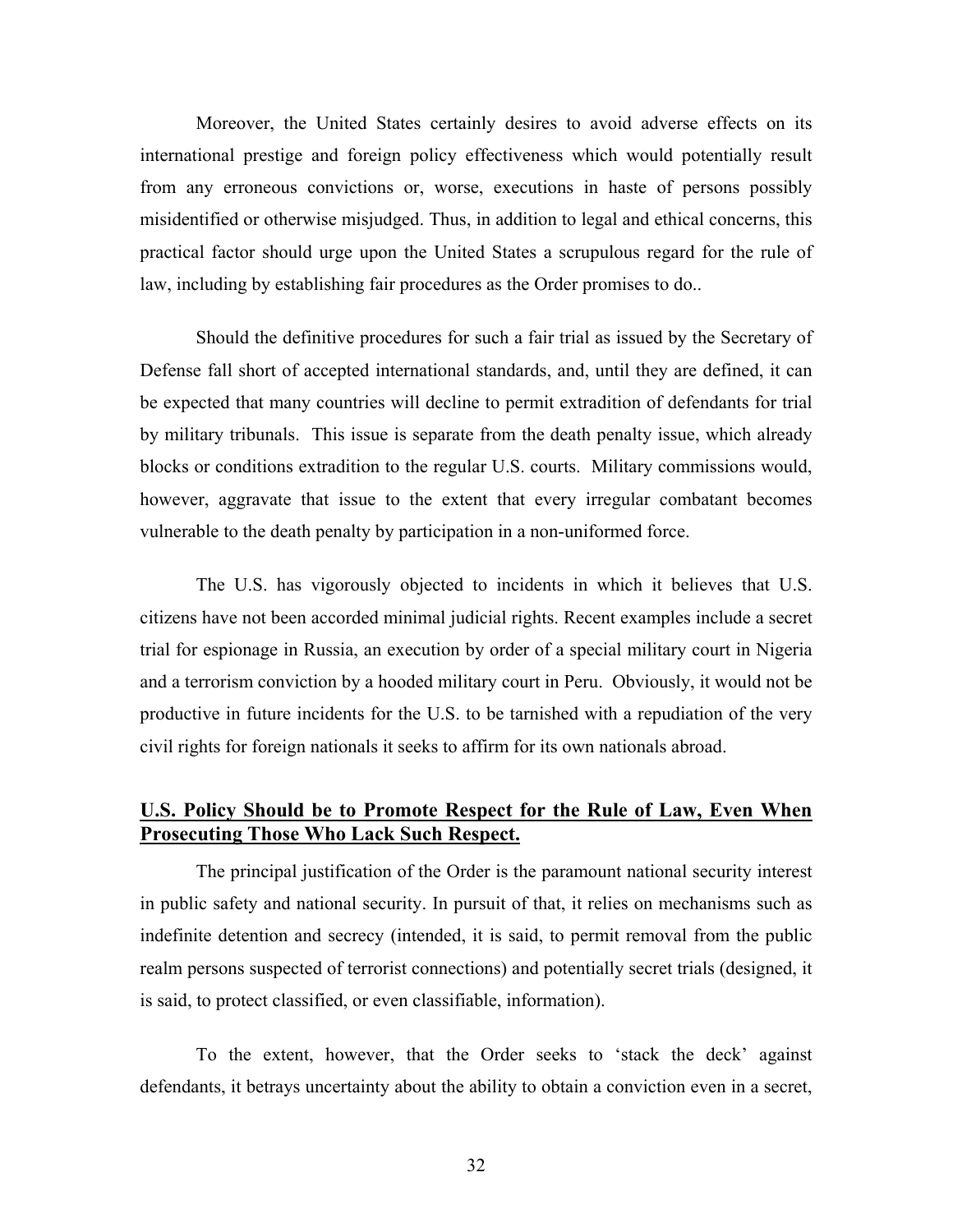non-jury trial under existing civilian or military law<sup>84</sup>, and, we believe, does a disservice to the entire process. It would permit indefinite detention without charges, much less trial, a tack likely to be used when is there is insufficient evidence to convict even by loose standards; and all without the possibility of judicial review. We do not believe that the full range of such procedures contemplated by the Order are necessary and, as a result, hope that the procedural regulations now being crafted do not take full advantage of the overbroad provisions of the Order.

Further, as a practical matter, such overbroad provisions may well hamper the very swiftness with which the government understandably seeks to act in this crisis. Given the constitutional and statutory questions about the validity of the Order with respect to persons placed in custody within the United States, the availability to them of habeas corpus proceedings (including the likelihood that the courts hearing the petitions will go on to determine the validity of the substantive characterization of defendants by the President as members of al Qaeda or another class of persons covered by the Order), and the likely appeals therefrom (notwithstanding the Order's attempt to close them off), it is probable that the Administration will not achieve the quick and final resolution of cases against alleged terrorists that it seeks. Indeed, the defects in the Order—unless they are corrected by the procedures to come or otherwise—make it particularly vulnerable to attack.<sup>[85](#page-32-1)</sup>

Further still, the Order suffers from a lack of a sunset mechanism. Examples of presidential use of military commissions—such as for the Lincoln assassins and the

<span id="page-32-0"></span> $84$  It has been argued widely that the use of commissions is necessary to ensure convictions which may not be obtainable in other for a. *See, e.g.*, *Terrorists on Trial – II*, Wall Street Journal Review and Outlook, December 4, 2001: "As recently as 1996, the Clinton Administration rejected Sudan's offer to turn over Osama bin Laden because it didn't think it had enough evidence to convict him in a criminal court. A military tribunal would certainly have come in handy then."

<span id="page-32-1"></span> $85$  Another reason for concern is recognition of terrorists as potentially lawful belligerents. If, for example, some al Qaeda members wearing a uniform and bearing arms were captured while attacking a U.S. military installation (such as U.S.S. Cole or a Marine barracks or the Pentagon), they would be entitled to treatment as prisoners of war and not criminals once the U.S. government had declared the laws of war to be applicable. Most countries insist on treating terrorists as common criminals and go to great lengths to avoid application of the laws of war. *See*, discussion of the Geneva definitions of armed conflict, *infra*.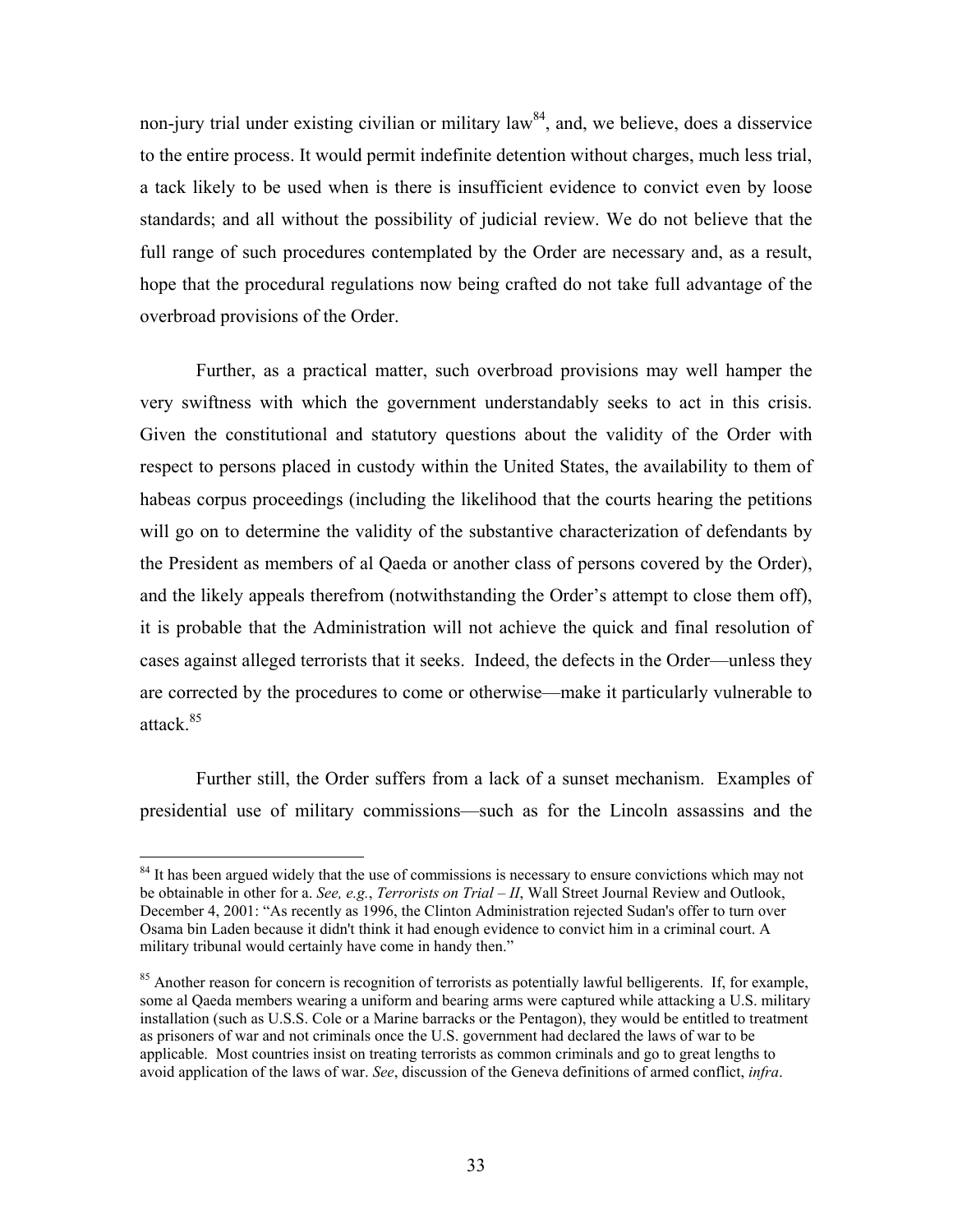Quirin saboteurs—were pursuant to either one-time operations, as with the Lincoln assassination, or were issued with respect to a declared war that had a visible victory marker, *i.e.*, the defeat of the enemy nation, and thus a clear end date.<sup>86</sup> Here, in an undeclared war with the allies professing that the 'new war on terrorism' could last 50 years against an undefined enemy beyond al Qaeda $^{87}$ , the almost total curtailment of liberties previously available to foreign nationals living in or visiting this country has no natural end in sight.<sup>88</sup>

It is of utmost regret that the 9/11 crisis has led the executive branch to give the impression that it would deny as to any class of persons almost the entirety of the procedural rights that have characterized this Republic since 1789, apparently without any effort to find a workable alternative. Even if the Order is never used in practice, or if wiser heads prevail and it is used in a more reasonable manner than its language permits, the Order stands as an historic repudiation of the legal ideals on which the Nation was founded, potentially permitting a reversion to the worst practices of the Star Chamber, Inquisition and other notorious tribunals that put the interests of State or Church ahead of individual rights. Protestations that the Order is but "one tool available, and hasn't been used yet<sup> $389$ </sup> ring hollow when matched with the Order's stunning scope, exclusive jurisdiction and total absence of review.

1

<span id="page-33-0"></span><sup>86</sup> An end date has been recognized by the Supreme Court as important. *See, e.g.*, *Duncan v. Kahanamoku*, 327 U.S. 304 (1946), which struck down martial law in Hawaii so long after the invasion. There, the defendant had violated a military order covering some of the aspects of daily life, which order remained in place and whose violations were punishable only in military tribunals. In a concurring opinion, Chief Justice Stone noted that the bars and restaurants had reopened, and so the alleged crimes in question (essentially civilian ones), should have been referred to civil courts.

<span id="page-33-1"></span><sup>87</sup> *See*, *War on Terror 'May Last 50 Years'*, BBCi, October 27, 2001, available at [http://news.bbc.co.uk/hi/english/uk/newsid\\_1623000/1623036.stm,](http://news.bbc.co.uk/hi/english/uk/newsid_1623000/1623036.stm) *visited* December 4, 2001.

<span id="page-33-2"></span><sup>88</sup> *See*, Robinson O. Everett, *Military Justice in the Armed Forces of the United States* (Military Service Publishing Co. 1956): "If an undeclared war suffices to permit trial of a spy by court-martial or by military commission, a subsidiary issue is when that jurisdiction comes to an end. Had there been a declared war, military jurisdiction would continue until there was some formal proclamation of peace." *Id*., at 30.

<span id="page-33-3"></span><sup>89</sup> *See, e.g.,* remarks by the General Counsel of the Department of Defense at the ABA Meeting.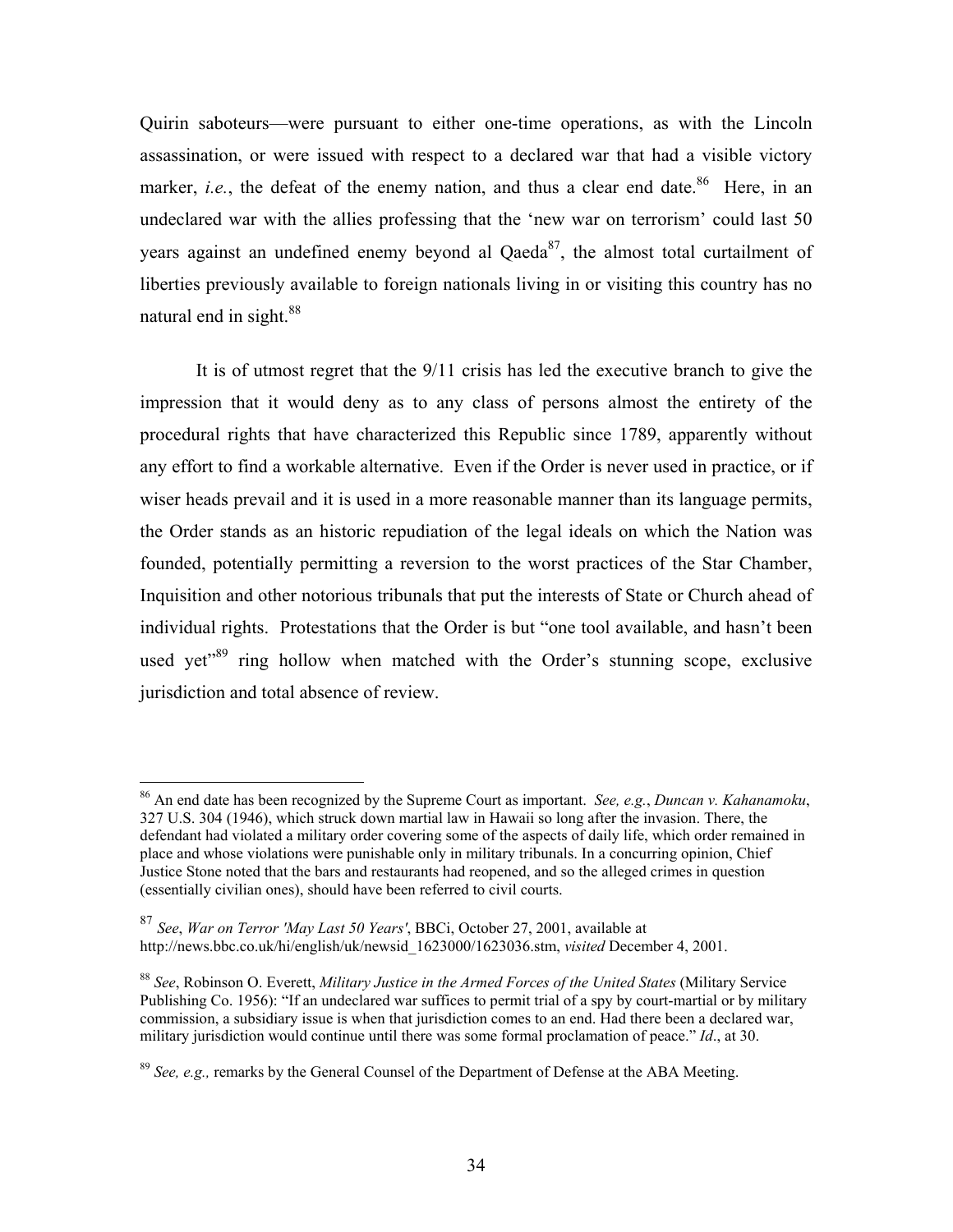<span id="page-34-1"></span>These national domestic ideals should be reason enough either to temper the Order in order to avoid a court finding it (or portions of it) unconstitutional, unlawful or unsupportable. Such tempering might be accomplished by its amendment, by Congressional action or, at the least and as has now apparently been promised,<sup>90</sup> by issuing balanced procedures to put it into effect. After reaching out to the entire world to embrace the American cause against terrorism as a fight for civilization on behalf of all nations, including such former adversaries as Iran and Syria in need of rule-of-law models, the Order effectively declares the second class status of foreign nationals under our laws by asserting our right to make preventive arrests of such persons on the determination of one person, detain them indefinitely without charge, prosecute them in secret and based on *ad hoc* rules, and then apply the death penalty when even less than all judges find them guilty of crimes not yet specified. After the nation's demonstration of strength, resolve and resilience in the face of the unprecedented attack of 9/11, the Order threatens to becomes a confession of weakness, of the inability of the United States to utilize established means of prosecution and to marshal sufficient evidence to prove the complicity of al Qaeda in the attacks of 9/11.

We believe that national security must be preserved, and that it must be done while giving as much respect as possible in a time of national emergency to the great American values– embodied in our laws of due process—which make this nation both a target and worth defending. Justice Rehnquist has acknowledged that in times of great national security, the laws, while "muted," are not, in fact, silent—even during war. $91$  We

<span id="page-34-0"></span><sup>90</sup> *See, e.g.*, the remarks at the ABA Meeting of DoD General Counsel William Haynes; Senior Associate Counsel and Legal Advisor to the National Security Council John B. Bellinger III; and White House Counsel Alberto Gonzales.

<sup>&</sup>lt;sup>91</sup> Rehnquist said:

The courts, for their part, have largely reserved the decisions favoring civil liberties in wartime to be handed down after the war was over. Again, we see the truth in the maxim Inter Arma Silent Leges -- time of war the laws are silent. To lawyers and judges, this may seem a thoroughly undesirable state of affairs, but in the greater scheme of things it may be best for all concerned. The fact that judges are loath to strike down wartime measures while the war is going on is demonstrated both by our experience in the Civil War and in World War II. This fact represents something more than some sort of patriotic hysteria that holds the judiciary in its grip; it has been felt and even embraced by members of the Supreme Court who have championed civil liberty in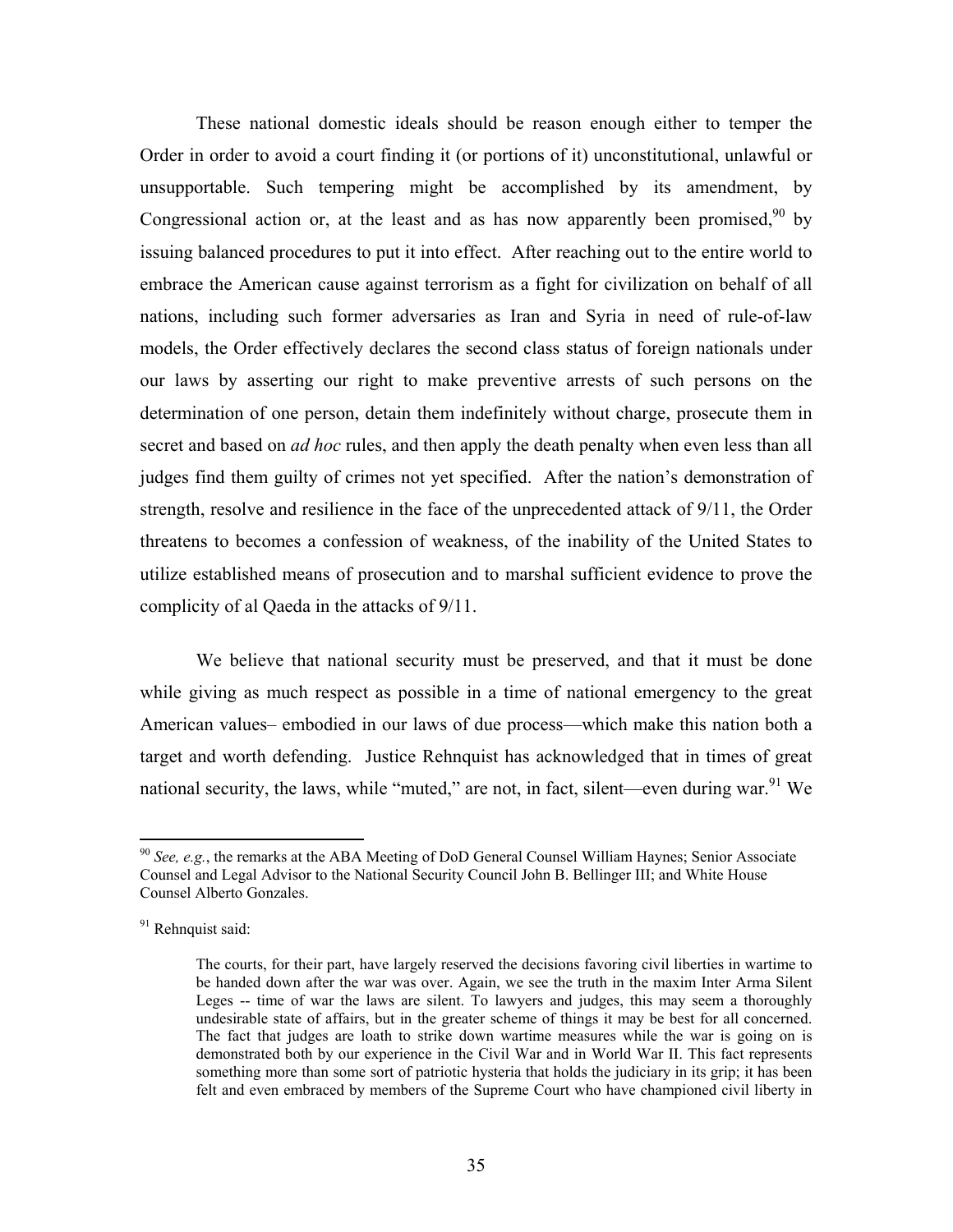acknowledge that the balance is difficult, but also that the national will to seek such balance—not a clear tip of the scale—is not only essential but is the greatest show of strength the United States can offer.

### **Recommendations and Alternatives**

#### **Validating the Order**

With respect to validating the Order, a Congressional declaration of war would most certainly put the full powers of the national government at work in the antiterrorism war. Justice Jackson said famously in the *Steel Seizure Case* that when the President acts "pursuant to an express or implied authorization of Congress, his authority is at its maximum, for it includes all the he possess in his own right plus all that Congress can delegate … [and acts so taken] would be supported by the strongest of presumptions and the widest latitude of judicial interpretation …"[92](#page-35-0)

Directed certainly against the Taliban government of Afghanistan, conceivably the declaration of war could also include (but should not be limited to) those named international terrorist *organizations*, notably al Qaeda, to whom that enemy state gave aid and comfort and even vice-versa. President Jefferson, for example, was authorized by Congress in 1802 (following skirmishes with the Barbary pirates in the Mediterranean) "to cause to be done all such other acts of precaution or hostility as the state of war will justify, and, may, in his opinion require," finding, in fact, that a "state of war now exists."<sup>93</sup> Al Qaeda may be analogous to pirates of old<sup>94</sup>. Such a Congressional

Rehnquist Remarks, *supra*.

<span id="page-35-2"></span><span id="page-35-0"></span><sup>92</sup> *Steel Seizure Case, supra*, at 635 (1952) (Jackson, J., concurring)

peacetime. Witness Justice Hugo Black: he wrote the opinion for the Court upholding the forced relocation of Japanese Americans in 1944, but he also wrote the Court's opinion striking down martial law in Hawaii two years later. While we would not want to subscribe to the full sweep of the Latin maxim -- Inter Arma Silent Leges -- in time of war the laws are silent, perhaps we can accept the proposition that though the laws are not silent in wartime, they speak with a muted voice.

<span id="page-35-1"></span><sup>93</sup> *Quoted in* Abraham Sofaer, *War, Foreign Affairs and Constitutional Power: The Origins* (Ballinger 1976), at 215.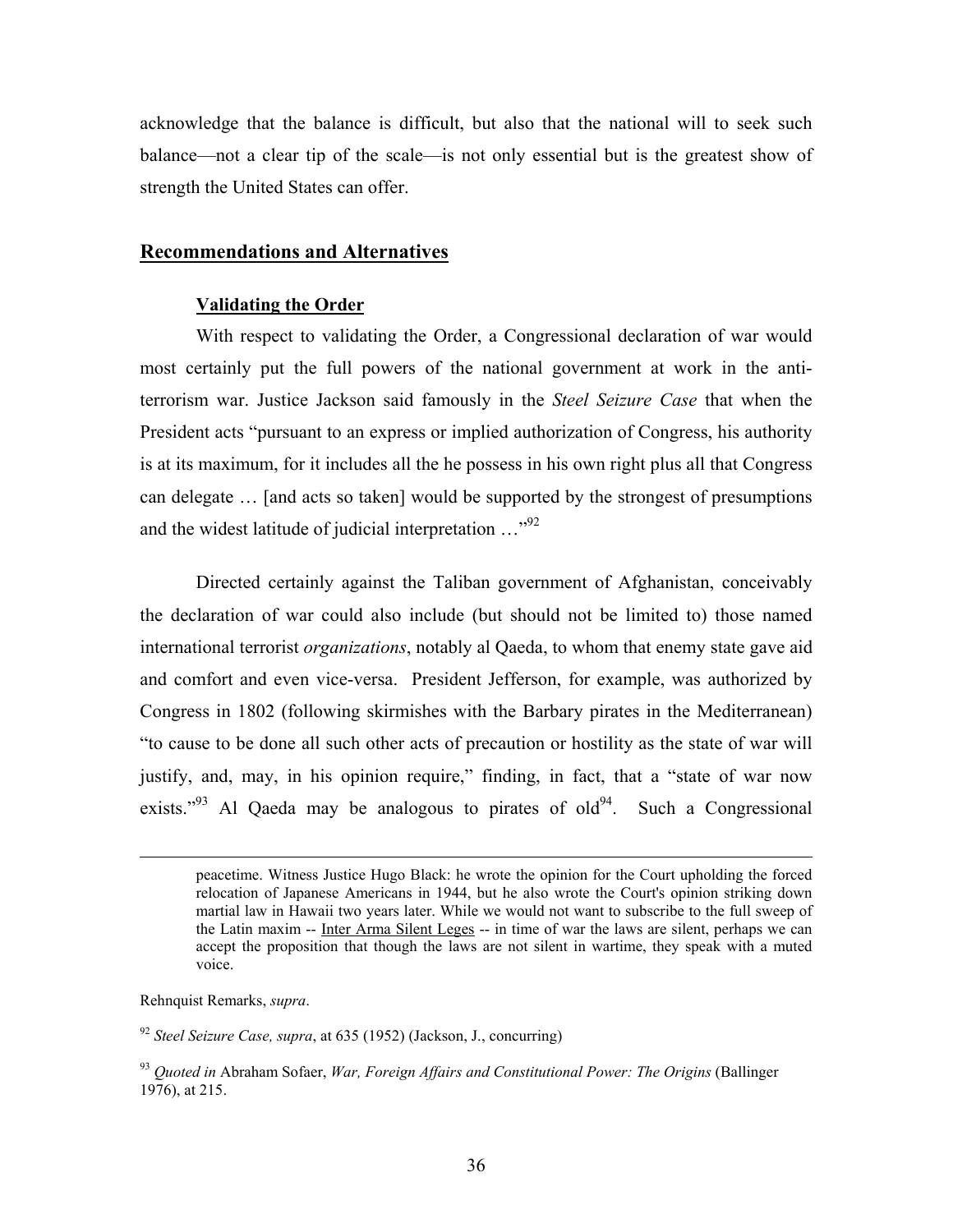declaration would lay to rest legal concerns with respect to both the President's authority to establish military commissions in a time of undeclared war, since it would now be declared, and also to the status of those persons related to such enemy organizations, since an enemy will have been defined.

However, a declaration of war carries with it enormous implications for the conduct of daily life in the United States. To declare war solely, or even primarily, to rectify the legal problems with the underpinnings of the President's desire to utilize military commissions to try without traditional due process alien civilians arrested in the United States seems to us too radical a solution. Nor would a declaration of war resolve the constitutional issues relating to *domestic* use of commissions in a war for crimes not uniquely violative of the law of war, issues that arose in the Civil War in the context of the *Milligan* case.

#### **Alternatives to Military Commissions for Prosecution**

The analysis above demonstrates that the Constitution requires that due process including jury trials—be given to defendants arrested or tried in the United States for civilian-style crimes that are not violations of the laws of war. Thus, for these defendants, whether they be al Qaeda conspirators or merely harborers, Article 3 federal District Courts must be the forum for their prosecution.

However, with respect to those persons captured abroad in combat or for otherwise violating the traditional laws of war, the Order's proposition of military commissions is not preferred choice. The better approach is to use an alternative means of prosecution.

A menu of alternatives is available to the national government to permit effective prosecution of alleged terrorists and their supporters found in the United States, and

<sup>&</sup>lt;sup>94</sup> *See, e.g.,* 33 U.S.C. §381: "The President is authorized to employ so many of the public armed vessels as in his judgment the service may require, with suitable instructions to the commanders thereof, in protecting the merchant vessels of the United States and their crews from piratical aggressions and depredations."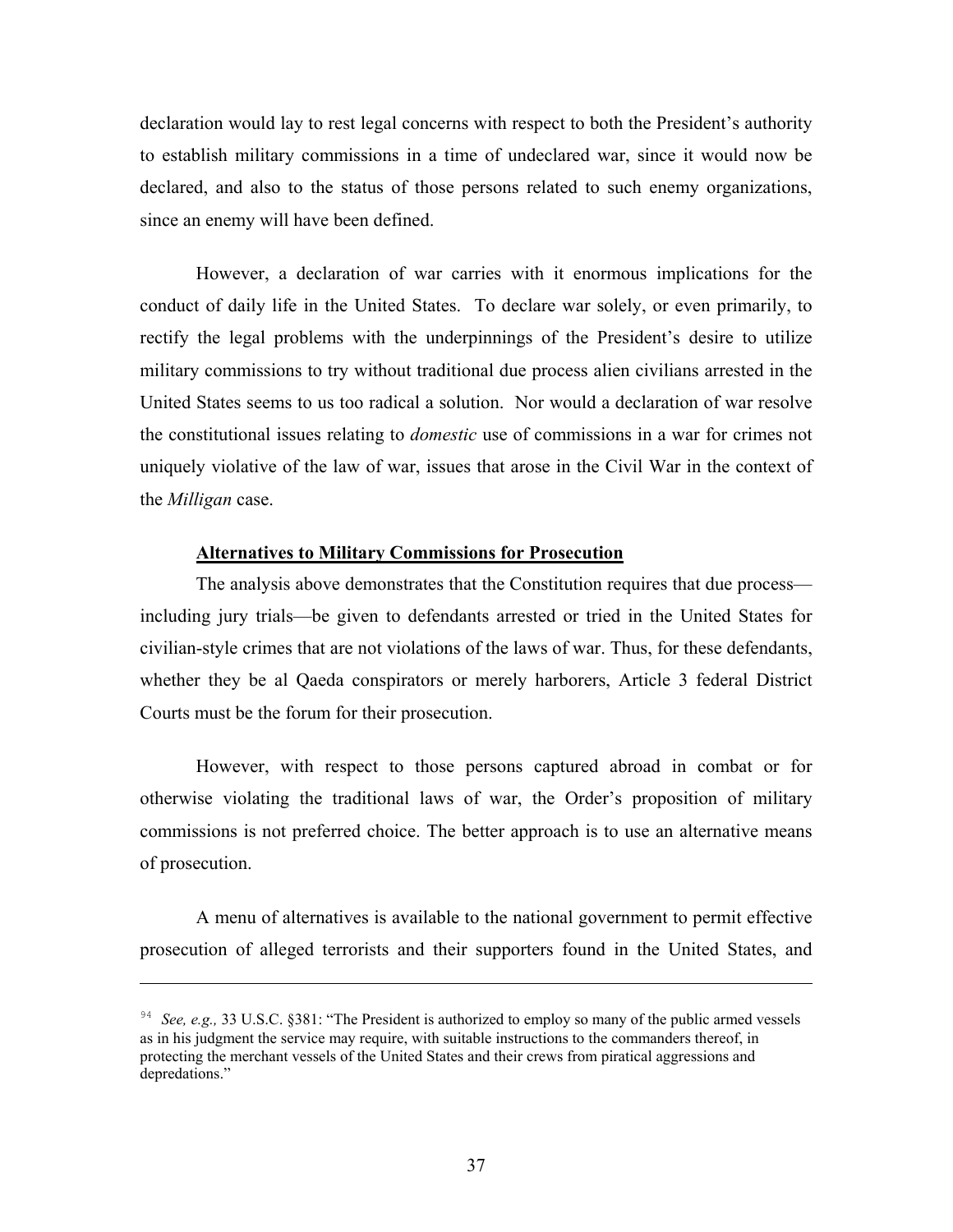thereby avoid the substantive and procedural defects in the Order. The choices include trials in federal district courts, international tribunals, or even UCMJ courts martial. Each has its advantages and its disadvantages with respect to the goal of swift and fair prosecution within the rule of law.

Other goals which some commentators now suggest are paramount and thus argue for the practical use of commissions—e.g., the need to avoid the requirement that US troops in combat give Miranda warnings to captured al Qaeda or Taliban<sup>95</sup>, courthouse, judge and juror protection, revelations of intelligence through open trials, the slow pace of trials, and the ability to admit into evidence under loose rules material that otherwise could not be admitted in federal District Court or even courts martial trials, such as hearsay—seem to us important but far less so (particularly since to a large extent they can be addressed) than the larger goal referred to above. One need only consider the impact on the development of international humanitarian law that the conduct and decisions of the Nuremberg Tribunal had—laying the ground work for the principle of individual responsibility for wrongful state acts—through its process of open trials, uniform procedures modeled primarily on the British and American systems and careful, written decisions to understand that while obtaining a guilty verdict is important, it is not allimportant.

### **International Tribunals**

 $\overline{a}$ 

The use of international tribunals, perhaps one created for the purpose of this prosecution, is possible. Nuremberg was certainly a precedent. Such a tribunal, however, presents problems of international representation on the bench, not least because of the divergence of views with our allies over the death penalty, and would, in

<span id="page-37-0"></span> $95$  This is a particularly specious criticism, since there is no assertion that the Fifth Amendment applies in war to foreign combatants captured and tried abroad.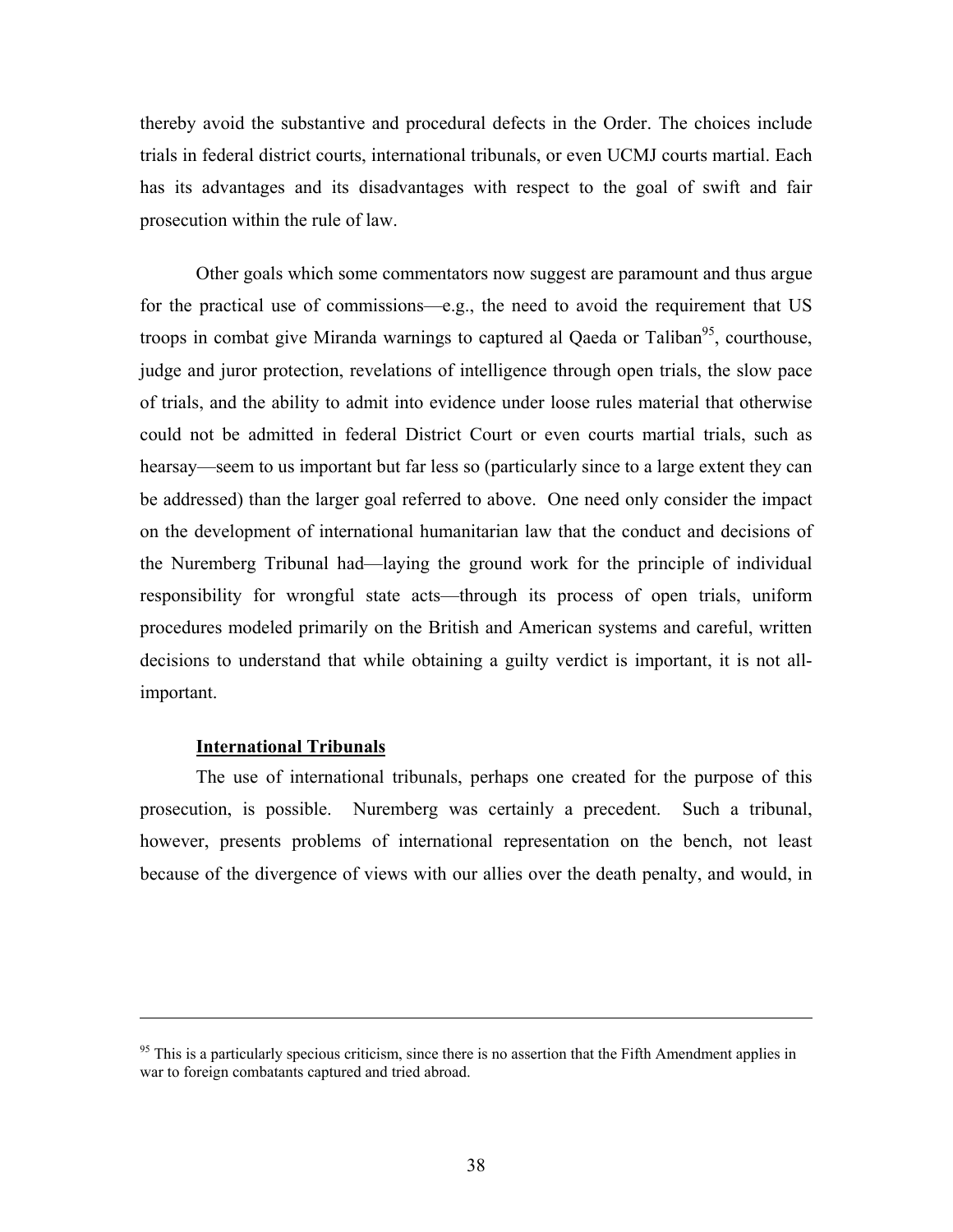all likelihood, be the only courts to which certain countries would transfer defendants within their custody given the political and cultural realities.  $96$ 

Further, to avoid the spectacle of Judeo-Christian civilization sitting combined in judgment on the Muslim civilization—an image some say Bin Laden seeks to foster participation by Islamic judges would be necessary. At that point, developing rules of procedure gets complicated. Further still, experience with recent international tribunals shows these entities to be truly slow in action, as well as expensive. In such tribunals, juries would not be a concern, but, even given the good faith of most judges, the protection of classified information would have to be assumed to be impossible.

The International Criminal Court ("ICC"), were it in effect, would be a likely tribunal for cases involving foreign defendants accused of violating either the international law of armed conflict or crimes against humanity.<sup>97</sup>

Significantly, crimes against humanity under Article 7 of the Rome Statute are not premised upon the existence of an "armed conflict" within the meaning of the Geneva Conventions and Protocols but instead is premised on the occurrence of any of the listed acts directed toward a civilian population provided they are "widespread and systematic." Thus, this section would include within its subject matter jurisdiction the terrorist acts of 9/11 and others being discovered in the course of the anti-terror campaign. The ICC would be especially useful to try defendants in the custody of countries that might refuse to extradite defendants to the United States, whether for their own domestic political reasons or based on objections to capital punishment or to the procedures of military commissions. The ICC is not an option at this time because the Court is not yet established, due in large part to opposition to the statute by the United States.

<span id="page-38-1"></span><span id="page-38-0"></span><sup>96</sup> Spain—apparently holding important members of al Qaeda who, the investigating judge there claims, had prior knowledge of the 9/11 attacks—has already said it will not extradite to the US because of the possibility of application of the death penalty here. "The European Union already has a policy stating that no member nation must extradite a suspect to a country unless it gets believable assurances that the death penalty will not be asked for or applied." *Spain Sets Hurdle for Extraditions*, New York Times on the Web, November 24, 2001.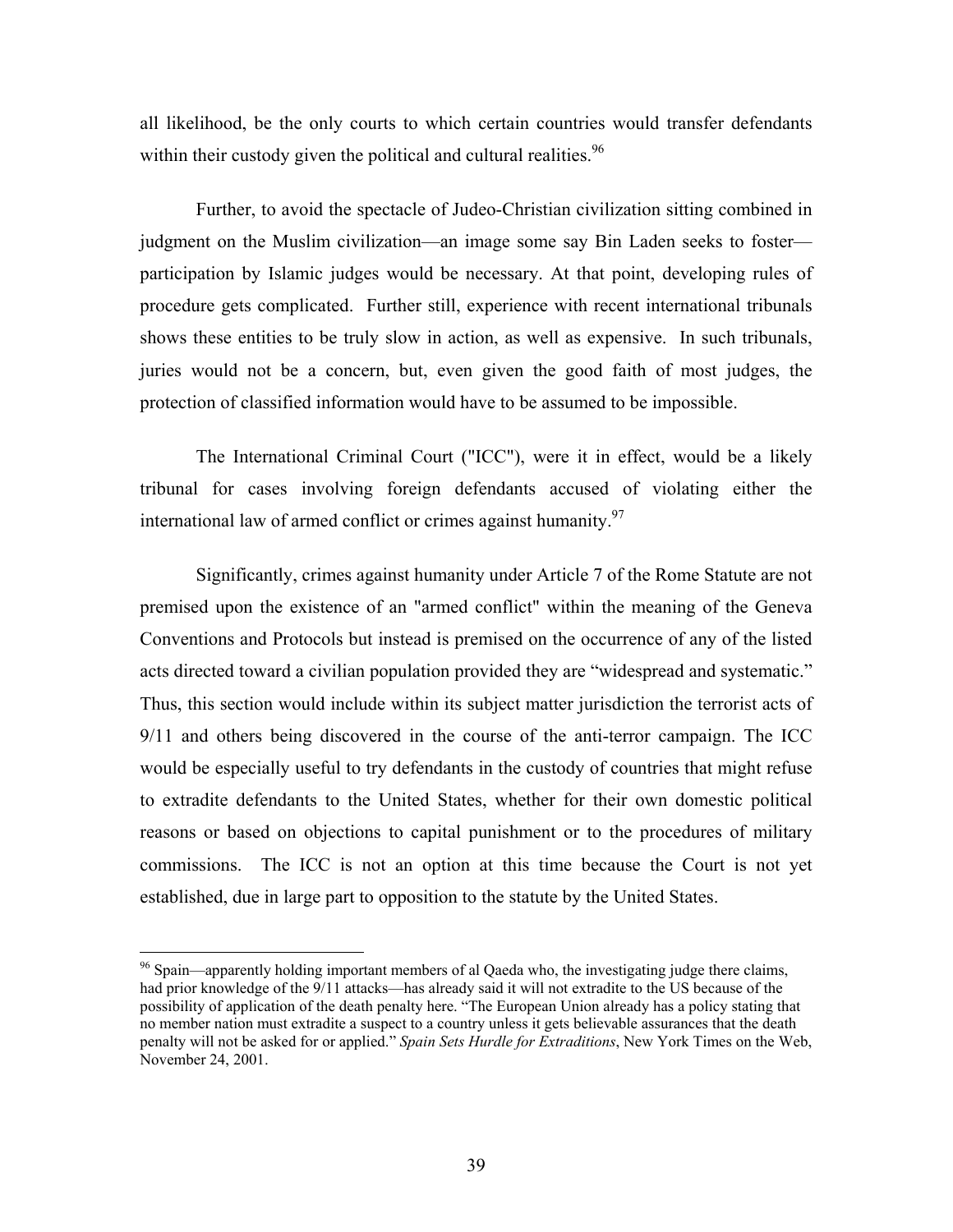### **Federal District Courts**

Time-honored criminal proceedings in the federal District Courts would be the tried and true solution, not least because it has been proven to work with respect to prosecuting terrorists, including members of al Qaeda. In fact, the federal government has already determined to take the first steps toward prosecuting Bin Laden in Federal District Court by seeking—and obtaining—his indictment in the Southern District of New York. However, the federal District Courts may be less adapted to trying enemy combatants (lawful or unlawful) detained in armed conflict.

The idea that such trials are slow, that jurors would refuse to serve or that there would be so many defendants that the work would never be done does not strike us as persuasive. These courts are, in fact, contemplated for use in these circumstances. They have not only convicted al Qaeda members but also have successfully tried and convicted a plethora of serious spies in the service of foreign powers at both the CIA and FBI in recent years.

It should be recalled that the Constitution itself was conceived and drafted in a time of great concern regarding national security, and these issues were never far from the minds of the Framers. "American courts have tried international criminals who have violated the law of nations — including pirates and slave traders — since the beginning of the nation. We have convicted hijackers, terrorists and drug smugglers (including Panama's Manuel Noriega, who surrendered to American soldiers after extended military operations)."[98](#page-39-0)

However, the circumstances of the 9/11 attacks would admittedly present exceptional difficulties in administering a fair jury trial where hardly any American citizen has not been touched by the events in controversy. Further, despite established procedures to control confidential information,<sup>99</sup> such procedures relate primarily to pre-

<sup>&</sup>lt;sup>97</sup> Rome Statute Of the International Criminal Court, July 17 1998, UN Doc.A/CONF.183/9\* (1998) (opened for signature July 17, 1998).

<span id="page-39-0"></span><sup>&</sup>lt;sup>98</sup> Harold Koh, *We Have the Right Courts for Bin Laden*, New York Times, November 23, 2001.

<span id="page-39-1"></span><sup>99</sup> *See* the Classified Information Procedures Act of 1980, 18 U.S.C. App §§1-16.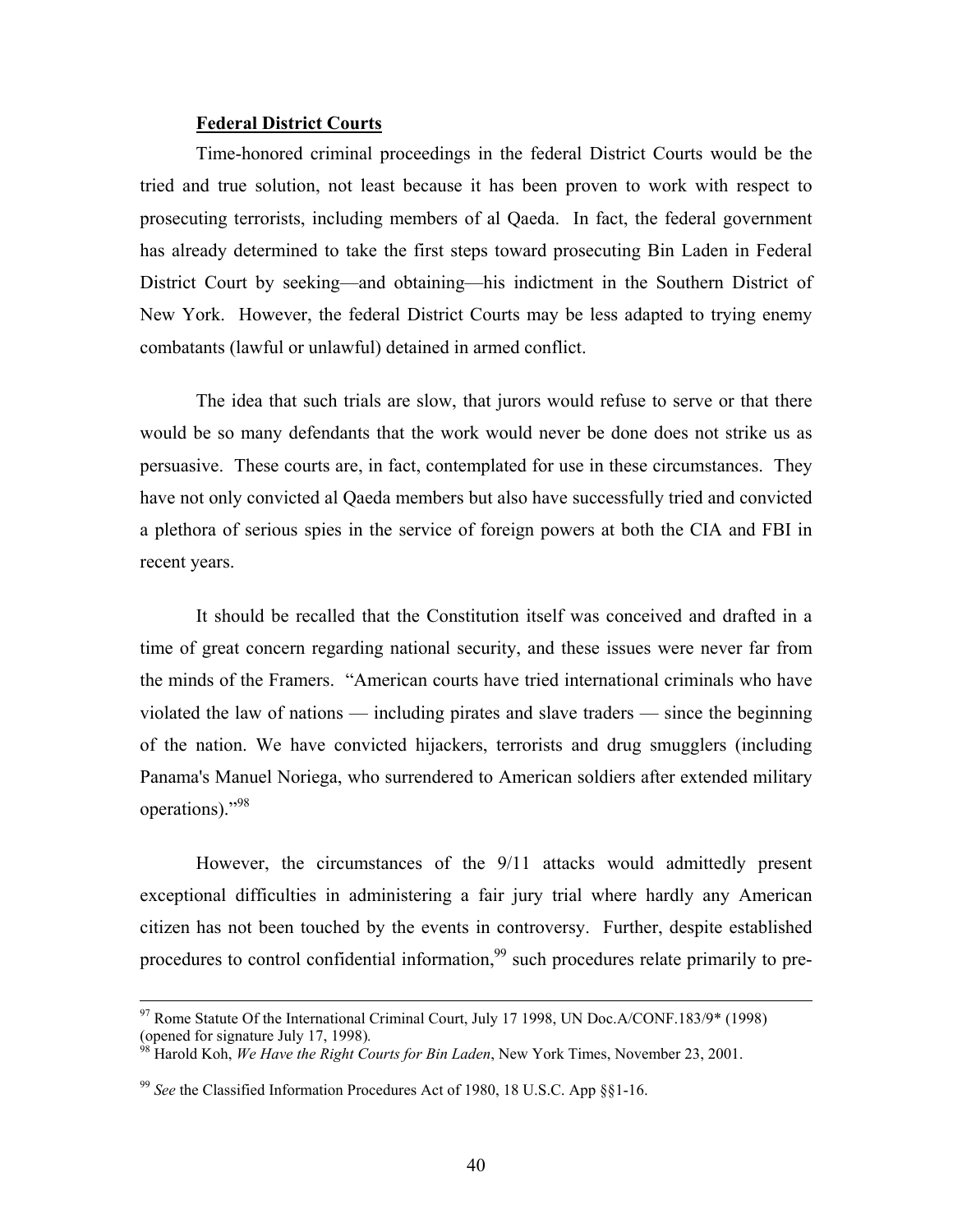trial procedures and are not impenetrable for determined wrongdoers. Nonetheless, while we believe these impediments could be overcome for the purposes of providing the required civilian trials in U.S. District Courts, they are more difficult to overcome for purposes of providing a law of war trial of a foreign combatant.

### **Courts Martial Under the UCMJ**

For use abroad, the alternative we find most acceptable to the commissions proposed by the Order combines most of the benefits sought with fewest of the potential risks: court martial under the UCMJ. White House Counsel Alberto Gonzales described the long, successful and professional history of the American military justice this way: "The American military justice system is the finest in the world, with longstanding traditions of forbidding command influence on proceedings, of providing zealous advocacy by competent defense counsel, and of procedural fairness,"<sup>100</sup> (unfortunately, Judge Gonzales improperly ascribed these attributes to *military commissions* when they apply instead to *military courts martial*, a very different kind of tribunal).

Military courts martial, as described above, combine an essentially non-jury trial in a secure environment—a naval vessel or military base—pursuant to established rules of procedure, evidence and appeal based on written records. The due process provided in these courts is genuine, despite the old adage about military justice and military music, even while the trial process is made more efficient than in civilian courts. A criminal trial in a court martial setting is far quicker than a comparable one in a federal District Court, and not only are there provisions for presenting secret material in camera, the setting on a protected military installation would make such information all the more secure<sup>101</sup>. In any case, a public trial—as was given even to the worst members of the

<span id="page-40-0"></span><sup>100</sup> Gonzales Op-Ed, *supra*.

<span id="page-40-1"></span><sup>&</sup>lt;sup>101</sup> The concern with respect to the issue that a civilian lawyer who is not cleared to see such information might be hampered in preparing a defense may be addressed either by the clearance of civilian counsel or by the provision of cleared military counsel in those cases where such sensitive material is required to be introduced. It is expected that the Association of the Bar of the City of New York will soon comment upon First Amendment concerns arising from the Order and the role of the media in proceedings thereunder.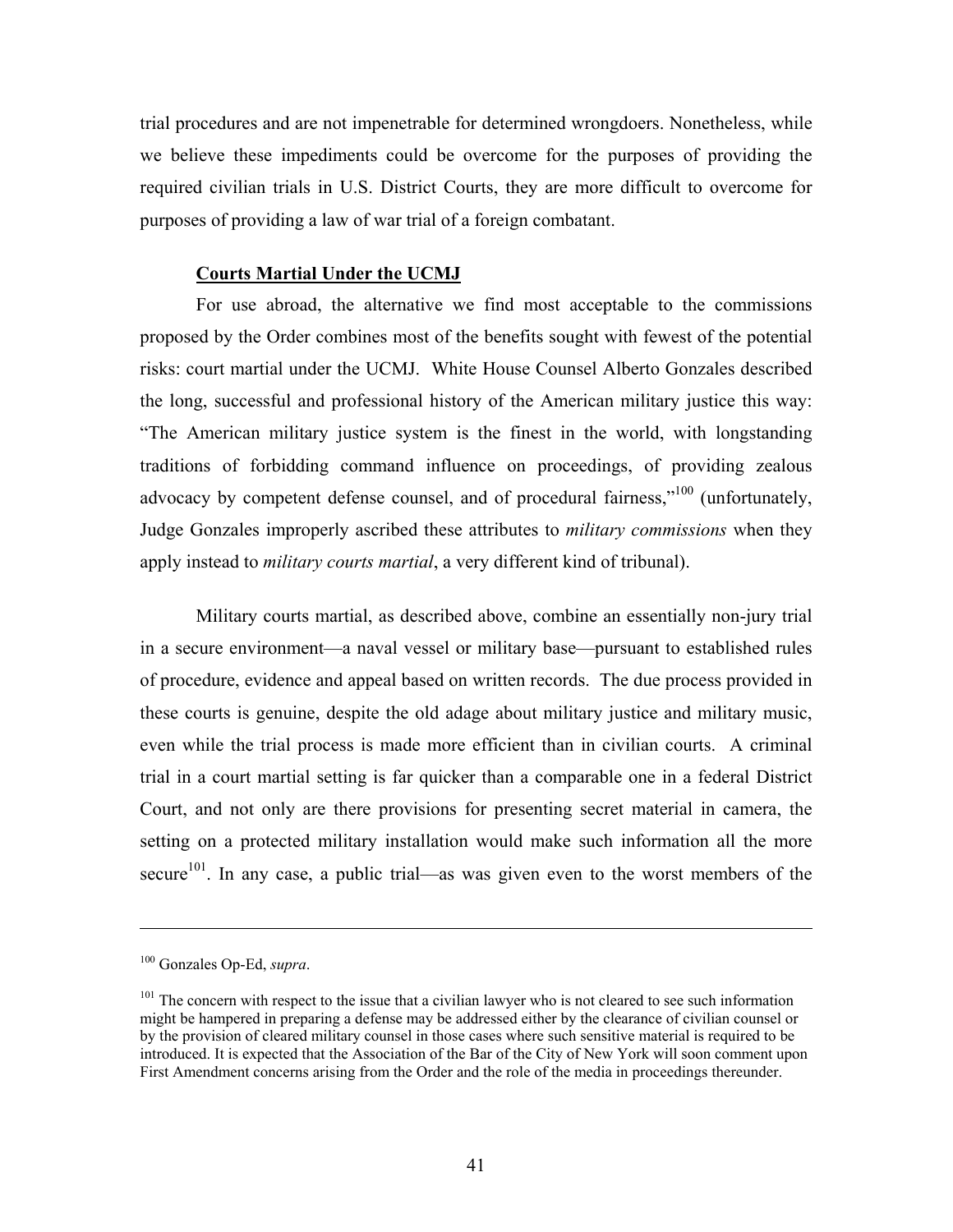Third Reich—is desirable to demonstrate both the fairness of our system and our confidence that using it is not a sign of weakness but of strength.

A general court martial of persons arrested in the United States would, however, require statutory amendment to confer upon such a court clear jurisdiction to try cases not only under the present UCMJ, but also—to the extent that there is any doubt—under the international law of armed conflict, as well as such other laws as Congress may determine to apply. Absent Congressional action, such a court could be assured of constitutional validity for trials of alien defendants only outside the U.S. or of offenders within the United States for offenses within the traditional law of war.

### **Military Commissions**

For the reasons explained in this Report, we do not recommend the use of military commissions, particularly as described in the Order, to prosecute persons arrested in the United States for acts not traditional violations of the laws of war. They are, however, a potential means of dealing with aliens arrested and tried abroad, but only, in our view, with procedures consistent with the rule of law.

One possible variation on the commissions contemplated by the Order would be military commissions under U.S. law and administration but including foreign jurists on the model of the post World War II war crimes commissions, using procedures consistent with international standards (though not necessarily the same as UCMJ courts martial). This would make them somewhat akin to purely international tribunals but under greater U.S. control as they would still be U.S. military commissions. However, lack of the right to a jury trial alone would prevent such hybrid commissions from adjudicating cases involving (i) aliens in the U.S. or (ii) U.S. citizens anywhere not tried for law of war offenses.

It is recommended in any case that at the appropriate time—which we note is not during a period of national emergency and armed conflict—the Congress examine the use of military commissions for the purpose of clarifying statutory authority therefore. The various Articles of the UCMJ that contemplate commissions could be supplemented by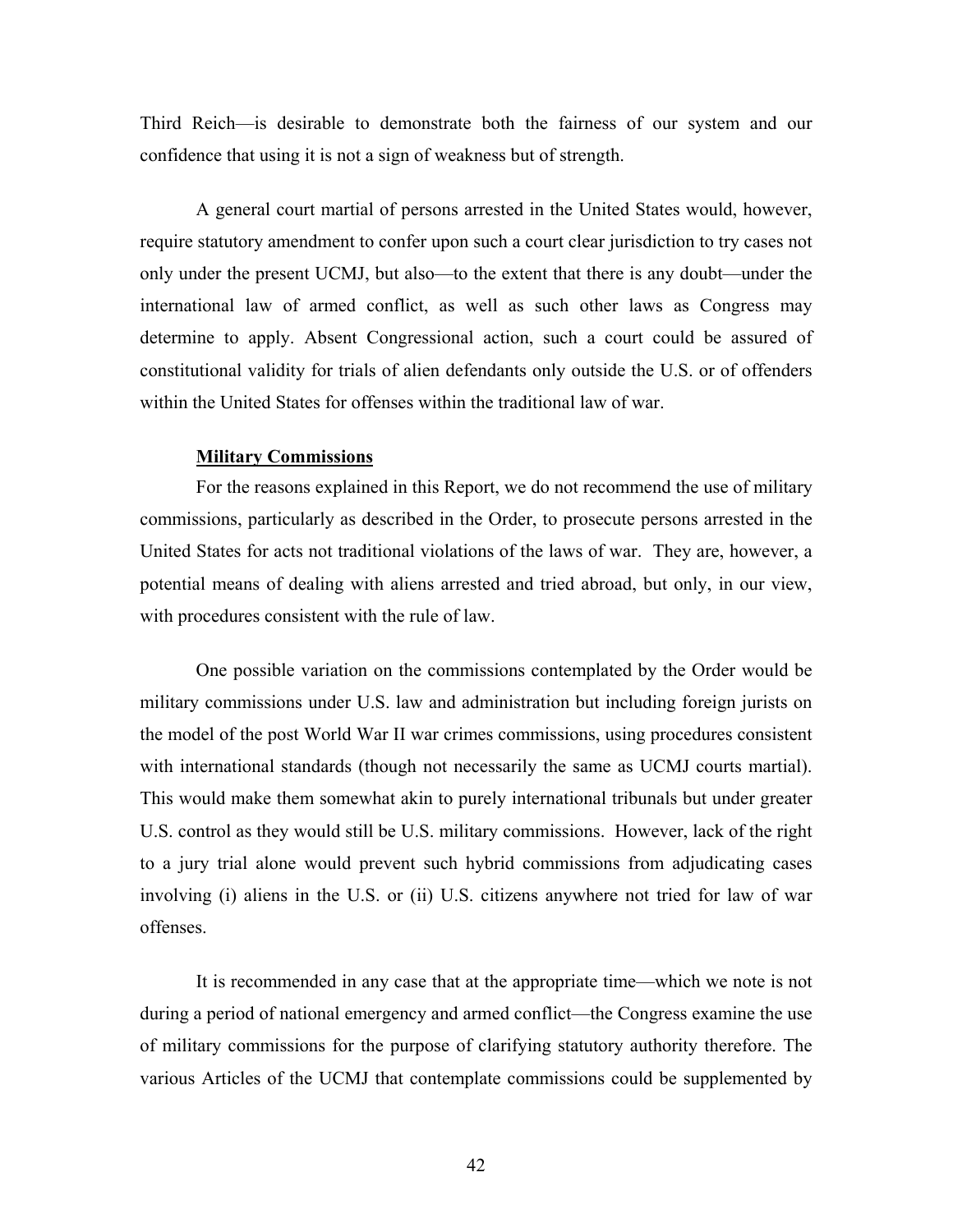one which provides clear authority for their use and the circumstances in which the President may so establish them. Importantly, Congress could at that time provide the guidelines and framework for the ultimate procedures—e.g., standards of proof, nature of evidence—the President would issue as Commander-in-Chief for trials under such commissions.

#### **In Summation**

Viewing these alternatives on a spectrum of their qualities would show the military commission at the top with respect to U.S. control of confidential information and correspondingly at the bottom with respect to international credibility and procedural fairness, while an international tribunal would be at the reverse end of that spectrum, at least with respect to international credibility. Federal District Courts and UCMJ courts martial would be somewhere in the middle, with the District Courts having relatively higher credibility, lower control of confidential information, a slow pace and a high level of due process, and UCMJ courts martial in a somewhat reverse position.

Given the most likely circumstances here—prosecuting members and supporters of international terrorist organizations found and arrested *outside* the United States for offenses against the laws of war—we believe the choice of courts martial under the Uniform Code of Military Justice is a reasonable one and certainly preferable to military commissions where national security considerations truly require extraordinary measures while basic rights of due process still demand respect. With respect to persons arrested within the United States, Article III courts must constitutionally be used for offenders and offenses not involving the laws of war.

Moreover, UCMJ courts martial substantially meet the security needs that are most acute for the type of defendants likely to be apprehended abroad in a shooting war, including the foreign based command and control of al Qaeda. The domestic courts are, or can be made, sufficiently secure for the civilian type of defendants likely to be apprehended in the U.S. whether for committing acts of violence or for various supporting activities (*e.g.*, "harboring" or even stealing in order to raise cash) which are only questionably subject to the laws of war and in any case pose less severe security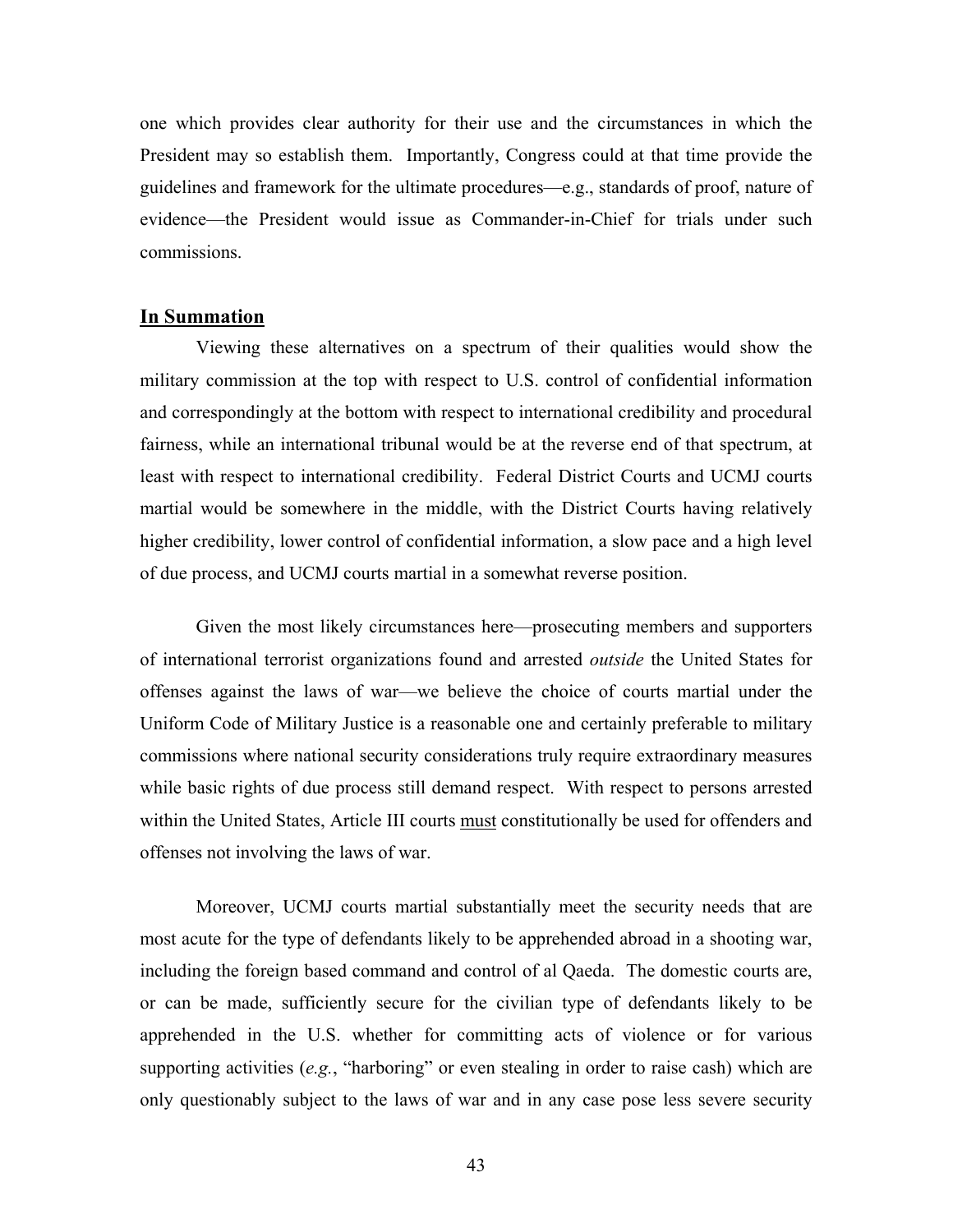issues. In order to avoid the uncertainty inherent in applying the traditional definitions of the laws of war to contemporary circumstances, Congress should consider enacting a statutory definition appropriate to these circumstances.

In the last analysis, it is the behavior of a nation in a time of crisis that determines its greatness. Utilizing the historically fair, widely admired military justice system to prosecute abroad law of war offenses at this point in time where and when it is most appropriate—complete as this system is with rights and remedies available to defendants—while using Article III courts domestically, reflects a confidence in this nation's unique ability to balance the necessary expediency required at this moment with the deliberate fairness expected of it always.

# **Committee on Military Affairs and Justice**

*December , 2001 New York City, New York*

Stephen J. Shapiro, Chair\*

Nicholas Defabrizio Ralph Dengler Thomas Elwood Melissa Epstein\* Miles P. Fischer\* Richard Hartzman\* Matt Hawkins Paul Kerian Patricia Murphy, Secretary Joseph Obrien Irvin Rosenthal Alice Slater Richard Yeskoo

\* *Primary authors of Report*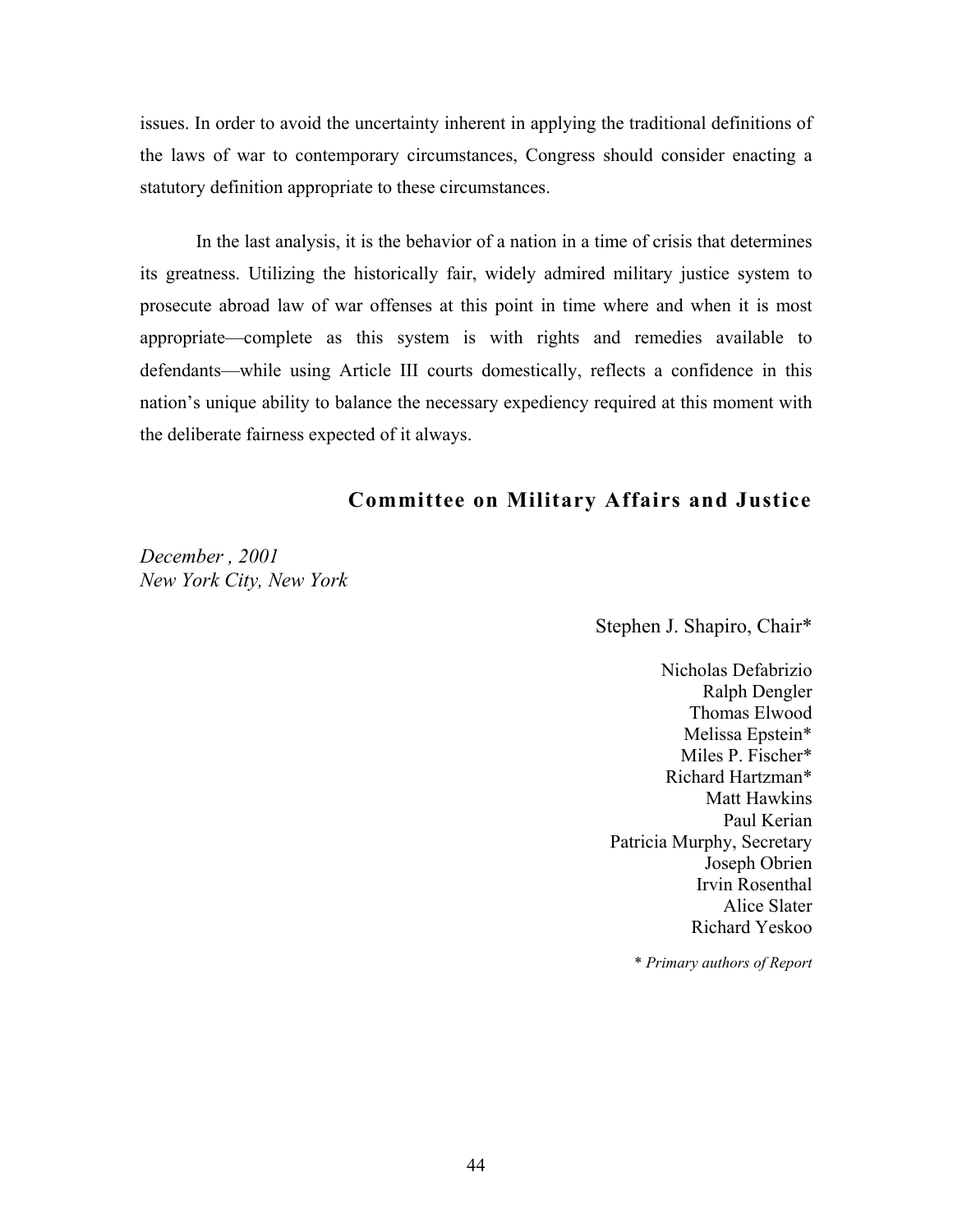# **Appendix A**

# **November 13, 2001 Military Order Issued by President George W. Bush**

## **Detention, Treatment, and Trial of Certain Non-Citizens in the War Against Terrorism**

By the authority vested in me as President and as Commander in Chief of the Armed Forces of the United States by the Constitution and the laws of the United States of America, including the Authorization for Use of Military Force Joint Resolution (Public Law 107-40, 115 Stat. 224) and sections 821 and 836 of title 10, United States Code, it is hereby ordered as follows:

## **Section 1. Findings.**

(a) International terrorists, including members of al Qaida, have carried out attacks on United States diplomatic and military personnel and facilities abroad and on citizens and property within the United States on a scale that has created a state of armed conflict that requires the use of the United States Armed Forces.

(b) In light of grave acts of terrorism and threats of terrorism, including the terrorist attacks on September 11, 2001, on the headquarters of the United States Department of Defense in the national capital region, on the World Trade Center in New York, and on civilian aircraft such as in Pennsylvania, I proclaimed a national emergency on September 14, 2001 (Proc. 7463, Declaration of National Emergency by Reason of Certain Terrorist Attacks).

(c) Individuals acting alone and in concert involved in international terrorism possess both the capability and the intention to undertake further terrorist attacks against the United States that, if not detected and prevented, will cause mass deaths, mass injuries, and massive destruction of property, and may place at risk the continuity of the operations of the United States Government.

(d) The ability of the United States to protect the United States and its citizens, and to help its allies and other cooperating nations protect their nations and their citizens, from such further terrorist attacks depends in significant part upon using the United States Armed Forces to identify terrorists and those who support them, to disrupt their activities, and to eliminate their ability to conduct or support such attacks.

(e) To protect the United States and its citizens, and for the effective conduct of military operations and prevention of terrorist attacks, it is necessary for individuals subject to this order pursuant to section 2 hereof to be detained, and, when tried, to be tried for violations of the laws of war and other applicable laws by military tribunals.

(f) Given the danger to the safety of the United States and the nature of international terrorism, and to the extent provided by and under this order, I find consistent with section 836 of title 10, United States Code, that it is not practicable to apply in military commissions under this order the principles of law and the rules of evidence generally recognized in the trial of criminal cases in the United States district courts.

(g) Having fully considered the magnitude of the potential deaths, injuries, and property destruction that would result from potential acts of terrorism against the United States, and the probability that such acts will occur, I have determined that an extraordinary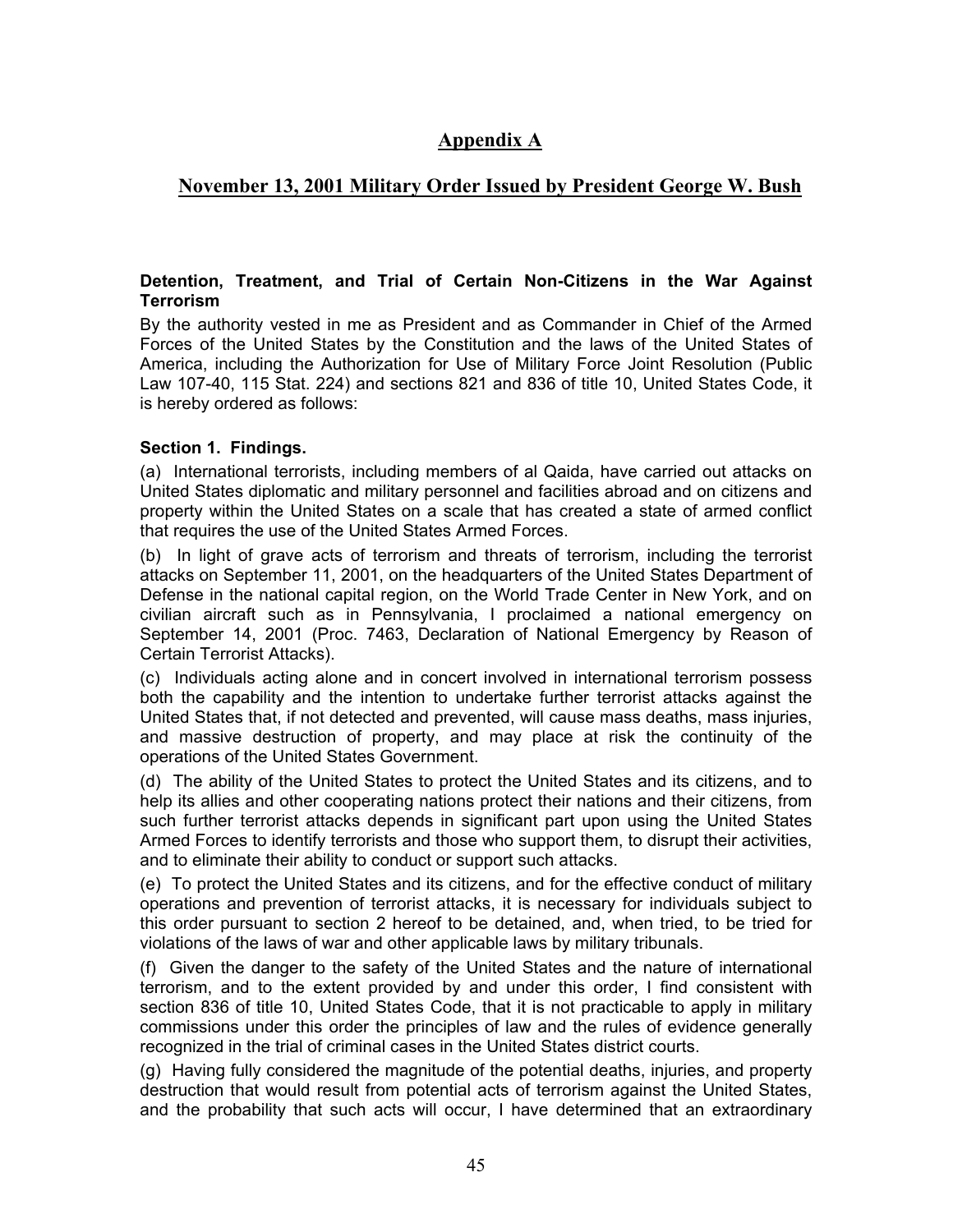emergency exists for national defense purposes, that this emergency constitutes an urgent and compelling government interest, and that issuance of this order is necessary to meet the emergency.

## **Sec. 2. Definition and Policy.**

(a) The term "individual subject to this order" shall mean any individual who is not a United States citizen with respect to whom I determine from time to time in writing that:

(1) there is reason to believe that such individual, at the relevant times,

(i) is or was a member of the organization known as al Qaida;

(ii) has engaged in, aided or abetted, or conspired to commit, acts of international terrorism, or acts in preparation therefor, that have caused, threaten to cause, or have as their aim to cause, injury to or adverse effects on the United States, its citizens, national security, foreign policy, or economy; or

(iii) has knowingly harbored one or more individuals described in subparagraphs (i) or (ii) of subsection 2(a)(1) of this order; and

(2) it is in the interest of the United States that such individual be subject to this order.

(b) It is the policy of the United States that the Secretary of Defense shall take all necessary measures to ensure that any individual subject to this order is detained in accordance with section 3, and, if the individual is to be tried, that such individual is tried only in accordance with section 4.

(c) It is further the policy of the United States that any individual subject to this order who is not already under the control of the Secretary of Defense but who is under the control of any other officer or agent of the United States or any State shall, upon delivery of a copy of such written determination to such officer or agent, forthwith be placed under the control of the Secretary of Defense.

**Sec. 3. Detention Authority of the Secretary of Defense**. Any individual subject to this order shall be—

(a) detained at an appropriate location designated by the Secretary of Defense outside or within the United States;

(b) treated humanely, without any adverse distinction based on race, color, religion, gender, birth, wealth, or any similar criteria;

(c) afforded adequate food, drinking water, shelter, clothing, and medical treatment;

(d) allowed the free exercise of religion consistent with the requirements of such detention; and

(e) detained in accordance with such other conditions as the Secretary of Defense may prescribe.

## **Sec. 4. Authority of the Secretary of Defense Regarding Trials of Individuals Subject to this Order.**

(a) Any individual subject to this order shall, when tried, be tried by military commission for any and all offenses triable by military commission that such individual is alleged to have committed, and may be punished in accordance with the penalties provided under applicable law, including life imprisonment or death.

(b) As a military function and in light of the findings in section 1, including subsection (f) thereof, the Secretary of Defense shall issue such orders and regulations, including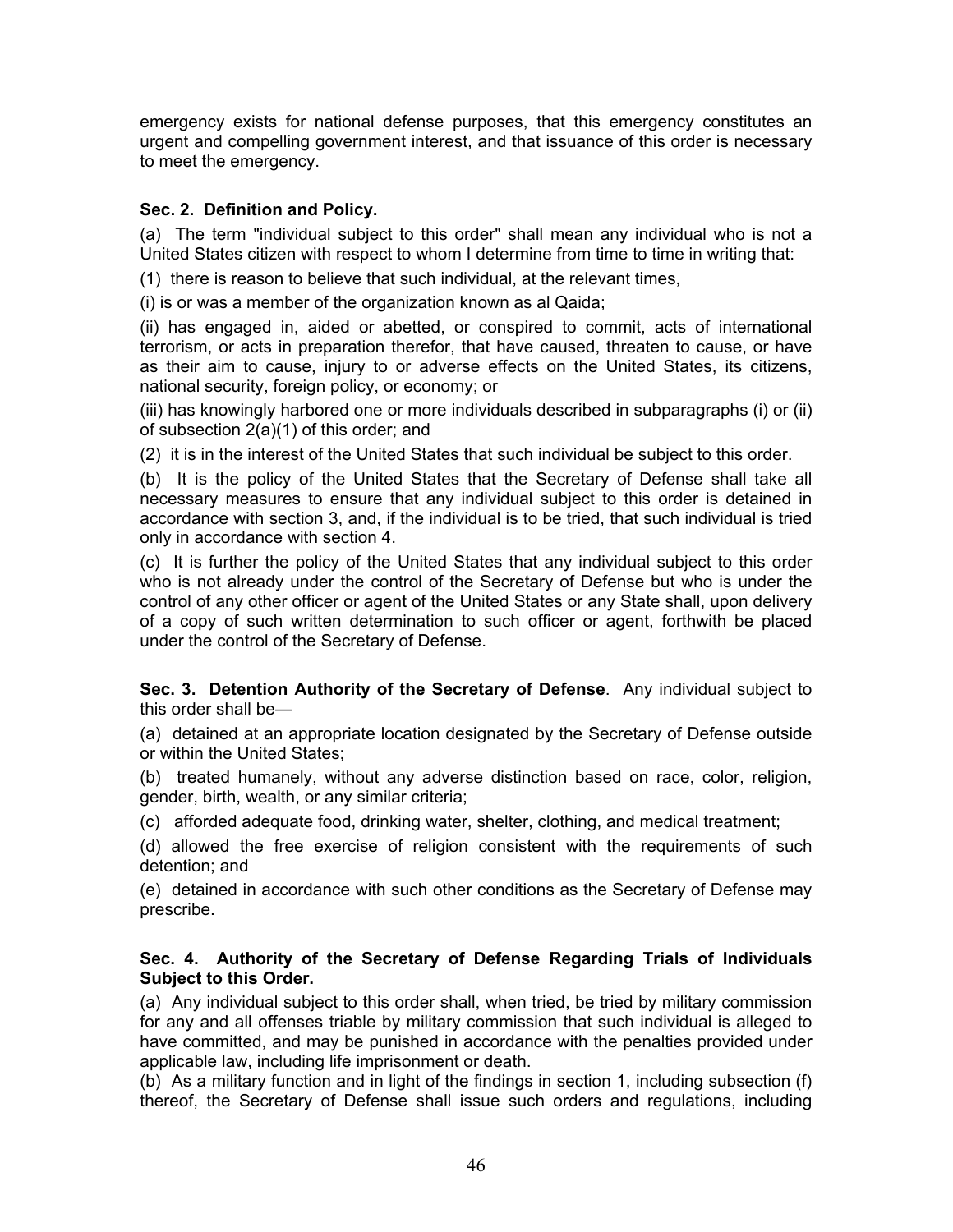orders for the appointment of one or more military commissions, as may be necessary to carry out subsection (a) of this section.

(c) Orders and regulations issued under subsection (b) of this section shall include, but not be limited to, rules for the conduct of the proceedings of military commissions, including pretrial, trial, and post-trial procedures, modes of proof, issuance of process, and qualifications of attorneys, which shall at a minimum provide for—

(1) military commissions to sit at any time and any place, consistent with such guidance regarding time and place as the Secretary of Defense may provide;

(2) a full and fair trial, with the military commission sitting as the triers of both fact and law;

(3) admission of such evidence as would, in the opinion of the presiding officer of the military commission (or instead, if any other member of the commission so requests at the time the presiding officer renders that opinion, the opinion of the commission rendered at that time by a majority of the commission), have probative value to a reasonable person;

(4) in a manner consistent with the protection of information classified or classifiable under Executive Order 12958 of April 17, 1995, as amended, or any successor Executive Order, protected by statute or rule from unauthorized disclosure, or otherwise protected by law,

- (A) the handling of, admission into evidence of, and access to materials and information, and
- (B) the conduct, closure of, and access to proceedings;

(5) conduct of the prosecution by one or more attorneys designated by the Secretary of Defense and conduct of the defense by attorneys for the individual subject to this order;

(6) conviction only upon the concurrence of two-thirds of the members of the commission present at the time of the vote, a majority being present;

(7) sentencing only upon the concurrence of two-thirds of the members of the commission present at the time of the vote, a majority being present; and

(8) submission of the record of the trial, including any conviction or sentence, for review and final decision by me or by the Secretary of Defense if so designated by me for that purpose.

# **Sec. 5. Obligation of Other Agencies to Assist the Secretary of Defense.**

Departments, agencies, entities, and officers of the United States shall, to the maximum extent permitted by law, provide to the Secretary of Defense such assistance as he may request to implement this order.

## **Sec. 6. Additional Authorities of the Secretary of Defense.**

(a) As a military function and in light of the findings in section 1, the Secretary of Defense shall issue such orders and regulations as may be necessary to carry out any of the provisions of this order.

(b) The Secretary of Defense may perform any of his functions or duties, and may exercise any of the powers provided to him under this order (other than under section 4(c)(8) hereof) in accordance with section 113(d) of title 10, United States Code.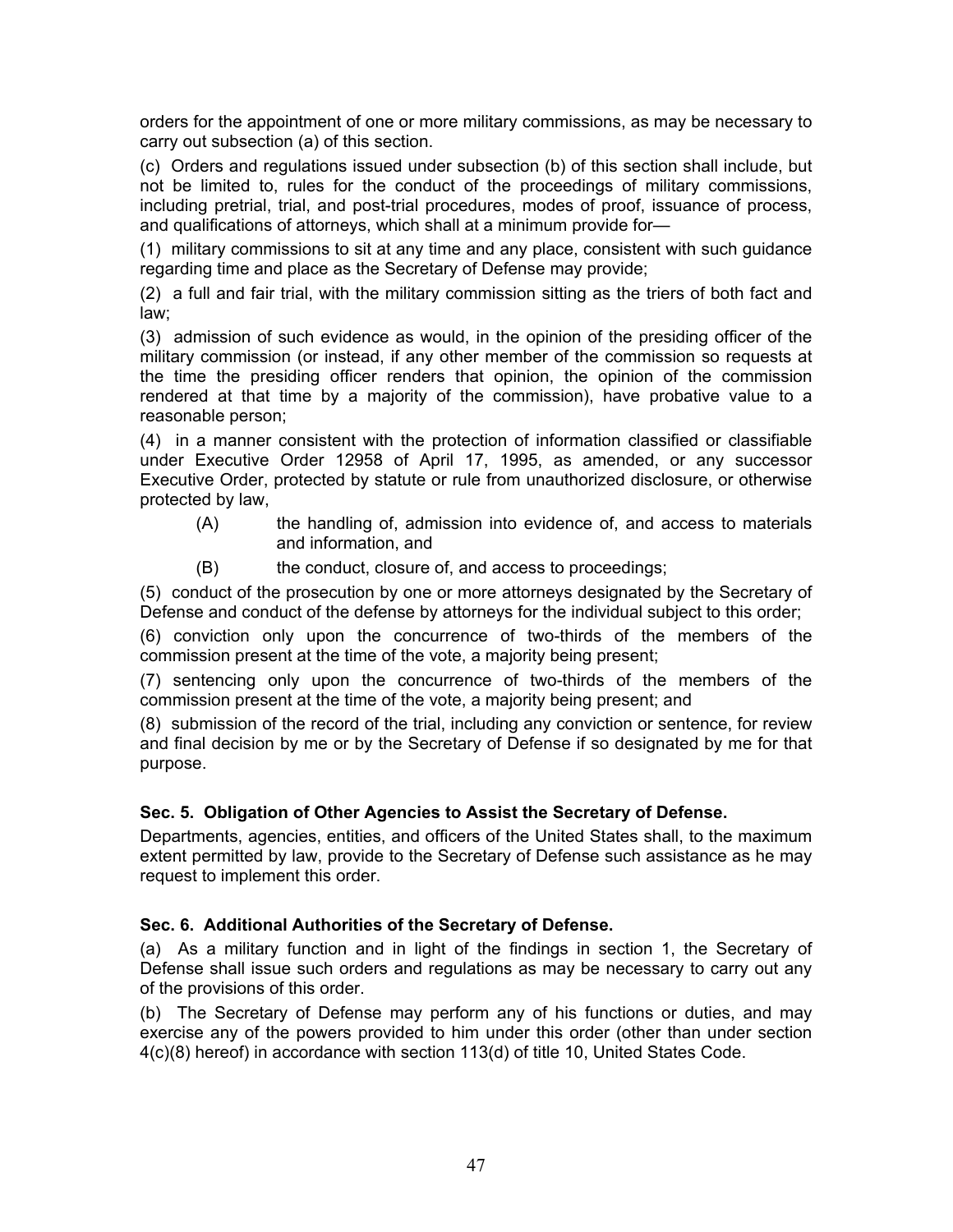### **Sec. 7. Relationship to Other Law and Forums.**

(a) Nothing in this order shall be construed to—

(1) authorize the disclosure of state secrets to any person not otherwise authorized to have access to them;

(2) limit the authority of the President as Commander in Chief of the Armed Forces or the power of the President to grant reprieves and pardons; or

(3) limit the lawful authority of the Secretary of Defense, any military commander, or any other officer or agent of the United States or of any State to detain or try any person who is not an individual subject to this order.

(b) With respect to any individual subject to this order—

(1) military tribunals shall have exclusive jurisdiction with respect to offenses by the individual; and

(2) the individual shall not be privileged to seek any remedy or maintain any proceeding, directly or indirectly, or to have any such remedy or proceeding sought on the individual's behalf, in (i) any court of the United States, or any State thereof, (ii) any court of any foreign nation, or (iii) any international tribunal.

(c) This order is not intended to and does not create any right, benefit, or privilege, substantive or procedural, enforceable at law or equity by any party, against the United States, its departments, agencies, or other entities, its officers or employees, or any other person.

(d) For purposes of this order, the term "State" includes any State, district, territory, or possession of the United States.

(e) I reserve the authority to direct the Secretary of Defense, at any time hereafter, to transfer to a governmental authority control of any individual subject to this order. Nothing in this order shall be construed to limit the authority of any such governmental authority to prosecute any individual for whom control is transferred.

## **Sec. 8. Publication.**

This order shall be published in the Federal Register.

GEORGE W. BUSH THE WHITE HOUSE, November 13, 2001.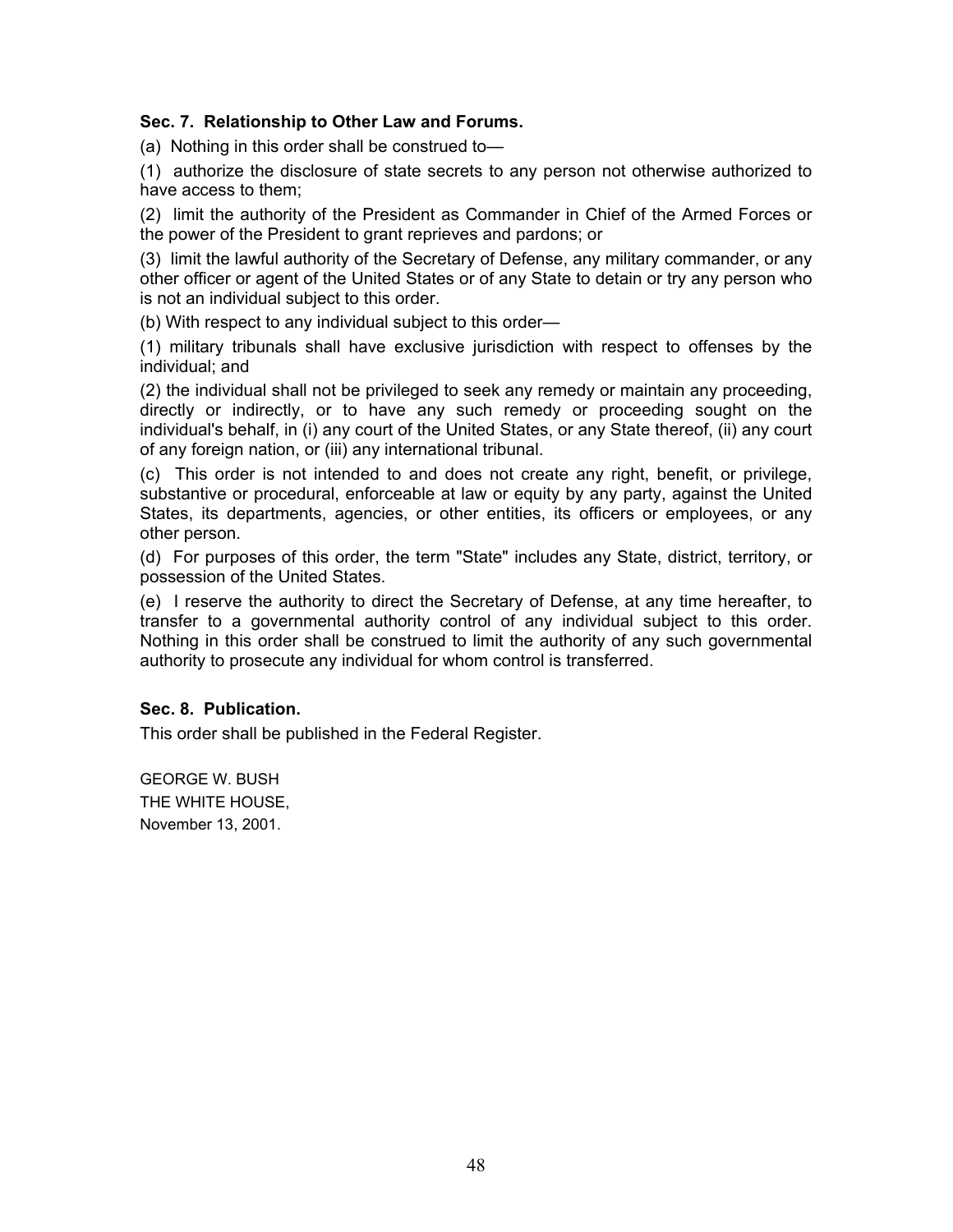## **Appendix B**

### **1942 Roosevelt Order**

#### **Proc. No. 2561, July 2, 1942, 7 F.R. 5101, 56 Stat. 1964**

WHEREAS the safety of the United States demands that all enemies who have entered upon the territory of the United States as part of an invasion or predatory incursion, or who have entered in order to commit sabotage, espionage or other hostile or warlike acts, should be promptly tried in accordance with the law of war;

NOW, THEREFORE, I, Franklin D. Roosevelt, President of the United States of America and Commander in Chief of the Army and Navy of the United States, by virtue of the authority vested in me by the Constitution and the statutes of the United States, do hereby proclaim that all persons who are subjects, citizens or residents of any nation at war with the United States or who give obedience to or act under the direction of any such nation, and who during time of war enter or attempt to enter the United States or any territory or possession thereof, through coastal or boundary defenses, and are charged with committing or attempting or preparing to commit sabotage, espionage, hostile or warlike acts, or violations of the law of war, shall be subject to the law of war and to the jurisdiction of military tribunals; and that such persons shall not be privileged to seek any remedy or maintain any proceeding directly or indirectly, or to have any such remedy or proceeding sought on their behalf, in the courts of the United States, or of its States, territories, and possessions, except under such regulations as the Attorney General, with the approval of the Secretary of War, may from time to time prescribe.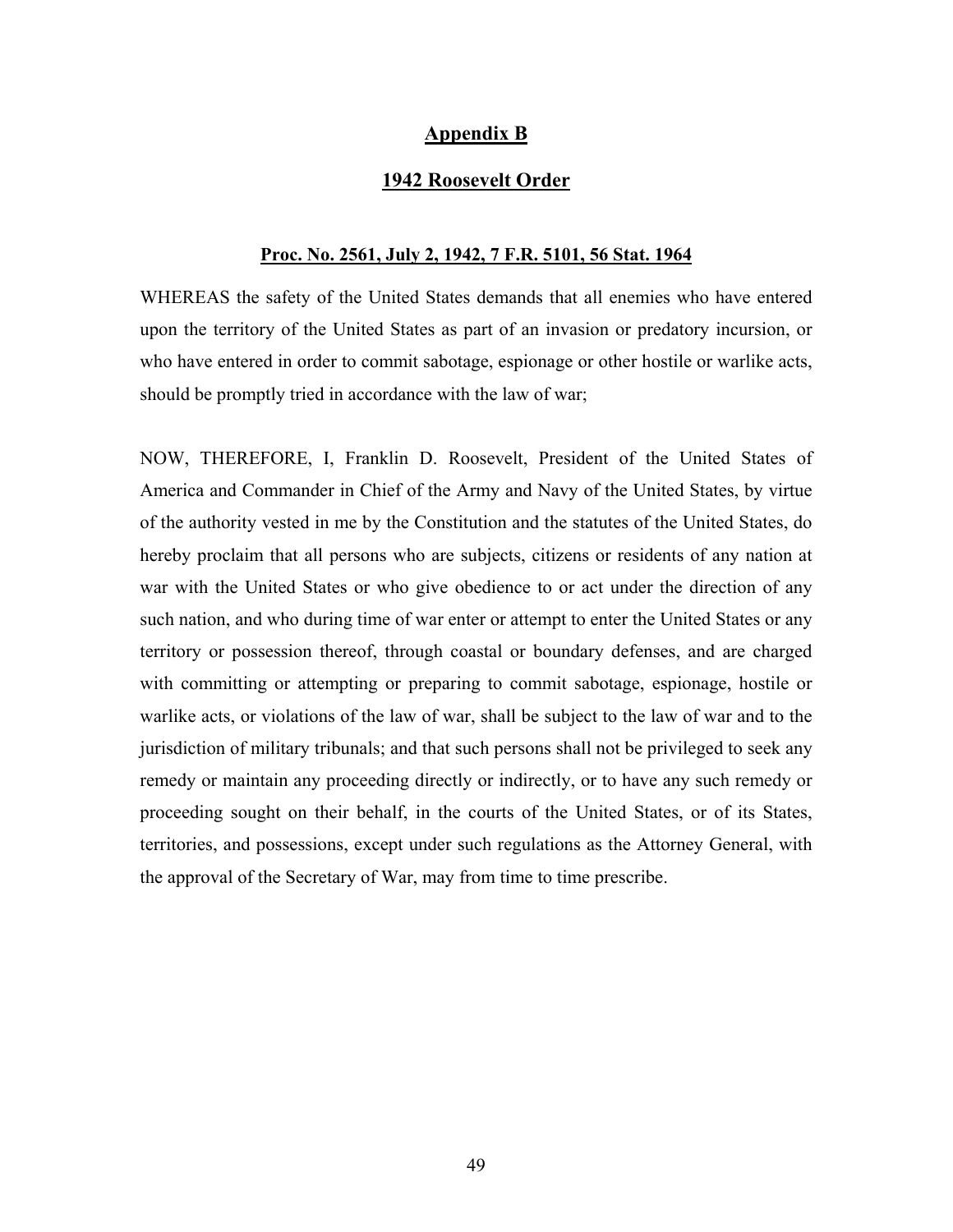# **Appendix C**

# **Congressional Resolution Authorization for Use of Military Force**

# *One Hundred Seventh Congress of the United States of America*

## *AT THE FIRST SESSION*

Begun and held at the City of Washington on Wednesday,

the third day of January, two thousand and one

Joint Resolution

To authorize the use of United States Armed Forces against those responsible for the recent attacks launched against the United States.

Whereas, on September 11, 2001, acts of treacherous violence were committed against the United States and its citizens; and

Whereas, such acts render it both necessary and appropriate that the United States exercise its rights to self-defense and to protect United States citizens both at home and abroad; and

Whereas, in light of the threat to the national security and foreign policy of the United States posed by these grave acts of violence; and

Whereas, such acts continue to pose an unusual and extraordinary threat to the national security and foreign policy of the United States; and

Whereas, the President has authority under the Constitution to take action to deter and prevent acts of international terrorism against the United States: Now, therefore, be it

*Resolved by the Senate and House of Representatives of the United States of America in Congress assembled,*

## **SECTION 1. SHORT TITLE**.

This joint resolution may be cited as the `Authorization for Use of Military Force'.

## **SEC. 2. AUTHORIZATION FOR USE OF UNITED STATES ARMED FORCES.**

(a) IN GENERAL- That the President is authorized to use all necessary and appropriate force against those nations, organizations, or persons he determines planned, authorized, committed, or aided the terrorist attacks that occurred on September 11, 2001, or harbored such organizations or persons, in order to prevent any future acts of international terrorism against the United States by such nations, organizations or persons.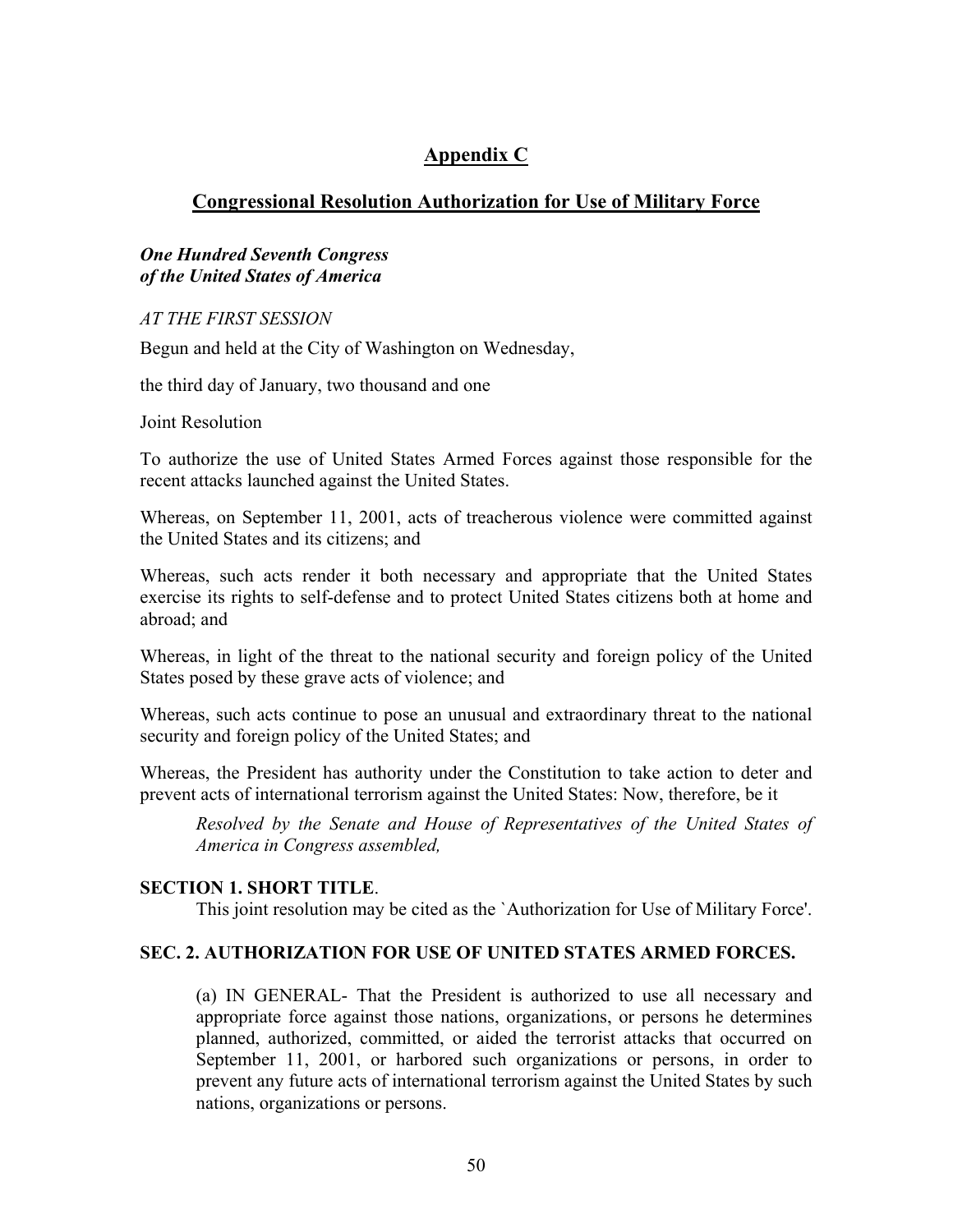(b) War Powers Resolution Requirements-

(1) SPECIFIC STATUTORY AUTHORIZATION- Consistent with section 8(a)(1) of the War Powers Resolution, the Congress declares that this section is intended to constitute specific statutory authorization within the meaning of section 5(b) of the War Powers Resolution.

(2) APPLICABILITY OF OTHER REQUIREMENTS- Nothing in this resolution supercedes any requirement of the War Powers Resolution.

Speaker of the House of Representatives.

Vice President of the United States and

President of the Senate.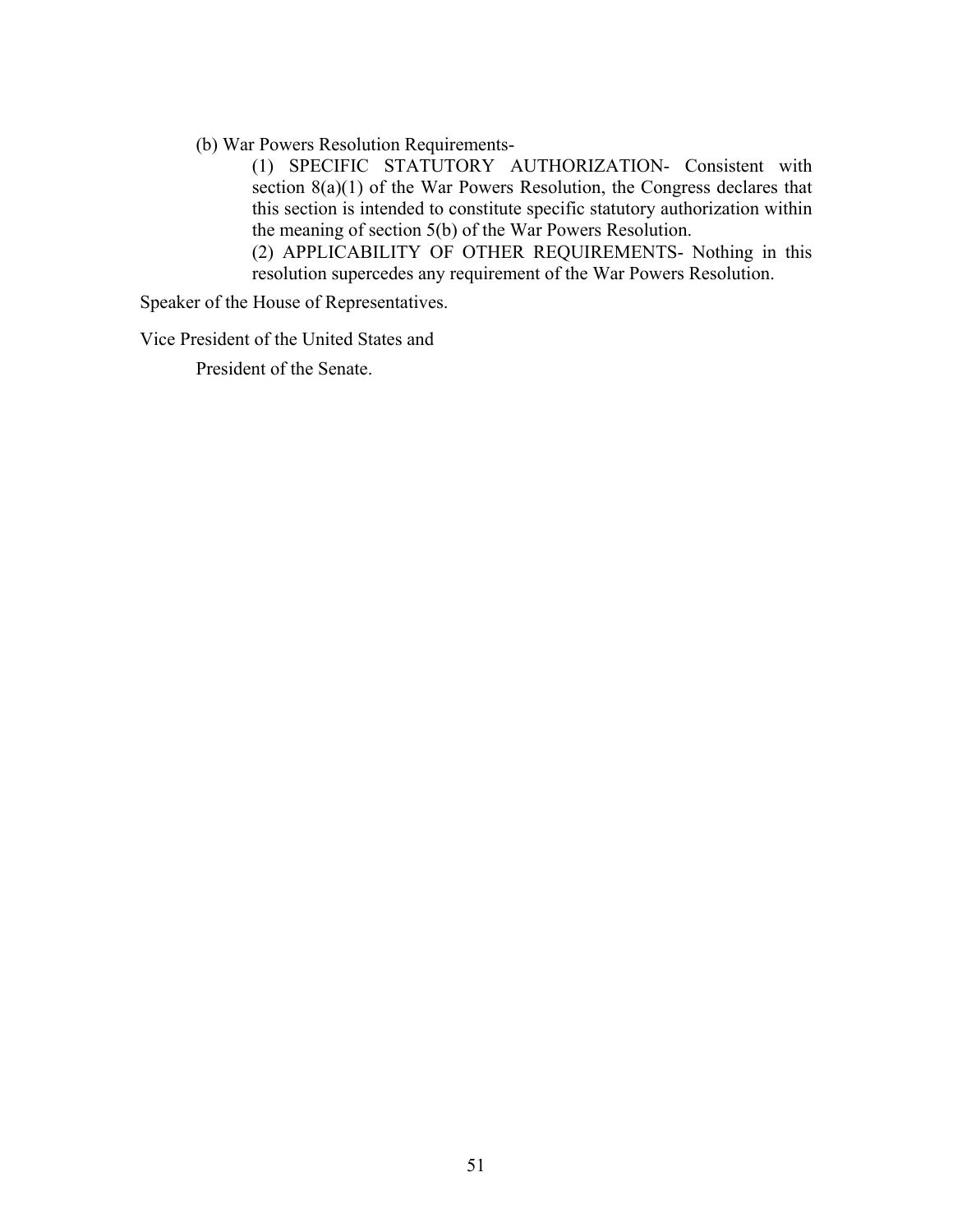# **Appendix D**

# **USA Patriot Act of 2001 (in part)**

Public Law No: 107-56, October 26, 2001.

SEC. 412. MANDATORY DETENTION OF SUSPECTED TERRORISTS; HABEAS CORPUS; JUDICIAL REVIEW.

(a) IN GENERAL- The Immigration and Nationality Act (8 U.S.C. 1101 et seq.) is amended by inserting after section 236 the following:

"SEC. 236A. (a) DETENTION OF TERRORIST ALIENS-

`(1) CUSTODY- The Attorney General shall take into custody any alien who is certified under paragraph (3).

`(2) RELEASE- Except as provided in paragraphs (5) and (6), the Attorney General shall maintain custody of such an alien until the alien is removed from the United States. Except as provided in paragraph (6), such custody shall be maintained irrespective of any relief from removal for which the alien may be eligible, or any relief from removal granted the alien, until the Attorney General determines that the alien is no longer an alien who may be certified under paragraph (3). If the alien is finally determined not to be removable, detention pursuant to this subsection shall terminate.

`(3) CERTIFICATION- The Attorney General may certify an alien under this paragraph if the Attorney General has reasonable grounds to believe that the alien--

`(A) is described in section 212(a)(3)(A)(i), 212(a)(3)(A)(iii), 212(a)(3)(B), 237(a)(4)(A)(i), 237(a)(4)(A)(iii), or 237(a)(4)(B); or

`(B) is engaged in any other activity that endangers the national security of the United States.

`(4) NONDELEGATION- The Attorney General may delegate the authority provided under paragraph (3) only to the Deputy Attorney General. The Deputy Attorney General may not delegate such authority.

`(5) COMMENCEMENT OF PROCEEDINGS- The Attorney General shall place an alien detained under paragraph (1) in removal proceedings, or shall charge the alien with a criminal offense, not later than 7 days after the commencement of such detention. If the requirement of the preceding sentence is not satisfied, the Attorney General shall release the alien.

`(6) LIMITATION ON INDEFINITE DETENTION- An alien detained solely under paragraph (1) who has not been removed under section  $241(a)(1)(A)$ , and whose removal is unlikely in the reasonably foreseeable future, may be detained for additional periods of up to six months only if the release of the alien will threaten the national security of the United States or the safety of the community or any person.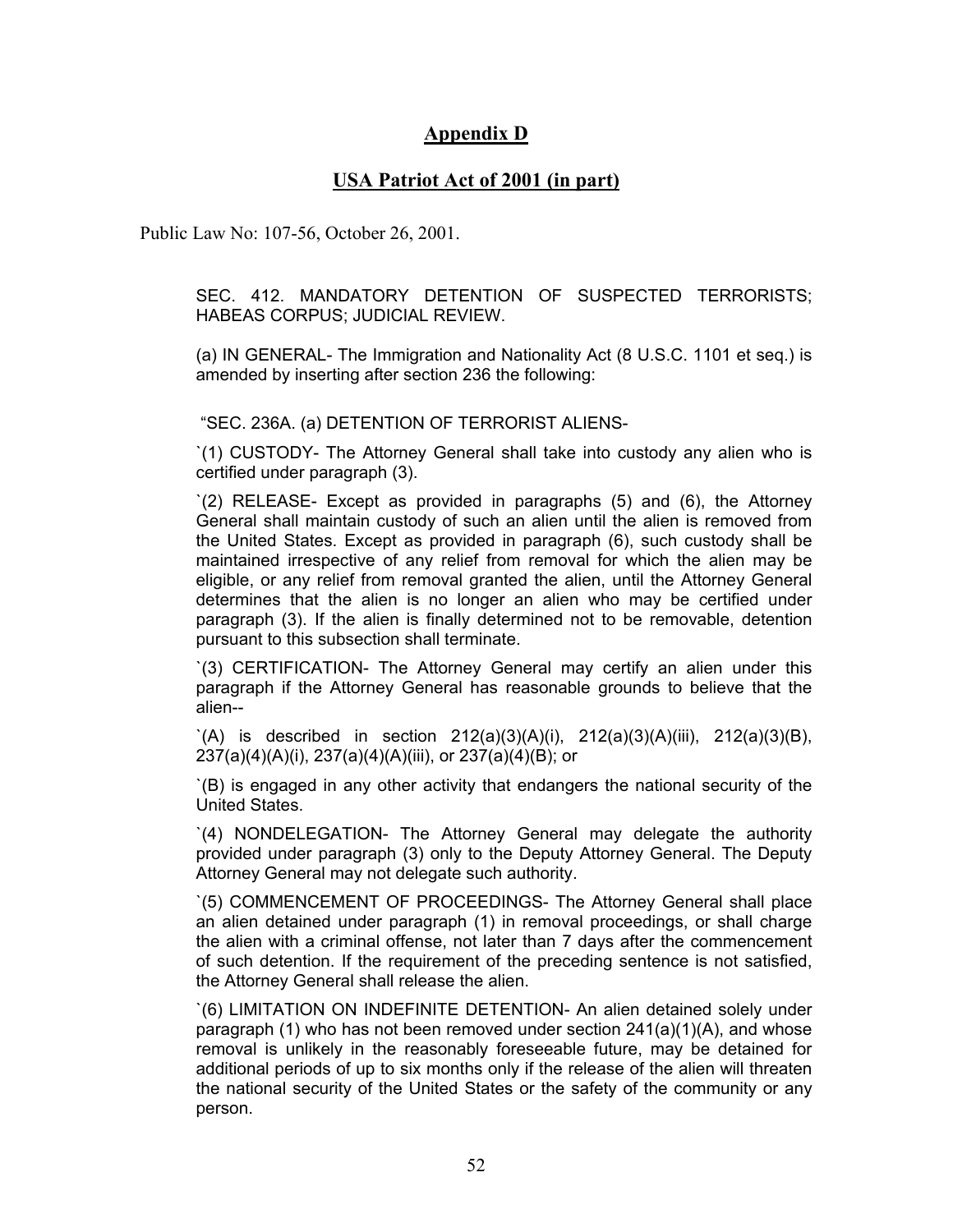`(7) REVIEW OF CERTIFICATION- The Attorney General shall review the certification made under paragraph (3) every 6 months. If the Attorney General determines, in the Attorney General's discretion, that the certification should be revoked, the alien may be released on such conditions as the Attorney General deems appropriate, unless such release is otherwise prohibited by law. The alien may request each 6 months in writing that the Attorney General reconsider the certification and may submit documents or other evidence in support of that request.

`(b) HABEAS CORPUS AND JUDICIAL REVIEW-

`(1) IN GENERAL- Judicial review of any action or decision relating to this section (including judicial review of the merits of a determination made under subsection  $(a)(3)$  or  $(a)(6)$  is available exclusively in habeas corpus proceedings consistent with this subsection. Except as provided in the preceding sentence, no court shall have jurisdiction to review, by habeas corpus petition or otherwise, any such action or decision.

`(2) APPLICATION-

`(A) IN GENERAL- Notwithstanding any other provision of law, including section 2241(a) of title 28, United States Code, habeas corpus proceedings described in paragraph (1) may be initiated only by an application filed with--

`(i) the Supreme Court;

`(ii) any justice of the Supreme Court;

`(iii) any circuit judge of the United States Court of Appeals for the District of Columbia Circuit; or

`(iv) any district court otherwise having jurisdiction to entertain it.

`(B) APPLICATION TRANSFER- Section 2241(b) of title 28, United States Code, shall apply to an application for a writ of habeas corpus described in subparagraph (A).

`(3) APPEALS- Notwithstanding any other provision of law, including section 2253 of title 28, in habeas corpus proceedings described in paragraph (1) before a circuit or district judge, the final order shall be subject to review, on appeal, by the United States Court of Appeals for the District of Columbia Circuit. There shall be no right of appeal in such proceedings to any other circuit court of appeals.

`(4) RULE OF DECISION- The law applied by the Supreme Court and the United States Court of Appeals for the District of Columbia Circuit shall be regarded as the rule of decision in habeas corpus proceedings described in paragraph (1)."